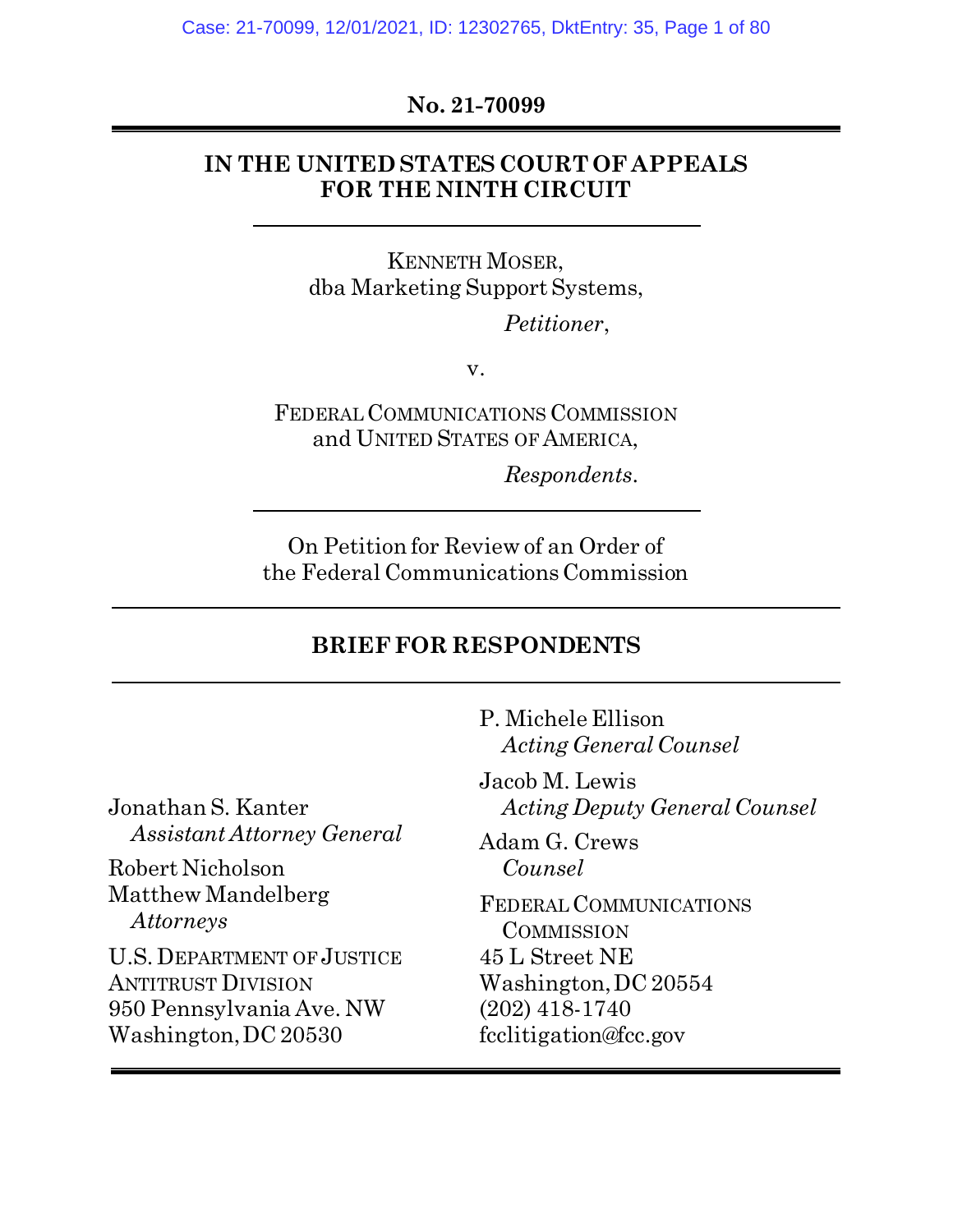# **TABLE OF CONTENTS**

# **Page**

<span id="page-1-0"></span>

|                                                       | A.                                                  |                                                    | STATUTORY AND REGULATORY FRAMEWORK 4             |  |
|-------------------------------------------------------|-----------------------------------------------------|----------------------------------------------------|--------------------------------------------------|--|
|                                                       |                                                     | $\mathbf{1}$ .                                     | The TCPA's Regulation of Robocalls4              |  |
|                                                       |                                                     | 2.                                                 |                                                  |  |
|                                                       |                                                     | 3.                                                 |                                                  |  |
| <b>B.</b>                                             |                                                     |                                                    |                                                  |  |
|                                                       |                                                     | 1.                                                 |                                                  |  |
|                                                       |                                                     | 2.                                                 |                                                  |  |
|                                                       |                                                     | 3.                                                 |                                                  |  |
|                                                       | $\mathcal{C}$ .                                     |                                                    |                                                  |  |
|                                                       | D.                                                  |                                                    |                                                  |  |
|                                                       |                                                     |                                                    |                                                  |  |
|                                                       |                                                     |                                                    |                                                  |  |
|                                                       |                                                     |                                                    |                                                  |  |
| Ι.<br>THE COURT LACKS JURISDICTION, AND THE DEFECT IS |                                                     |                                                    |                                                  |  |
|                                                       | Under Settled Precedent, District Courts Have<br>A. |                                                    |                                                  |  |
|                                                       |                                                     |                                                    |                                                  |  |
|                                                       |                                                     | Exclusive Original Jurisdiction Over Challenges To |                                                  |  |
|                                                       |                                                     |                                                    |                                                  |  |
|                                                       | Β.                                                  |                                                    | Transfer Cannot Cure The Jurisdictional Defect23 |  |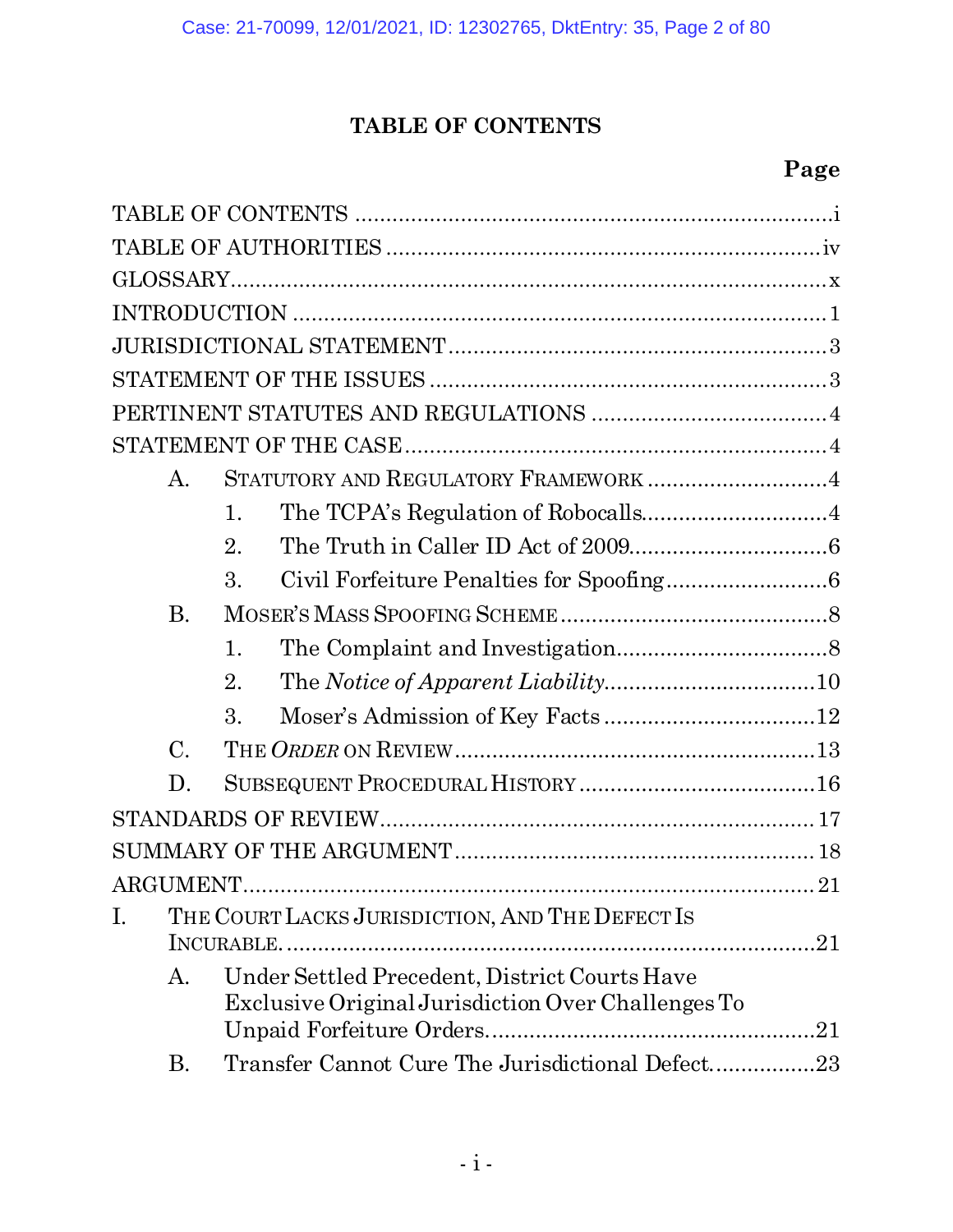| Π.   | THE COMMISSION DID NOT ERR IN FINDING MOSER LIABLE24 |                                                                                                           |                                                                                                   |      |
|------|------------------------------------------------------|-----------------------------------------------------------------------------------------------------------|---------------------------------------------------------------------------------------------------|------|
|      | A.                                                   | Substantial Evidence Shows That Moser Called Cell<br><b>Phone Subscribers Without Their Prior Express</b> |                                                                                                   |      |
|      |                                                      | 1.                                                                                                        | Moser did not exhaust his challenge to the                                                        |      |
|      |                                                      | 2.                                                                                                        | The Commission reasonably found lack of consent                                                   |      |
|      | Β.                                                   |                                                                                                           | Moser's Miscellaneous Factual Arguments Fail<br>Because Substantial Evidence Supports The         | 29   |
|      | C.                                                   |                                                                                                           | Moser's Factual Arguments Cannot Establish                                                        |      |
| III. | MOSER'S LEGAL ARGUMENTS ARE BARRED, FAIL ON THE      |                                                                                                           |                                                                                                   |      |
|      | А.                                                   | Moser Did Not Exhaust His Statutory Challenge,<br>Which Fails Under Plain Text And Agency Precedent35     |                                                                                                   |      |
|      | B.                                                   |                                                                                                           | Moser Did Not Exhaust His Challenge To The<br>Forfeiture Penalty Amount, Which Fails Regardless37 |      |
|      |                                                      | 1.                                                                                                        | Moser did not afford the Commission a fair<br>opportunity to pass on his challenges to the        |      |
|      |                                                      | 2.                                                                                                        | The Commission properly considered Moser's                                                        | $38$ |
|      |                                                      | 3.                                                                                                        | The penalty does not violate the Eighth<br>Amendment's Excessive Fines Clause39                   |      |
|      | C.                                                   |                                                                                                           | Moser's First Amendment Claim Fails Because The                                                   |      |
|      | D.                                                   |                                                                                                           |                                                                                                   |      |
|      |                                                      | 1.                                                                                                        | The Commission did not prejudge Moser's case45                                                    |      |
|      |                                                      | 2.                                                                                                        | Moser received notice and a meaningful<br>opportunity to be heard, even though the Order          |      |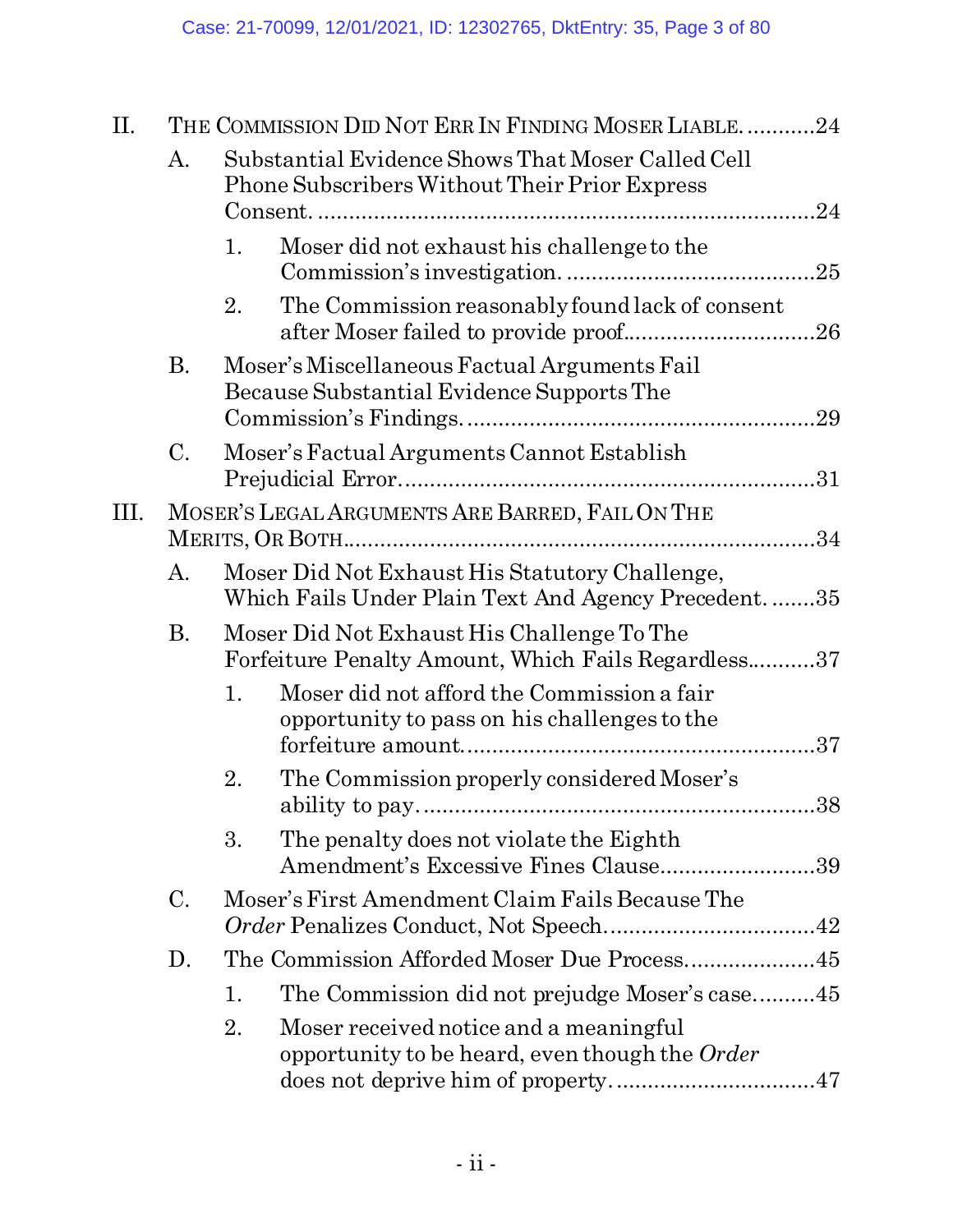| 3. <i>Brady</i> does not apply, and Moser cannot show a |  |
|---------------------------------------------------------|--|
|                                                         |  |
|                                                         |  |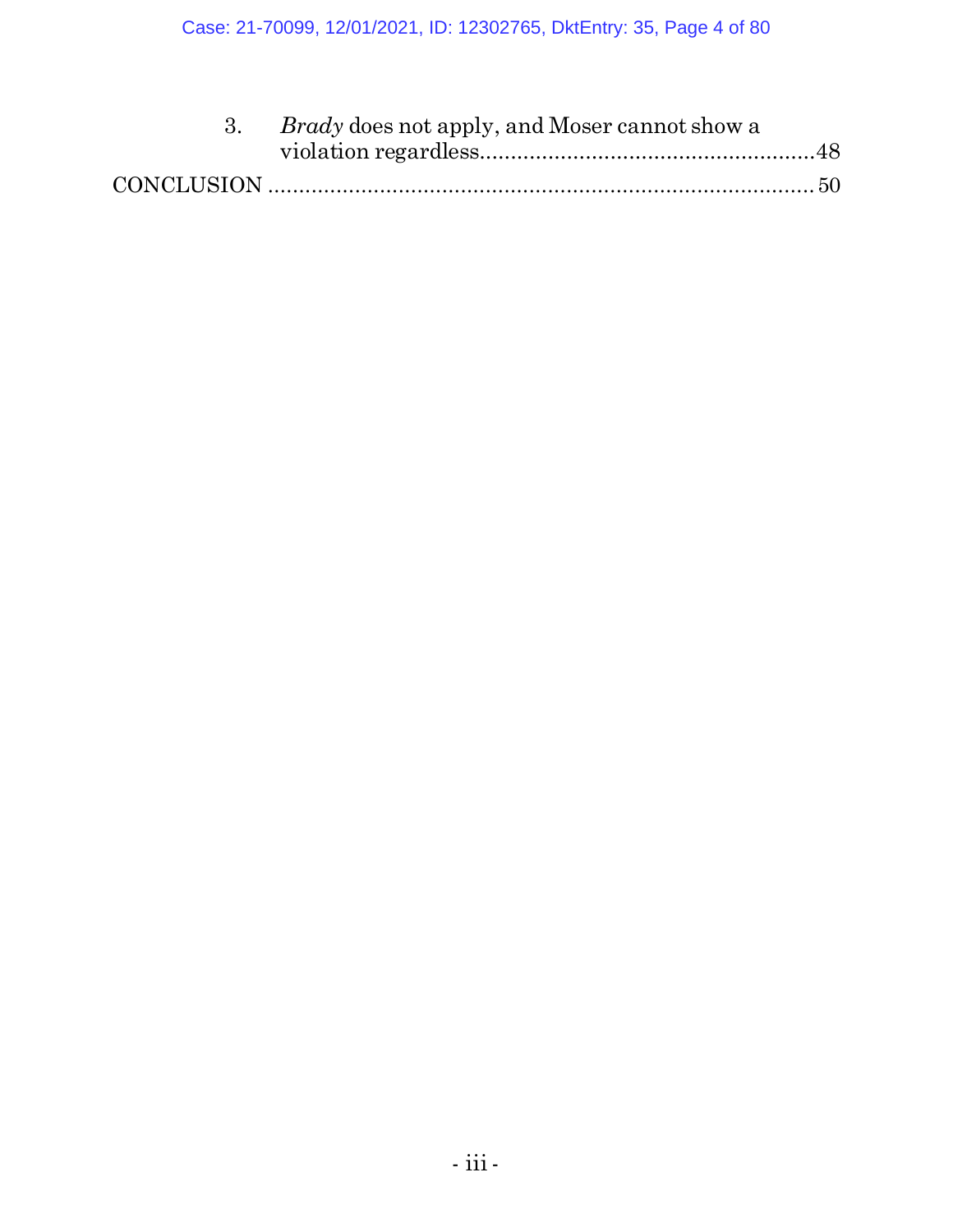# **TABLE OF AUTHORITIES**

# <span id="page-4-0"></span>**Cases**

| $ACAInt'l$ v. $FCC$ ,                               |  |
|-----------------------------------------------------|--|
| Amado v. Gonzalez,                                  |  |
| Amity Rubberized Pen Co. v. Market Quest Grp. Inc., |  |
| $AT\&T$ Corp. v. FCC,                               |  |
| Barr v. Am. Ass'n of Political Consultants, Inc.,   |  |
| Brady v. Maryland,                                  |  |
| City of Portland v. United States,                  |  |
| Dep't of Commerce v. New York,                      |  |
| Dougan v. FCC,                                      |  |
| FCC v. Prometheus Radio Project,                    |  |
| FCC v. Schreiber,                                   |  |
| Fones4All Corp. v. FCC,                             |  |
| Fones4All Corp. v. FCC,                             |  |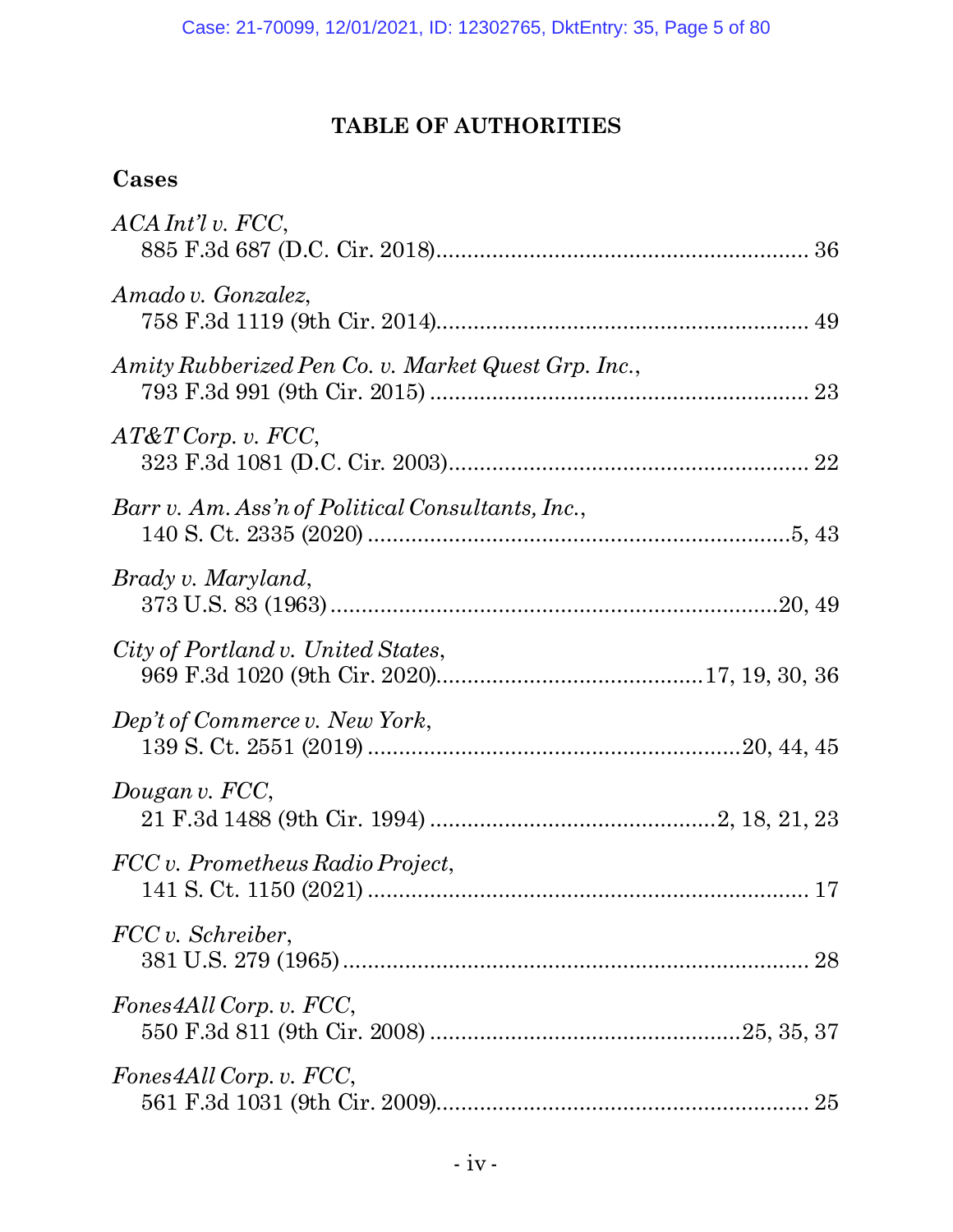| Gomez v. Campbell-Ewald Co.,                                            |
|-------------------------------------------------------------------------|
| Heckler v. Chaney,                                                      |
| In re Core Commc'ns,                                                    |
| Kashem v. Barr,                                                         |
| Kulakchyan v. Holder,                                                   |
| Little Sisters of the Poor Saints Peter & Paul Home v.<br>Pennsylvania, |
| Maryland v. Universal Elections, Inc.,                                  |
| Mims v. Arrow Fin. Servs., LLC,                                         |
| Minority Television Project, Inc. v. FCC,                               |
| Moser v. FCC,                                                           |
| Nat'l Lifeline Ass'n v. FCC,                                            |
| Pal v. Barr,                                                            |
| People of State of Cal. v. FCC,                                         |
| Pimentel v. City of Los Angeles,                                        |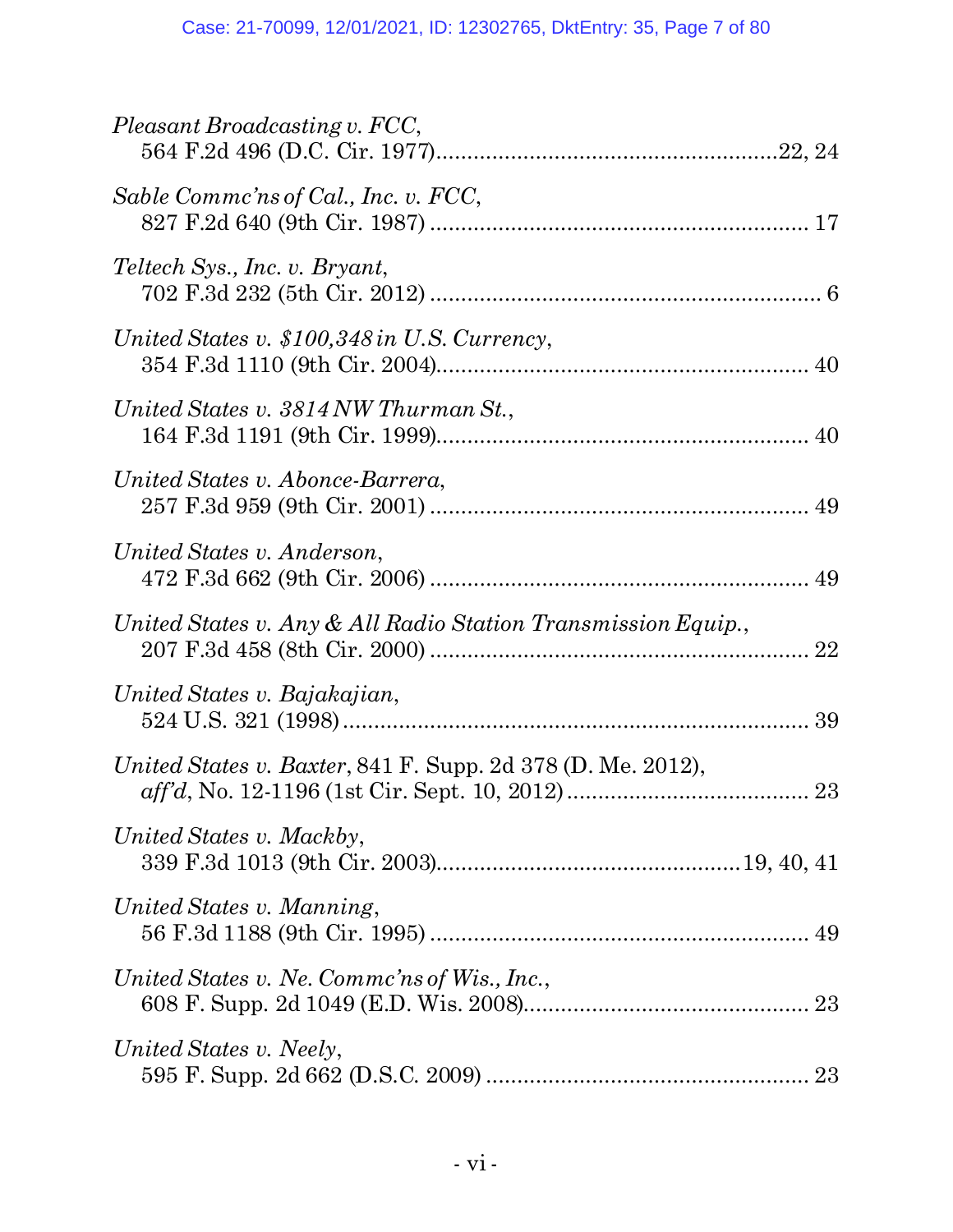| Van Patten v. Vertical Fitness Grp., LLC,                            |  |
|----------------------------------------------------------------------|--|
| Vermont Yankee Nuclear Power Corp. v. NRDC, Inc.,                    |  |
| Victory Processing, LLC v. Fox,                                      |  |
| <b>Statutes</b>                                                      |  |
|                                                                      |  |
|                                                                      |  |
|                                                                      |  |
|                                                                      |  |
|                                                                      |  |
| 47 U.S.C. § 227(e) 1, 3, 6, 7, 8, 21, 31, 32, 35, 41, 42, 45, 46, 47 |  |
|                                                                      |  |
|                                                                      |  |
|                                                                      |  |
|                                                                      |  |
|                                                                      |  |
|                                                                      |  |
|                                                                      |  |
|                                                                      |  |
|                                                                      |  |
|                                                                      |  |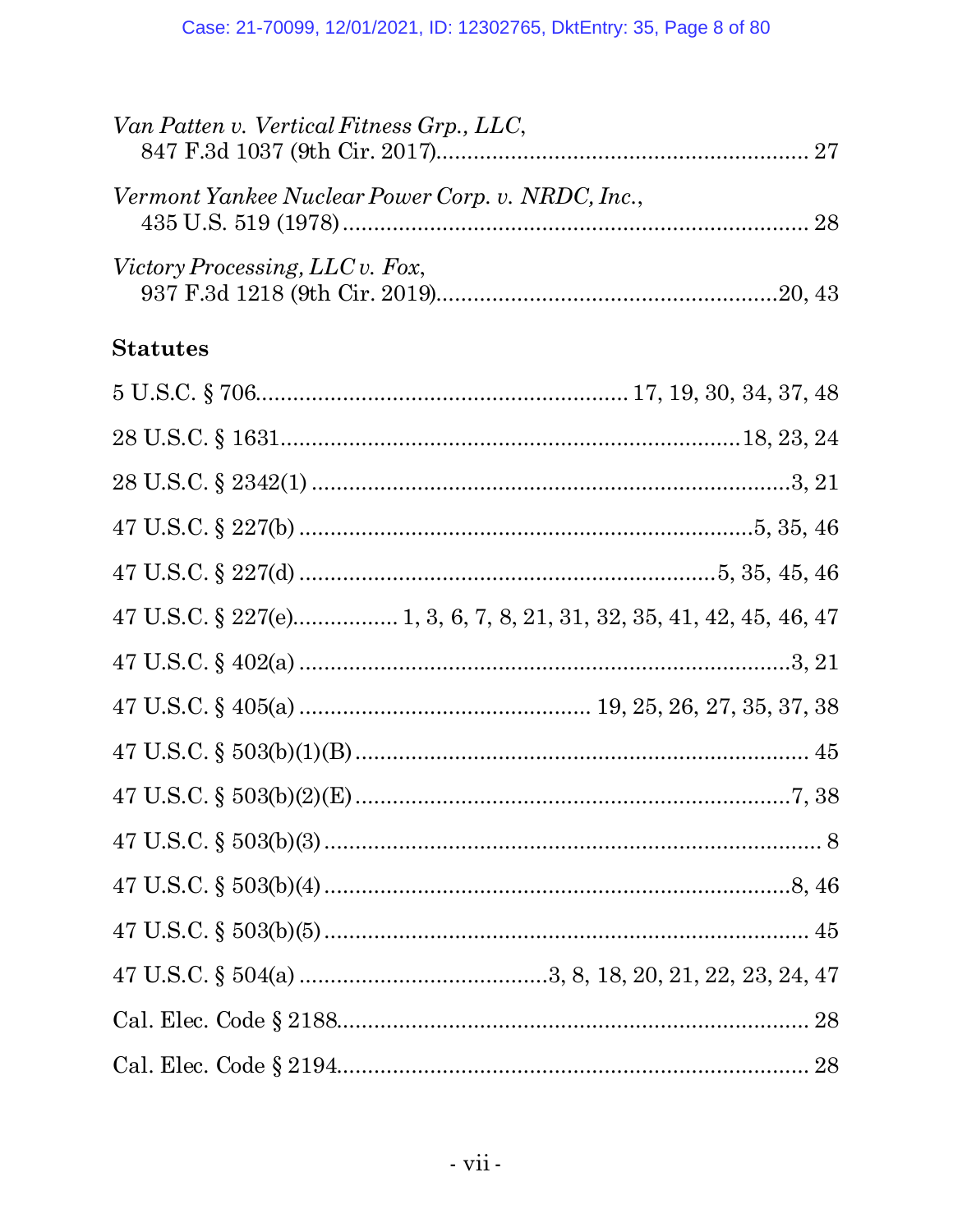| Federal Civil Penalties Inflation Adjustment Act Improvements                                                                                                                               |
|---------------------------------------------------------------------------------------------------------------------------------------------------------------------------------------------|
| <b>Regulations:</b>                                                                                                                                                                         |
|                                                                                                                                                                                             |
|                                                                                                                                                                                             |
|                                                                                                                                                                                             |
|                                                                                                                                                                                             |
|                                                                                                                                                                                             |
| <b>Administrative Materials:</b>                                                                                                                                                            |
| Declaratory Ruling & Order, Rules & Regulations Implementing<br>the TCPA, FCC 15-72, 30 FCC Rcd 7961 (2015), vacated in part<br>on other grounds, ACA Int'l v. FCC, 885 F.3d 687 (D.C. Cir. |
| Declaratory Ruling, Joint Petition Filed by Dish Network, LLC et                                                                                                                            |
| FCC, Annual Adjustment of Civil Monetary Penalties to Reflect                                                                                                                               |
| Forfeiture Order, Adrian Abramovich, Marketing Strategy<br>Leaders, Inc., & Marketing Leaders, Inc., FCC 18-58, 33 FCC                                                                      |
| Forfeiture Order, Best Ins. Contracts, Inc., & Philip Roesel, dba<br>Wilmington Ins. Quotes, FCC 18-134, 33 FCC Rcd 9204 (2018) 29                                                          |
| Forfeiture Order, <i>Dialing Servs., LLC</i> , FCC 17-97, 32 FCC Rcd                                                                                                                        |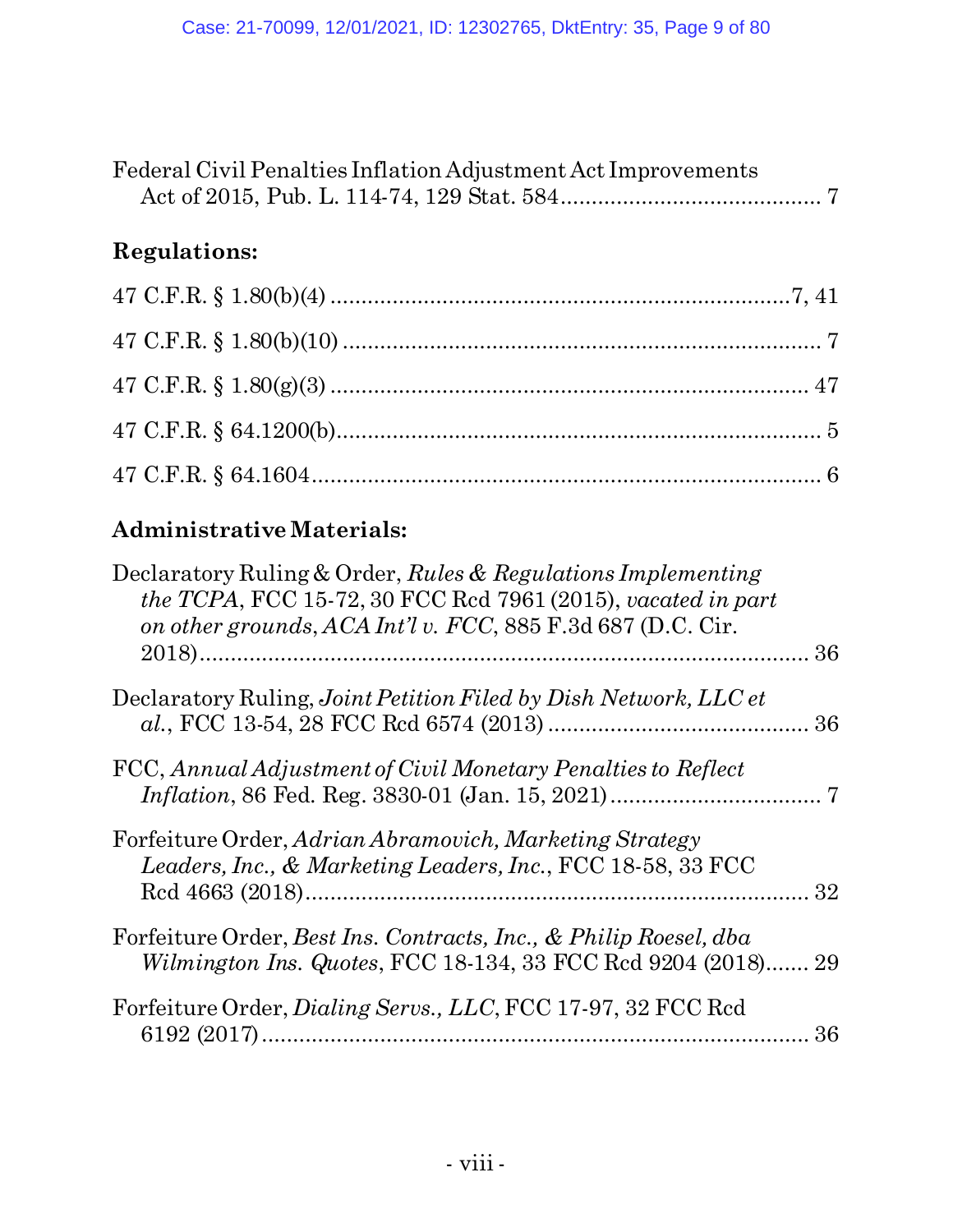| Report & Order, Forfeiture Policy Statement & Amendment of |  |
|------------------------------------------------------------|--|
| Section 1.80 of the Rules to Incorporate the Forfeiture    |  |
|                                                            |  |

# **Other Materials:**

| Minority Television Project, Inc. v. FCC, |  |
|-------------------------------------------|--|
|                                           |  |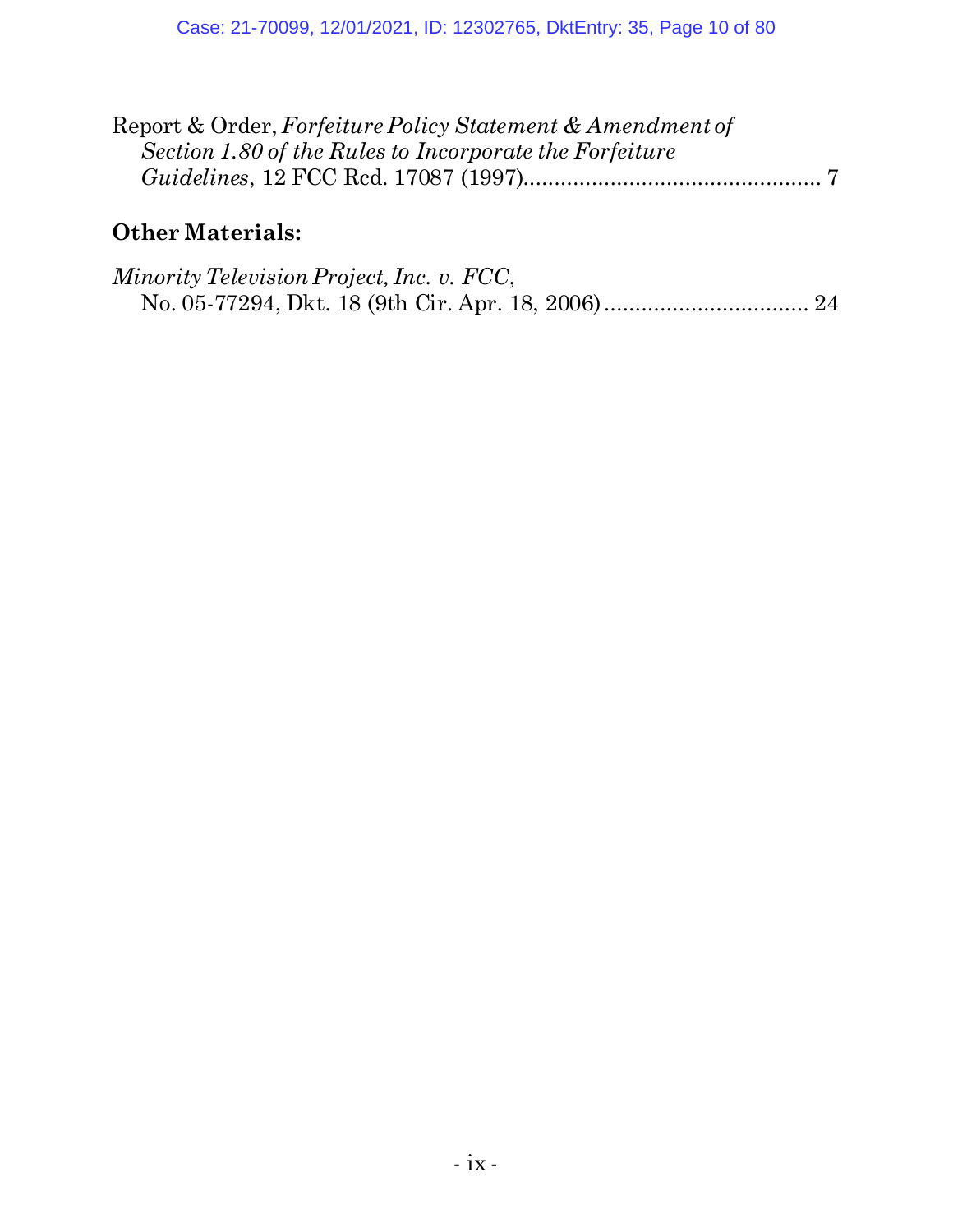# **GLOSSARY**

<span id="page-10-0"></span>

| APA            | Administrative Procedure Act, Pub. L. 79-<br>404, 60 Stat. 237 (codified as amended at 5<br>U.S.C. $\S$ 500 et seq.)                                                                                      |
|----------------|-----------------------------------------------------------------------------------------------------------------------------------------------------------------------------------------------------------|
| Citation       | Citation & Order, Kenneth Moser dba<br>Marketing Support Systems, DA 19-1250,<br>2019 WL 6837860 (EB rel. Dec. 13, 2019),<br>reprinted at SER-161-167                                                     |
| Commission/FCC | Respondent Federal Communications<br>Commission                                                                                                                                                           |
| Moser          | Petitioner Kenneth Moser, doing business<br>as Marketing Support Systems                                                                                                                                  |
| <b>Notice</b>  | Notice of Apparent Liability for Forfeiture,<br>Kenneth Moser dba Marketing Support<br><i>Systems, FCC 19-135, 34 FCC Rcd 12753,</i><br>2019 WL 6837865 (rel. Dec. 13, 2019),<br>reprinted at SER-142–160 |
| <i>Order</i>   | Forfeiture Order, Kenneth Moser dba<br>Marketing Support Systems, FCC 20-163, 35<br>FCC Rcd 13415, 2020 WL 6822443 (rel.<br>Nov. 19, 2020), reprinted at SER-3-27                                         |
| <b>TCPA</b>    | Telephone Consumer Protection Act of 1991,<br>Pub. L. 102-243, 105 Stat. 2394 (codified as<br>amended at $47$ U.S.C. $\S 227$                                                                             |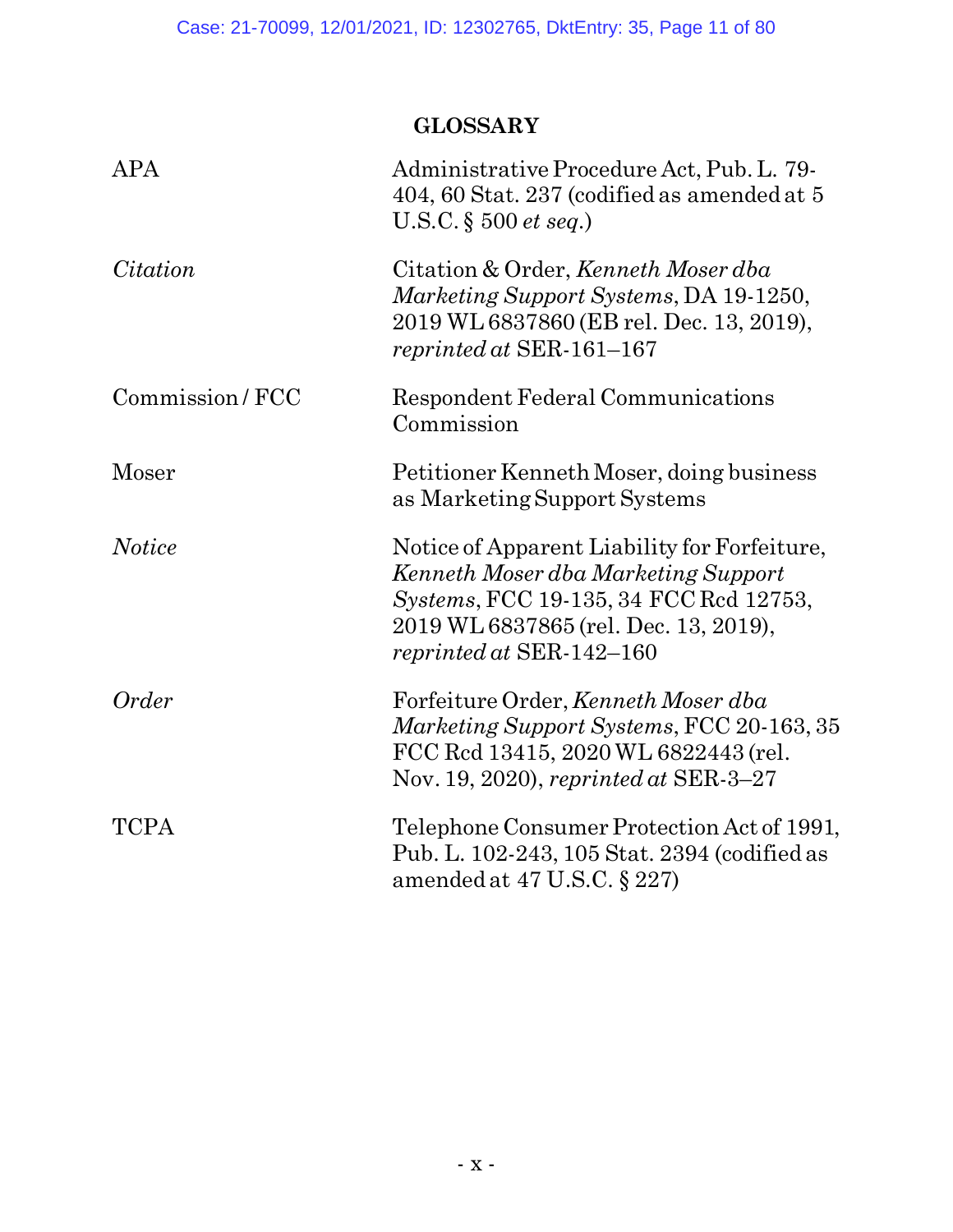Case: 21-70099, 12/01/2021, ID: 12302765, DktEntry: 35, Page 12 of 80

**No. 21-70099**

## **IN THE UNITED STATES COURT OF APPEALS FOR THE NINTH CIRCUIT**

KENNETH MOSER, dba Marketing Support Systems,

*Petitioner*,

v.

FEDERAL COMMUNICATIONS COMMISSION and UNITED STATES OF AMERICA,

*Respondents*.

On Petition for Review of an Order of the Federal Communications Commission

### **BRIEF FOR RESPONDENTS**

#### **INTRODUCTION**

<span id="page-11-0"></span>Kenneth Moser targeted tens of thousands of Californians in a mass robocalling campaign about a political candidate. These robocalls were "spoofed," meaning that Moser altered the caller identification information to display someone else—a business rival—as the calls' originator. Under the Truth in Caller ID Act of 2009, Moser's spoofing was unlawful and subject to a civil penalty. *See* 47 U.S.C. § 227(e)(1),  $(5)(A).$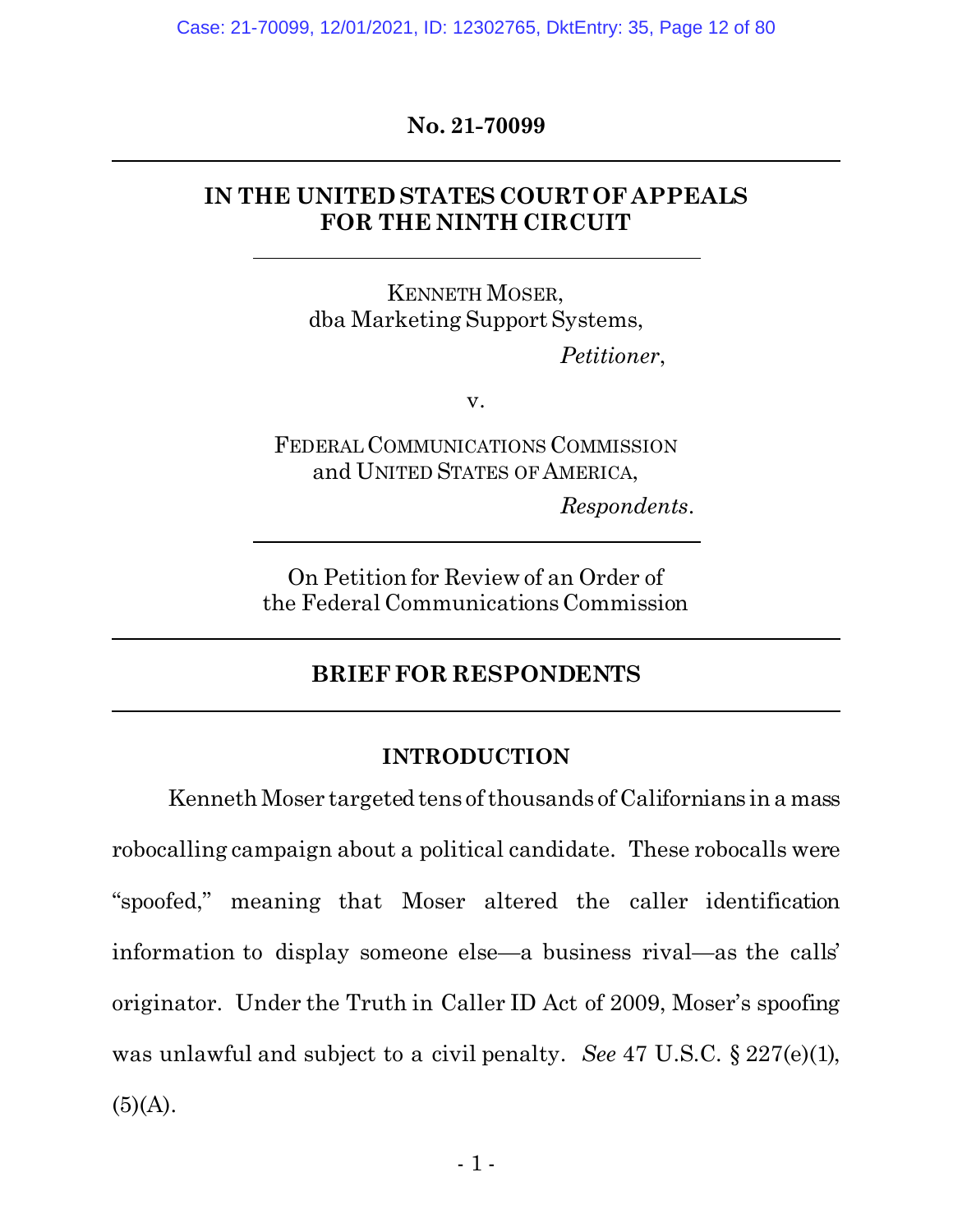The FCC investigated Moser's robocalling campaign; gave him notice and six months in which to respond in writing; disclosed the material evidence on which it intended to rely; and ultimately found him liable. In line with its statutory authority and agency precedent, the Commission imposed a \$9,997,750 forfeiture penalty—an amount well below the statutory maximum for the number of unlawful calls that Moser placed. *See* Forfeiture Order, *Kenneth Moser dba Marketing Support Systems*, FCC 20-163, 35 FCC Rcd 13415, 2020 WL 6822443 (rel. Nov. 19, 2020) (SER-3–27) (*Order*). Moser has not paid the forfeiture.

Moser (proceeding *pro se*) now challenges the *Order*. But this Court lacks jurisdiction: Under longstanding Ninth Circuit precedent, the "exclusive" original forum for challenging unpaid forfeiture orders is federal district court. *See Dougan v. FCC*, 21 F.3d 1488, 1490–91 (9th Cir. 1994). On the merits, Moser's claims fare no better. Moser does not deny that he made tens of thousands of spoofed robocalls. Instead, he raises a mix of factual and legal arguments that are barred because he did not present them to the agency, that fail as a matter of law, or both. The Court should dismiss the petition for review for lack of jurisdiction, or alternatively deny the petition on the merits.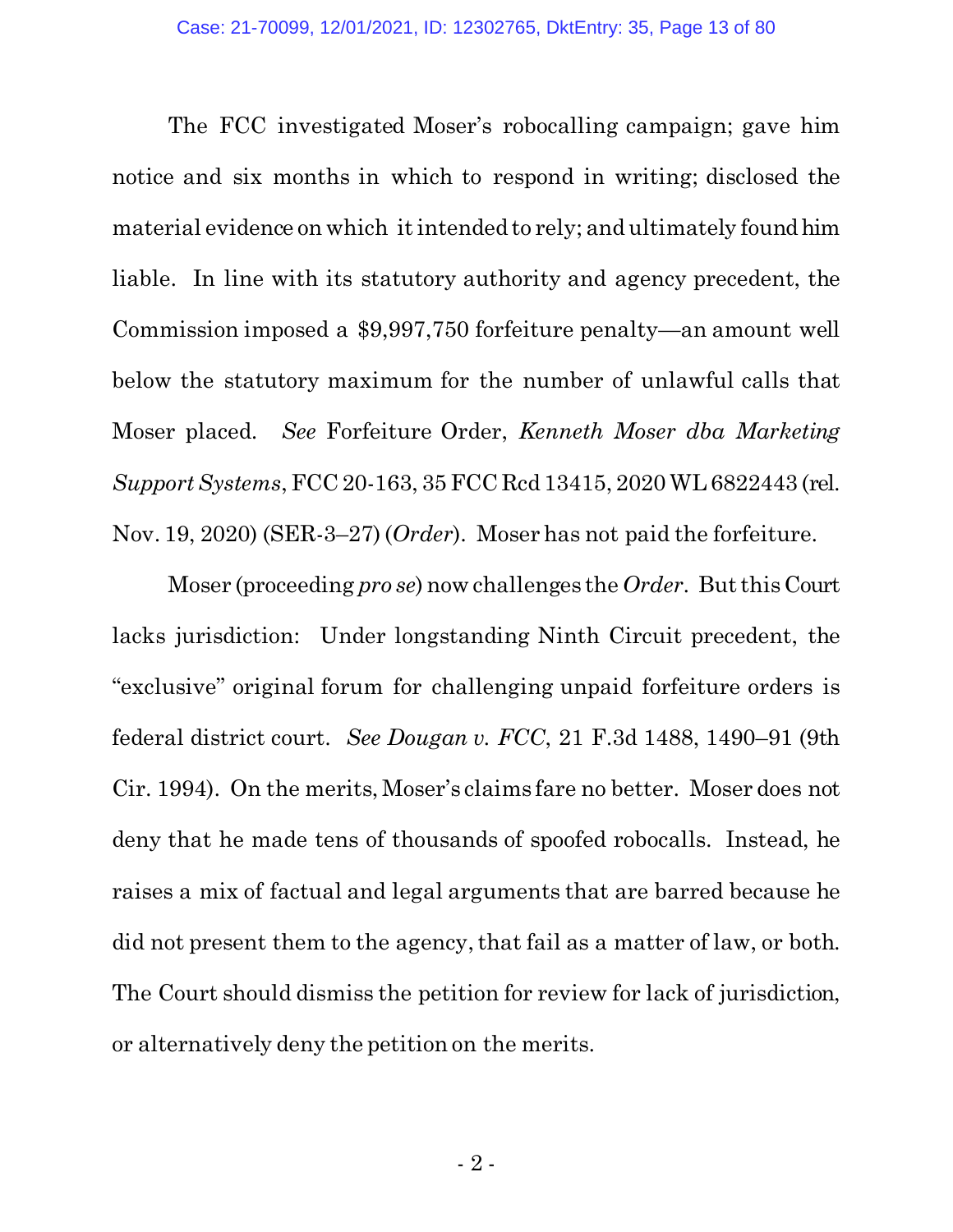#### **JURISDICTIONAL STATEMENT**

<span id="page-13-0"></span>The Commission had jurisdiction to adopt the November 19, 2020 forfeiture *Order* under 47 U.S.C. § 227(e)(5)(A). On January 15, 2021, Moser filed a petition for review of the *Order* and invoked this Court's jurisdiction under 47 U.S.C.  $\S 402(a)$  and 28 U.S.C.  $\S 2342(1)$ . As explained in Part I of the Argument, the Court lacks jurisdiction because a special judicial review scheme vests exclusive jurisdiction in federal district court. *See* 47 U.S.C. §§ 227(e)(5)(A)(ii), 504(a).

### **STATEMENT OF THE ISSUES**

<span id="page-13-1"></span>1. Whether the Court lacks jurisdiction because 47 U.S.C. §§ 227(e)(5)(A)(ii) and 504(a) vest exclusive original jurisdiction over Moser's claims in federal district court?

2. Whether substantial evidence supports the Commission's findings that Moser violated the Truth in Caller ID Act by knowingly spoofing a business rival's telephone number with intent to harm that rival, to harm consumers, and wrongfully to obtain something of value?

3. Whether Moser is liable under the Truth in Caller ID Act for placing spoofed robocalls, even if he did not create the pre-recorded message?

- 3 -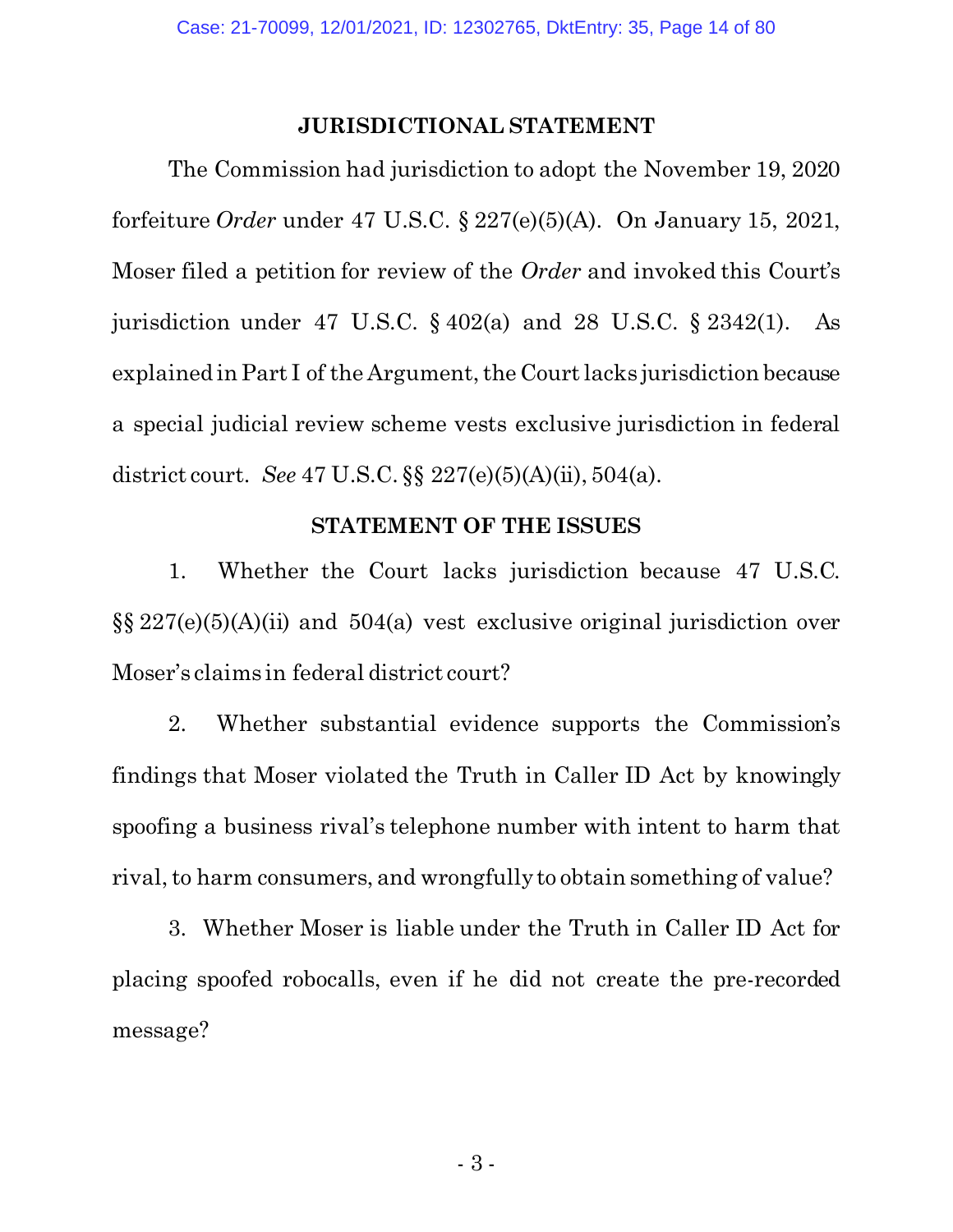4. Whether the Commission lawfully imposed a forfeiture penalty amount to which Moser did not object at the agency and that is not grossly disproportional to the scope and severity of his unlawful conduct?

5. Whether the First Amendment allows the Commission to apply content-neutral time, place, and manner rules to robocalls about political candidates?

6. Whether the Commission satisfied Moser's due process rights by giving him notice of apparent liability, a six-month opportunity to respond in writing, and the material public documents on which the FCC relied?

#### **PERTINENT STATUTES AND REGULATIONS**

<span id="page-14-0"></span>Pertinent statutes and regulations are set forth in the statutory addendum bound with this brief.

#### **STATEMENT OF THE CASE**

#### <span id="page-14-2"></span><span id="page-14-1"></span>**A. STATUTORY AND REGULATORY FRAMEWORK**

#### **1. The TCPA's Regulation of Robocalls**

<span id="page-14-3"></span>The Telephone Consumer Protection Act of 1991 (TCPA), Pub. L. 102-243, 105 Stat. 2394, 2395, regulates "abuses of telephone technology." *Mims v. Arrow Fin. Servs., LLC*, 565 U.S. 368, 371 (2012). Some of those abuses involve robocalling, i.e., placing "artificial or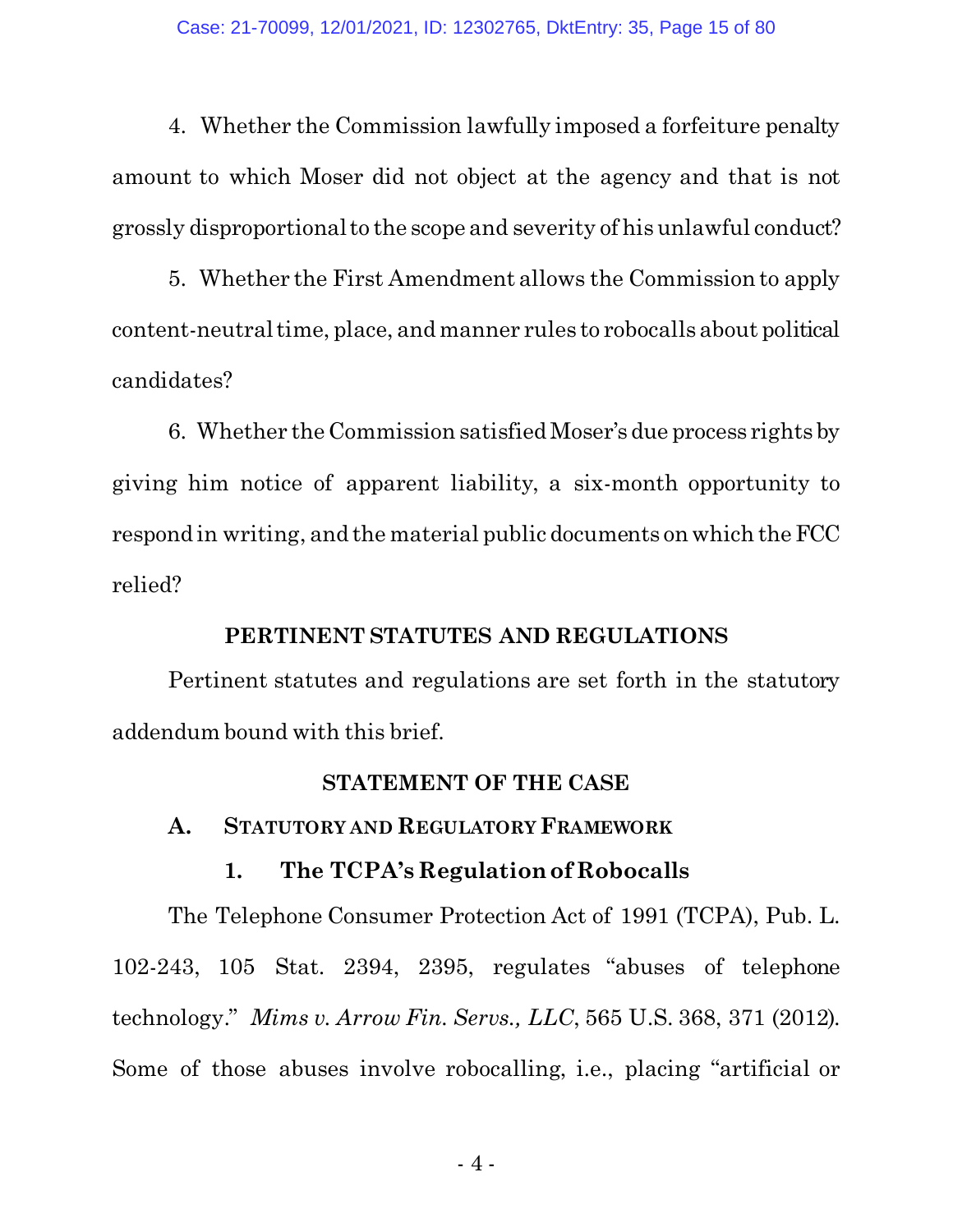prerecorded telephone messages." *See, e.g.*, 47 U.S.C. § 227(d)(3)(A). As relevant here, the TCPA regulates robocalls in two ways.

*First*, "the TCPA prohibited almost all robocalls to cell phones." *Barr v. Am. Ass'n of Political Consultants, Inc.*, 140 S. Ct. 2335, 2344 (2020) (plurality opinion).Convinced that robocalls were "rightly regarded … as an invasion of privacy," *Mims*, 565 U.S. at 372 (cleaned up), Congress made it unlawful "to make any call (other than a call made for emergency purposes or made with the prior express consent of the called party) using … an artificial or prerecorded voice … to any telephone number assigned to a … cellular telephone service." 47 U.S.C.  $§ 227(b)(1)(A)(iii).$ 

*Second*, Congress directed the FCC to adopt rules that require robocalls to "state clearly … the business, individual, or other entity initiating the call [and] the telephone number or address of such business, other entity, or individual." *Id.* § 227(d)(3)(A). These rules require disclosure of the person responsible for the call at the beginning of the message and disclosure of that person's telephone number during or after the message. *See* 47 C.F.R. § 64.1200(b)(1), (2).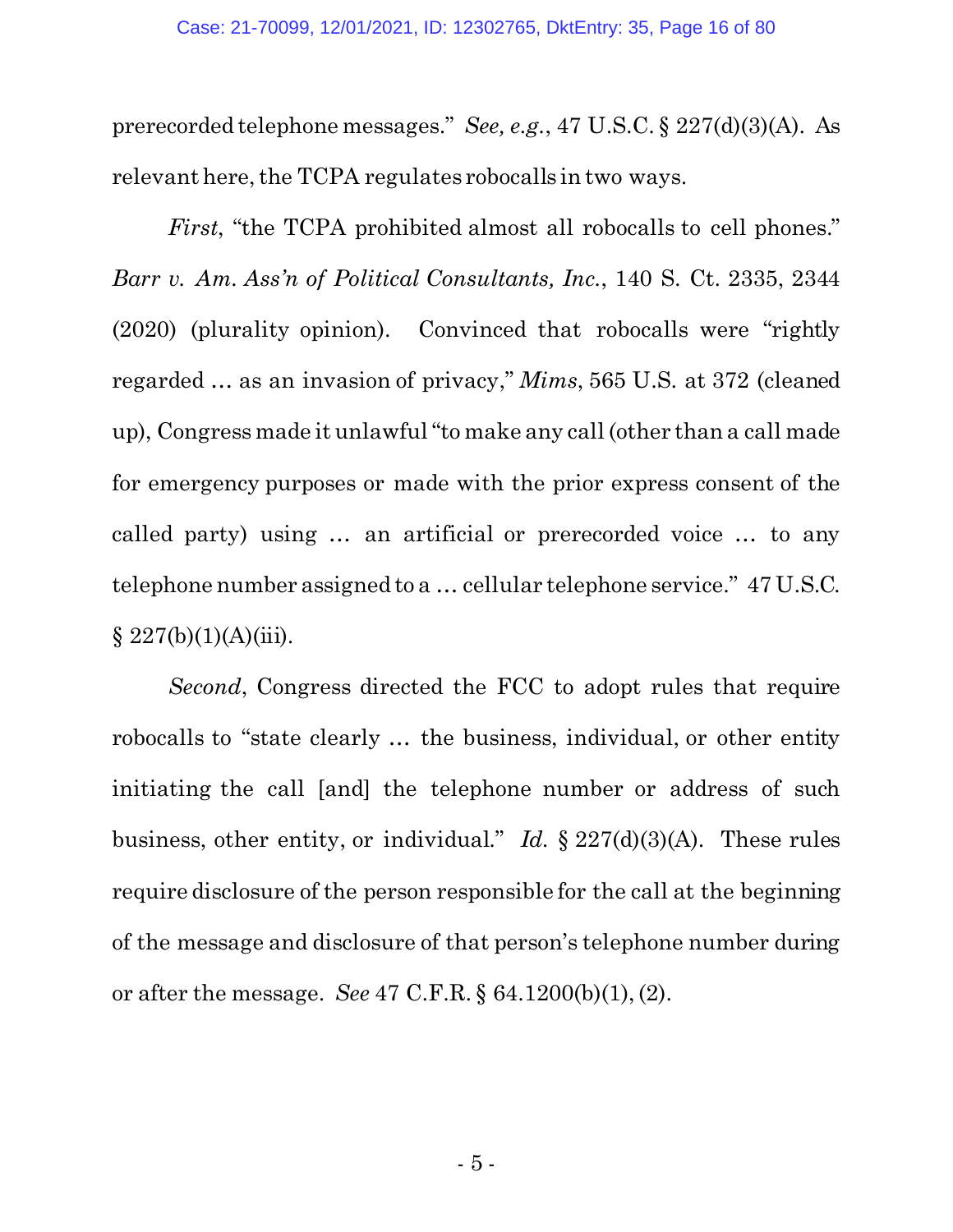### **2. The Truth in Caller ID Act of 2009**

<span id="page-16-0"></span>The Truth in Caller ID Act of 2009, Pub. L. 111-331, 124 Stat. 3572, prohibits "the manipulation of caller-identification information." *Mims*, 565 U.S. at 373 n.2. The Act targets "spoofing," a practice in which telemarketers misrepresent their caller identification information to call recipients. *See, e.g.*, *Teltech Sys., Inc. v. Bryant*, 702 F.3d 232, 234 (5th Cir. 2012). Subject to certain exceptions, it is generally "unlawful for any person within the United States … in connection with any voice service … to cause any caller identification service to knowingly transmit misleading or inaccurate caller identification information with the intent to defraud, cause harm, or wrongfully obtain anything of value." 47 U.S.C. § 227(e)(1). Congress charged the FCC with implementing the spoofing ban, *id.* § 227(e)(3), and the FCC has enacted rules to prohibit spoofed calls. *See* 47 C.F.R. § 64.1604.

### **3. Civil Forfeiture Penalties for Spoofing**

<span id="page-16-1"></span>The FCC is authorized to impose civil forfeiture penalties where the Commission finds a spoofing violation. *See* 47 U.S.C. § 227(e)(5)(A). Penalties are generally capped at \$11,905 per violation. *Id.*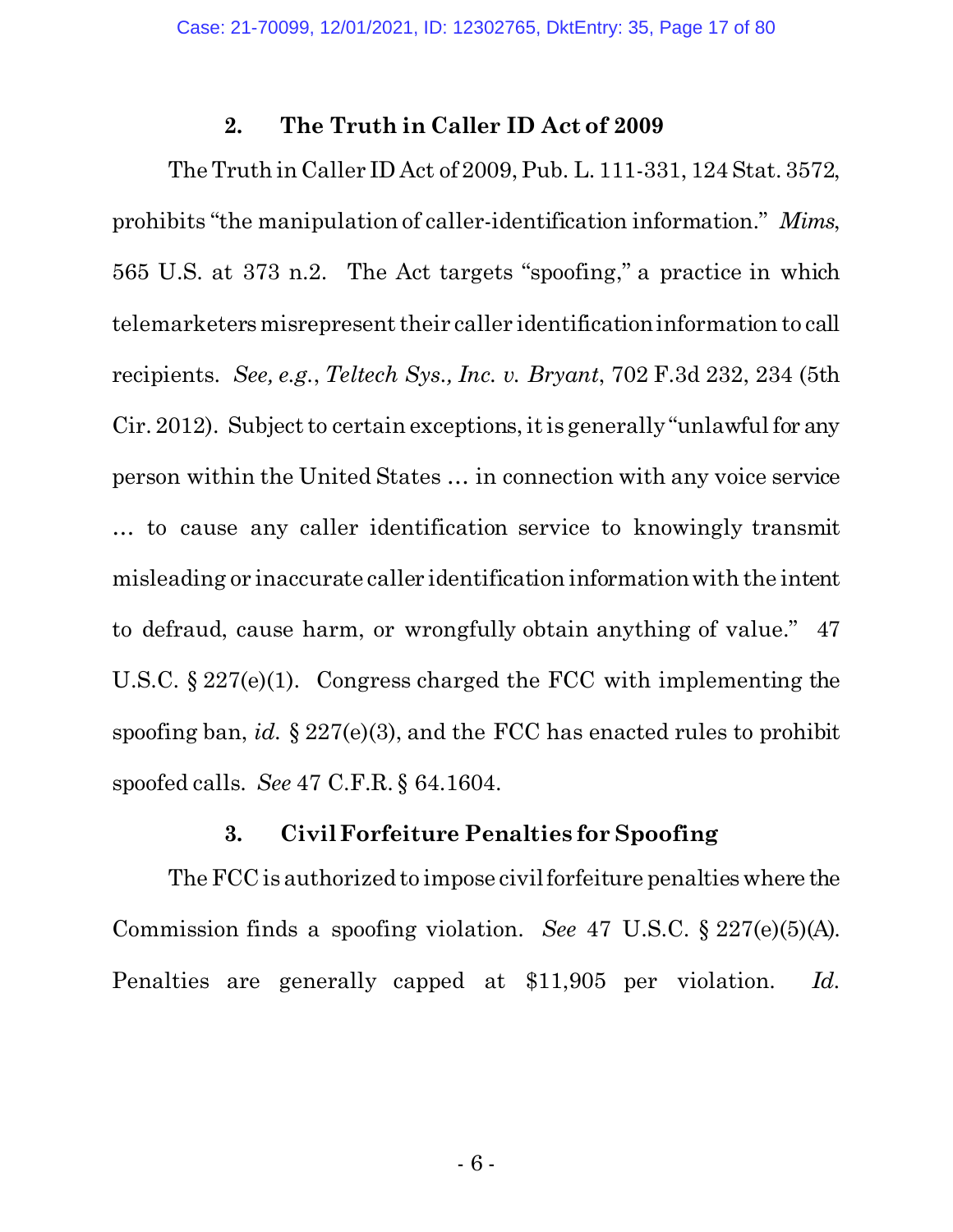$\S 227(e)(5)(A)(i); 47 C.F.R. \S 1.80(b)(4).$  $\S 227(e)(5)(A)(i); 47 C.F.R. \S 1.80(b)(4).$  $\S 227(e)(5)(A)(i); 47 C.F.R. \S 1.80(b)(4).$ <sup>1</sup> To determine a penalty amount, the Commission considers "the nature, circumstances, extent, and gravity of the violation and, with respect to the violator, the degree of culpability, any history of prior offenses, ability to pay, and such other matters as justice may require." 47 U.S.C. § 503(b)(2)(E); 47 C.F.R. § 1.80(b)(10). The Commission's rules further refine these factors. *See*  Report & Order, *Forfeiture Policy Statement & Amendment of Section 1.80 of the Rules to Incorporate the Forfeiture Guidelines*, 12 FCC Rcd. 17087 (1997). In general, the Commission identifies a base penalty and then considers criteria warranting an upward or downward adjustment. *See id.* at 17100–01 ¶27. These criteria include the egregiousness of the violator's conduct and any prior history of violations. *See* 47 C.F.R.  $§ 1.80$ , Table 3 to Paragraph (b)(10).

Absent a formal hearing, the FCC must issue a written notice of apparent liability to the violator and give the violator an opportunity to

<span id="page-17-0"></span><sup>&</sup>lt;sup>1</sup> This reflects an inflation adjustment applied to the \$10,000 penalty specified in the statute. *See* Federal Civil Penalties Inflation Adjustment Act Improvements Act of 2015, Pub. L. 114-74, tit. VII, § 701, 129 Stat. 584, 599 (providing for annual inflation adjustments); FCC, *Annual Adjustment of Civil Monetary Penalties to Reflect Inflation*, 86 Fed. Reg. 3830-01 (Jan. 15, 2021) (implementing the adjustment).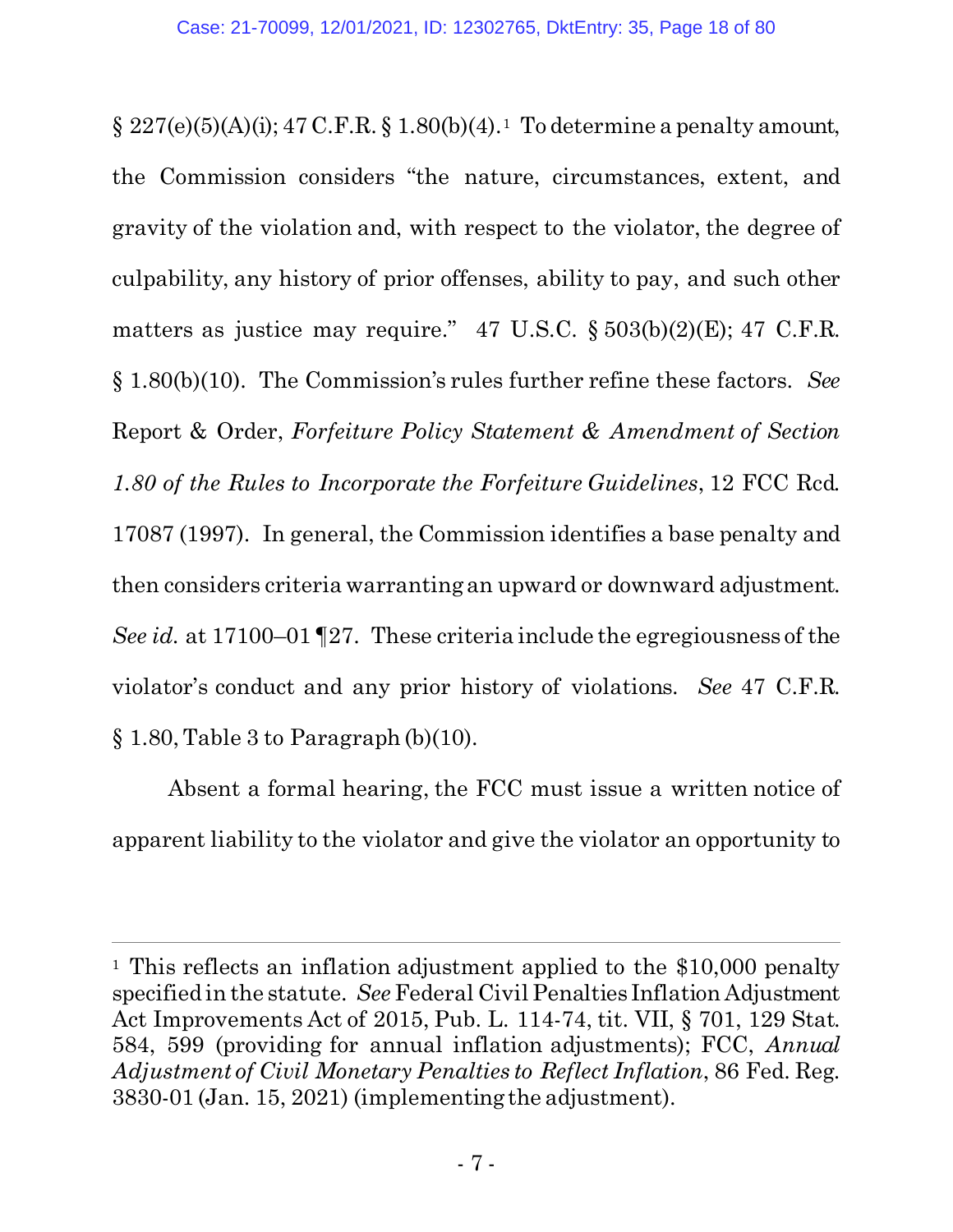contest the proposed penalty.[2](#page-18-2) *See* 47 U.S.C. §§ 227(e)(5)(A)(iii), 503(b)(4). The notice identifies the rules allegedly violated, the conduct underlying the penalty, and the date of the offense. *See id.* § 503(b)(4).

Once the violator has had an opportunity to respond, the Commission may issue a final forfeiture order if warranted. But the order is not self-executing; the forfeiture penalty is recoverable only "pursuant to section 504(a)" of title 47. *See id.* § 227(e)(5)(A)(ii). Section 504(a) authorizes recovery only "in a civil suit in the name of the United States" in federal district court, with "a trial de novo" on any applicable defenses. *Id.* § 504(a).

## <span id="page-18-0"></span>**B. MOSER'S MASS SPOOFING SCHEME**

# **1. The Complaint and Investigation**

<span id="page-18-1"></span>In May 2018, a large-scale robocalling campaign targeted California voters with "a prerecorded voice message that graphically described an alleged sexual assault" involving a candidate in an upcoming State Assembly primary election. *See Order* ¶6 (SER-6). The candidate alerted the California Secretary of State and alleged, among

<span id="page-18-2"></span><sup>2</sup> The Commission may proceed with or without a formal hearing, with each option subject to different procedural rules. *Compare* 47 U.S.C. § 503(b)(3) (formal hearing) *with id.* § 503(b)(4) (no formal hearing).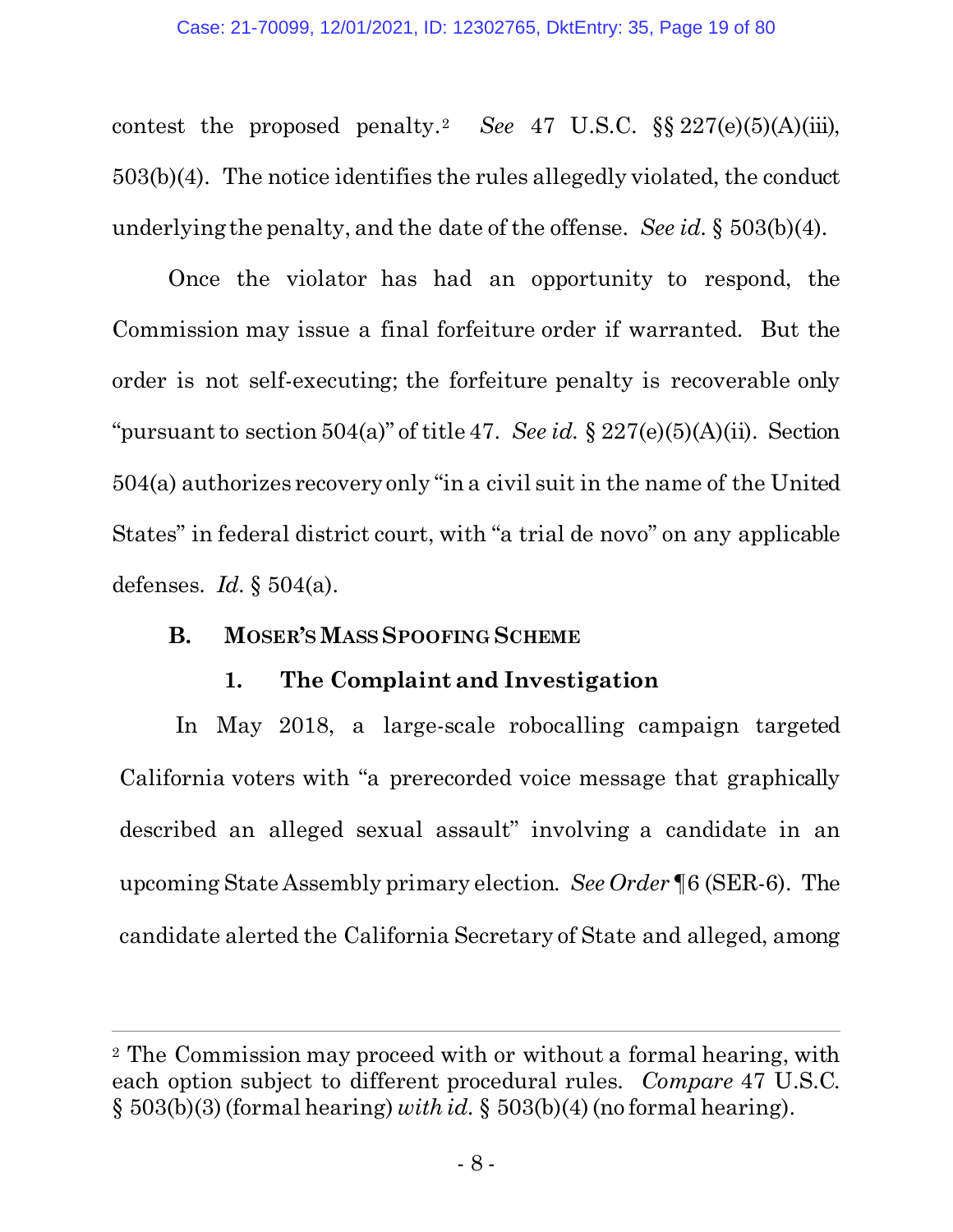other things, that the robocalls fraudulently used inaccurate caller identification information. *See* Letter from Thomas Hiltachk to Alex Padilla (June 1, 2018) (SER-170). The Secretary of State referred the complaint to appropriate state and federal agencies, includingthe FCC. *See Order* ¶5 (SER-5); Letter from Steven Reyes to Galena West et al. (June 2, 2018) (SER-168–169).

The FCC's Enforcement Bureau investigated the complaint and found that Petitioner Kenneth Moser (doing business as Marketing Support Systems) "made 47,610 robocalls in a two-day robocalling campaign, including repeated calls to the same recipients." *Order* ¶5 (SER-5). Each robocall violated the TCPA and the FCC's rules by failing to include the required disclosures about the call's initiator. *Id.* ¶6 (SER-6). And over 11,000 of the robocalls were made to cell phones without the subscribers' prior express consent, further violating federal law. *See id*.

The robocalls were also spoofed. Each of the 47,610 robocalls used false caller identification information to display an originating phone number registered to HomeyTel Network. *Id.* ¶5 (SER-5–6). Moser had no affiliation with HomeyTel and was not authorized to use its phone

- 9 -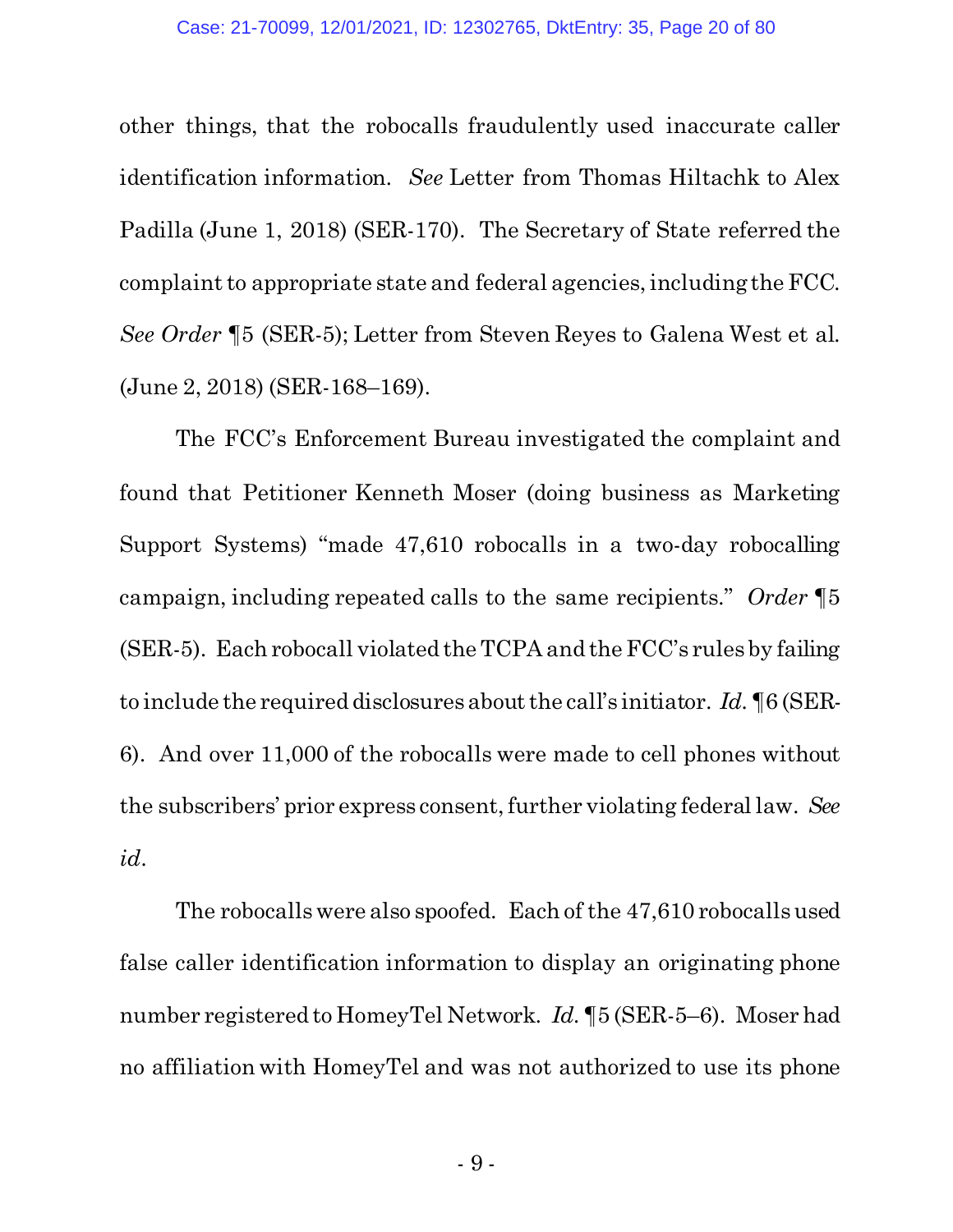number. *See id.* In fact, HomeyTel is "a long-time business rival" with which Moser has a "long and contentious relationship." *Id.* ¶2 (SER-4). Because of the spoofing, HomeyTel faced "immediate backlash," including numerous complaints from call recipients and a litigation threat from the targeted candidate. *Id.* ¶17 (SER-11–12).

#### **2. The** *Notice of Apparent Liability*

<span id="page-20-0"></span>In December 2019, the FCC issued Moser a Notice of Apparent Liability for a \$9,997,750 forfeiture penalty for willful and repeated violations of the Truth in Caller ID Act. *See* Notice of Apparent Liability for Forfeiture, *Kenneth Moser dba Marketing Support Systems*, FCC 19- 135, 34 FCC Rcd 12753 ¶37, 2019 WL 6837865 (rel. Dec. 13, 2019)(SER-155) (*Notice*). The Commission disclosed its tentative findings, including that Moser made over 47,000 spoofed robocalls in a two-day period in May 2018. *See id.* ¶¶6–11 (SER-144–147). The Commission then explained the bases for finding that Moser (1) knowingly spoofed HomeyTel's telephone number, *id.* ¶¶14–15 (SER-147); (2) intended to harm HomeyTel and the call recipients, *id.* ¶¶17–25 (SER-148–151); and (3) intended wrongfully to obtain something of value from the spoofing, *id.* ¶¶26–28 (SER-151–152).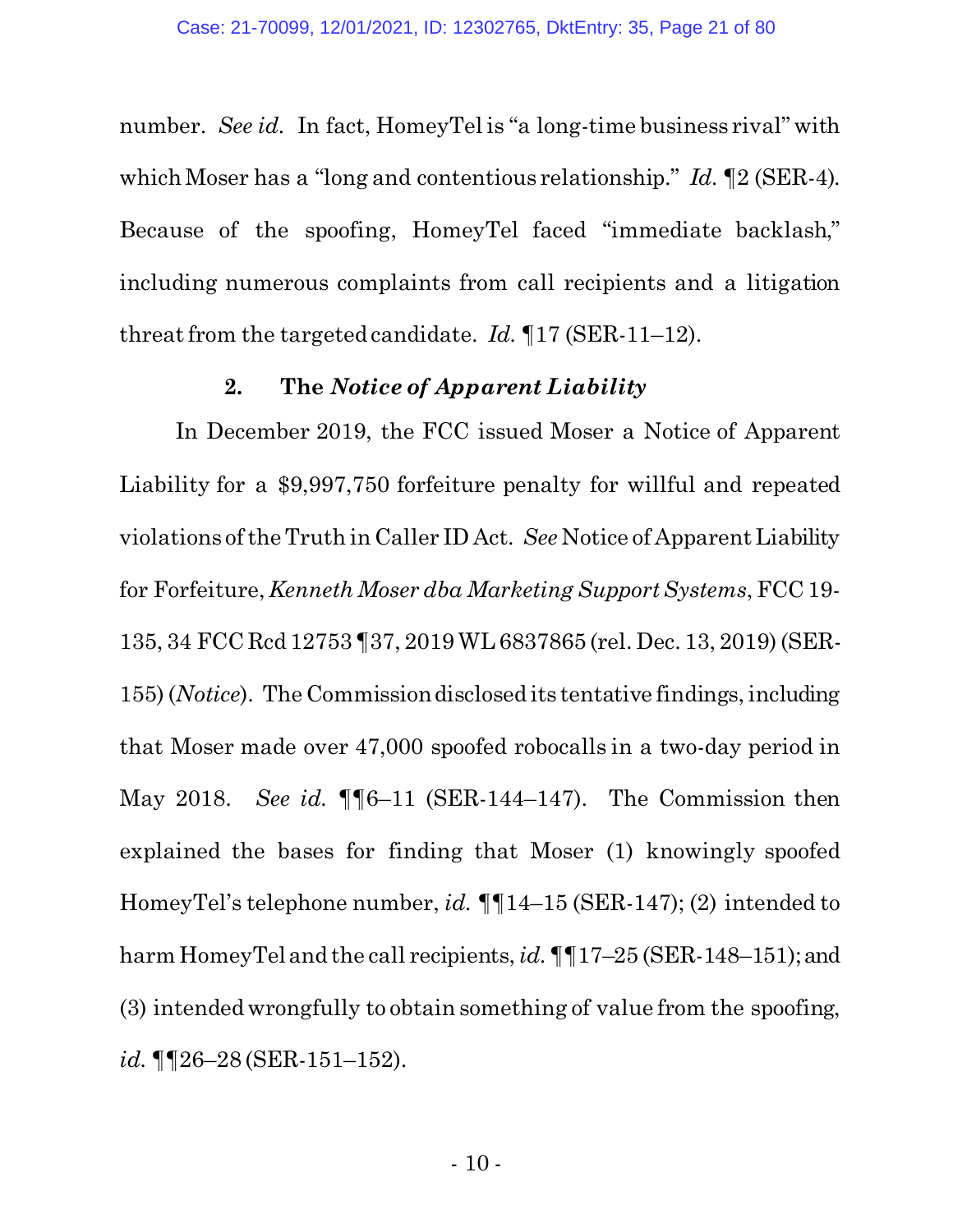The Commission also explained the basis for its proposed forfeiture amount. *See id.* ¶¶29–36 (SER-152–155). After citing the relevant factors from the statute and its rules, *id.* ¶29 (SER-152–153), the Commission proposed a base forfeiture of \$1,000 per unlawful spoofed call, *id.* ¶30 (SER-153). The Commission did not apply the base amount to all of the spoofed calls, but only to the subset of unlawful calls that the Enforcement Bureau analyzed to confirm unlawfulness.[3](#page-21-0) *See id.* ¶31 (SER-153). In Moser's case, that was 5,713 calls (thus setting the base forfeiture at \$5,713,000). *Id.*

After setting a proposed base forfeiture, the Commission considered applicable aggravating and mitigating factors. As the Commission explained, "the totality of the circumstances" merited "a significant upward adjustment." *Id.* ¶32 (SER-153). The Commission noted that, unlike the typical spoofing campaign, Moser intentionally targeted a business rival, which made his intent to harm rise "beyond

<span id="page-21-0"></span><sup>3</sup> During its investigation, the Bureau obtained Moser's call records, *Order* ¶5 & n.19 (SER-5); used an industry-standard software database to identify the robocalls made to cell phone numbers, *id.* ¶6 & n.26 (SER-6); and then contacted certain of those call recipients to confirm that they were the subscribers of the called numbers, received the robocalls, and had not given Moser or his client permission to robocall them, *id.* ¶25 (SER-15).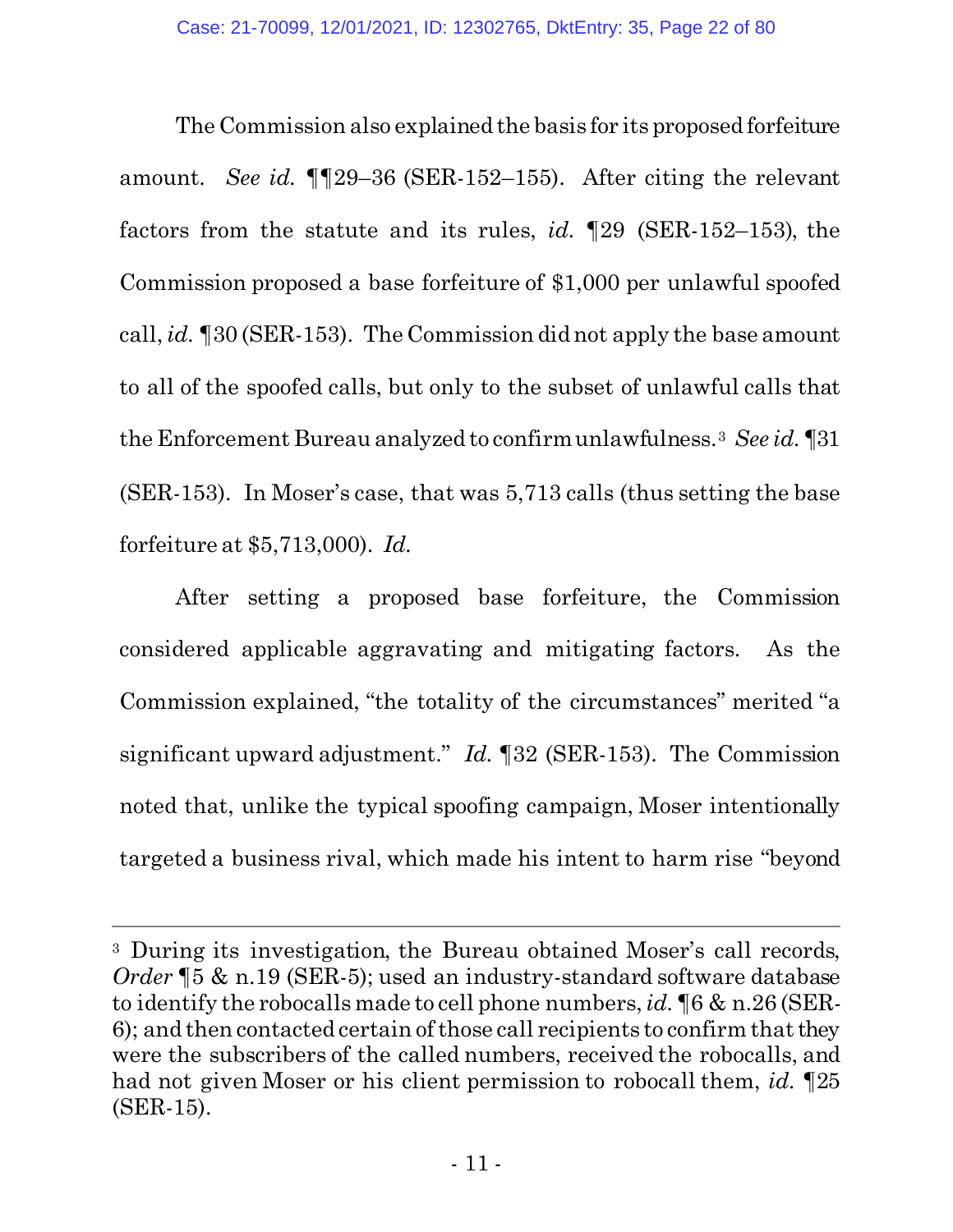that which the Commission has typically seen." *Id.* ¶33 (SER-153–154). And this was not an isolated violation: The Enforcement Bureau found that in November 2016 Moser targeted HomeyTel in a different spoofed robocalling campaign. *Id.* ¶34 (SER-154). Because Moser's "pattern of conduct" was "egregious" and "highly culpable," the Commission proposed a 75% upward adjustment to the base penalty, yielding the \$9,997,750 proposed forfeiture. *Id.* ¶35 (SER-154).

#### **3. Moser's Admission of Key Facts**

<span id="page-22-0"></span>After receiving "substantial extensions of time," *Order* ¶47 (SER-23), Moser filed a response to the *Notice* in June 2020 and raised multiple factual and legal arguments against the proposed forfeiture. *See* Moser Response (SER-28–42). He also made several important admissions.

*First*, Moser admitted that he conducted an extensive robocalling campaign on May 30 and 31, 2018. *See id.* at 5 (SER-32). Although he disputed the FCC's conclusion that over 47,000 calls were made, his own records showed "31,086 attempted calls." *Id.*

*Second*, Moser admitted that he was paid to make the robocalls and to keep his client "anonymous." *See id.* at 4 (SER-31).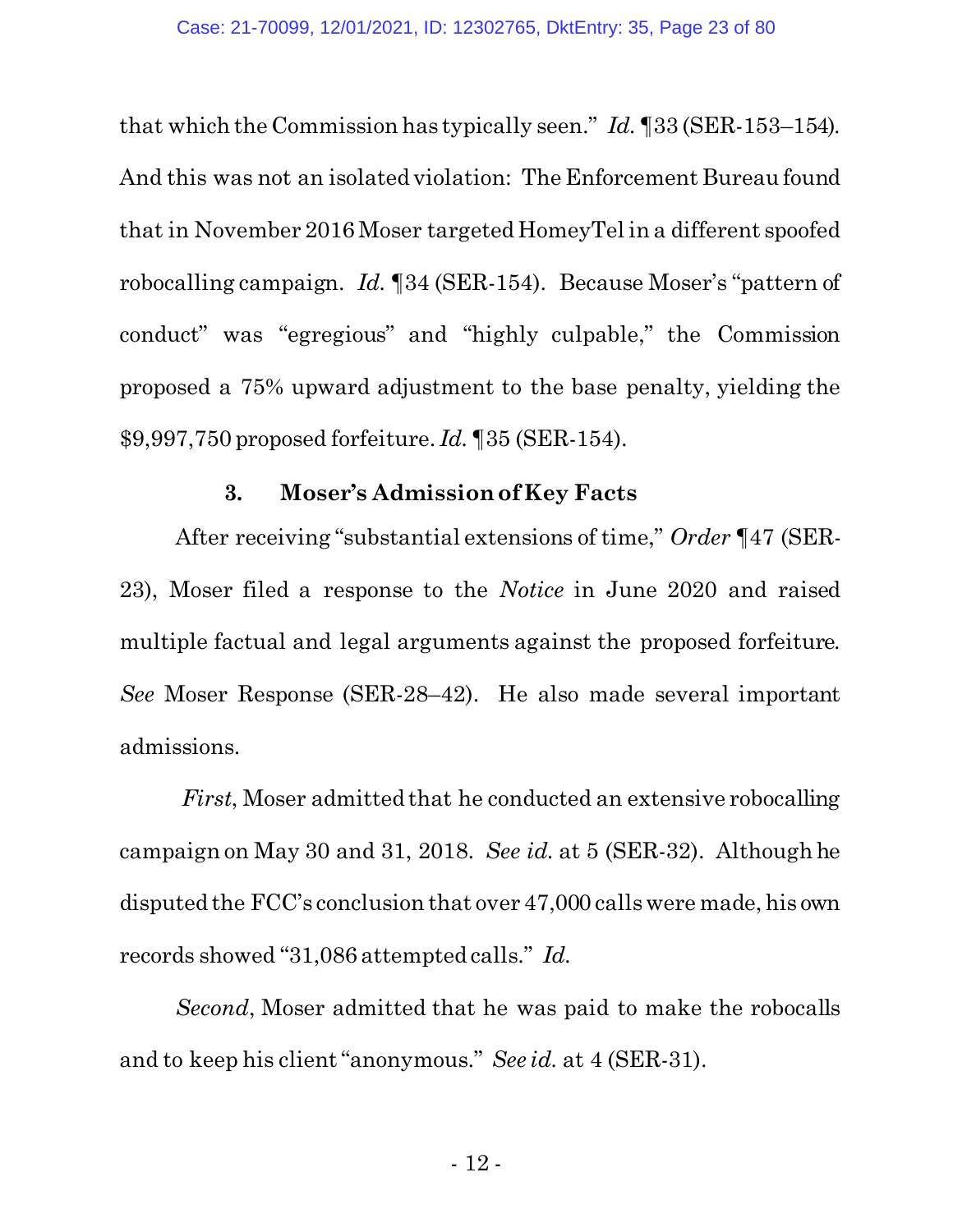*Third*, Moser admitted that he knowingly selected HomeyTel's phone number to display as the calls' origin. *Id.* at 5 (SER-32). Moser explained that his client wanted "to remain anonymous" and directed Moser "not to use any identifying caller ID." *Id.* Moser conceded as "true" that he knew the phone number used for the robocalling campaign belonged to HomeyTel. *Id.* at 6 (SER-33) (referring to *Notice* ¶15 & n.37 (SER-147)). In fact, Moser selected HomeyTel's number because HomeyTel "had a past history of making hard hitting political calls." *Id.* at 2 (SER-29). Although Moser "was aware of the specific caller ID that was used," he argued that he understood HomeyTel to be defunct. *Id.* at 11 (SER-38).

*Fourth*, Moser also admitted as "true" that he is "well acquainted" with HomeyTel and its founder and that he had previously sued them for TCPA violations. *Id.* at 7 (SER-34) (citing *Notice* ¶¶10–11 (SER- $146 - 147$ ).

#### **C. THE** *ORDER* **ON REVIEW**

<span id="page-23-0"></span>The Commission affirmed the proposed forfeiture. *Order* ¶10 (SER-8). The Commission first found that Moser knowingly spoofed HomeyTel's number. *Id.*  $\P$ <sup>11–13</sup> (SER-8–9). The evidence, "including"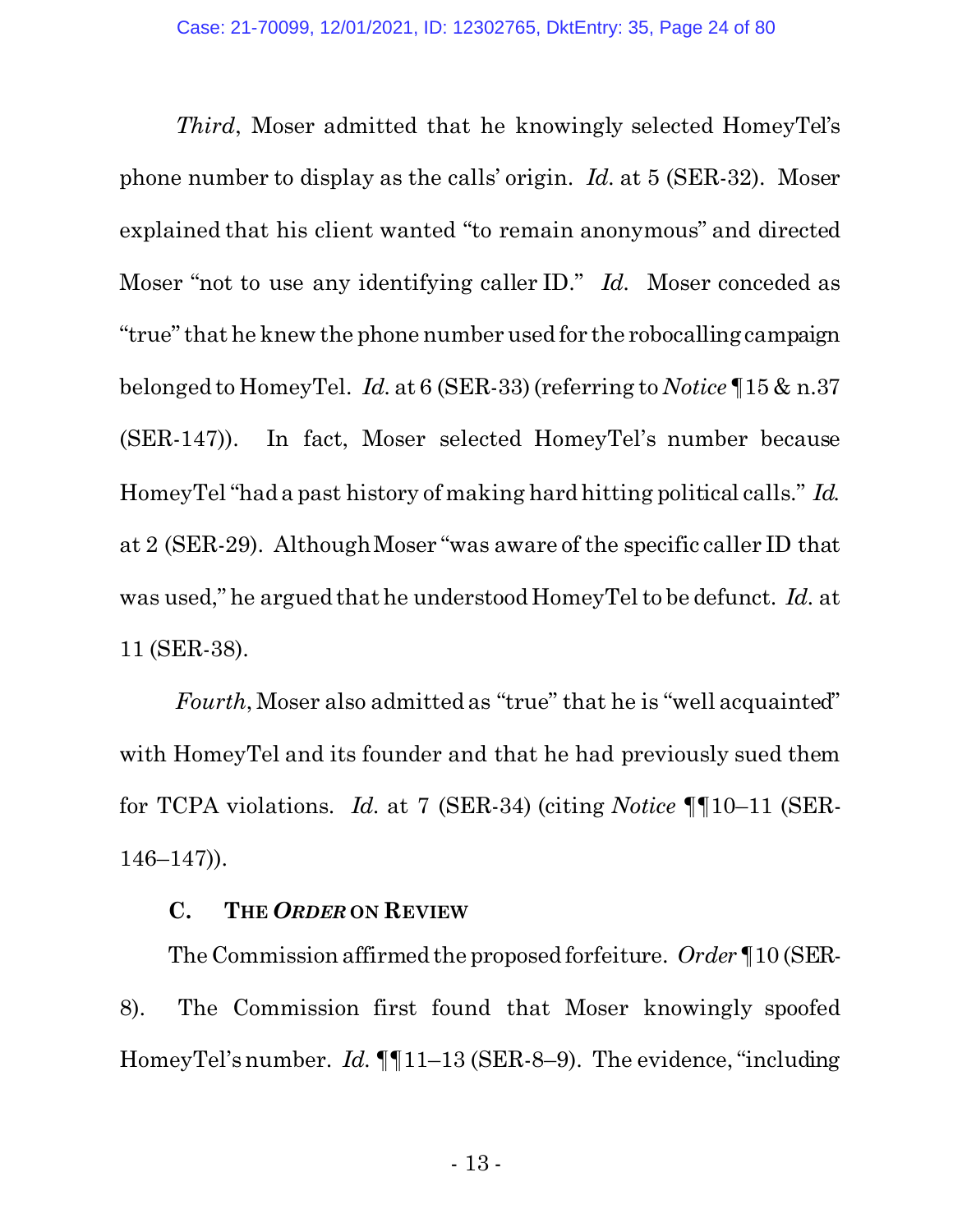Moser's own admissions," *id.* ¶11 (SER-8), established that Moser knowingly selected and displayed a phone number that was inaccurate (because the calls did not originate from HomeyTel) and misleading (because recipients could not trace the calls to Moser or his client). *See id.* ¶¶11–12 (SER-8–9).

The Commission next found that Moser intended to harm HomeyTel. In support, the Commission found (1) that Moser had previously spoofed HomeyTel's number, *id.* ¶17 (SER-11); (2) that it was reasonably foreseeable that recipients would direct complaints to HomeyTel, *id.* (SER-12); (3) that Moser intentionally selected HomeyTel's number, *id.* ¶18 (SER-12); and (4) that Moser had a contentious history with HomeyTel and its founder, *id*.

The Commission found unpersuasive Moser's defense that he believed that HomeyTel was no longer in business. *See id.* Evidence in the record showed that HomeyTel publicly engaged in business activity well after 2015, when Moser claimed HomeyTel went "defunct." *Compare id.* ¶18 & nn.86–87 (SER-12) *with* Moser Response at 3 (SER-30). Moreover, Moser indicated that he called HomeyTel's number and reached voicemail, which suggested that he knew or should have known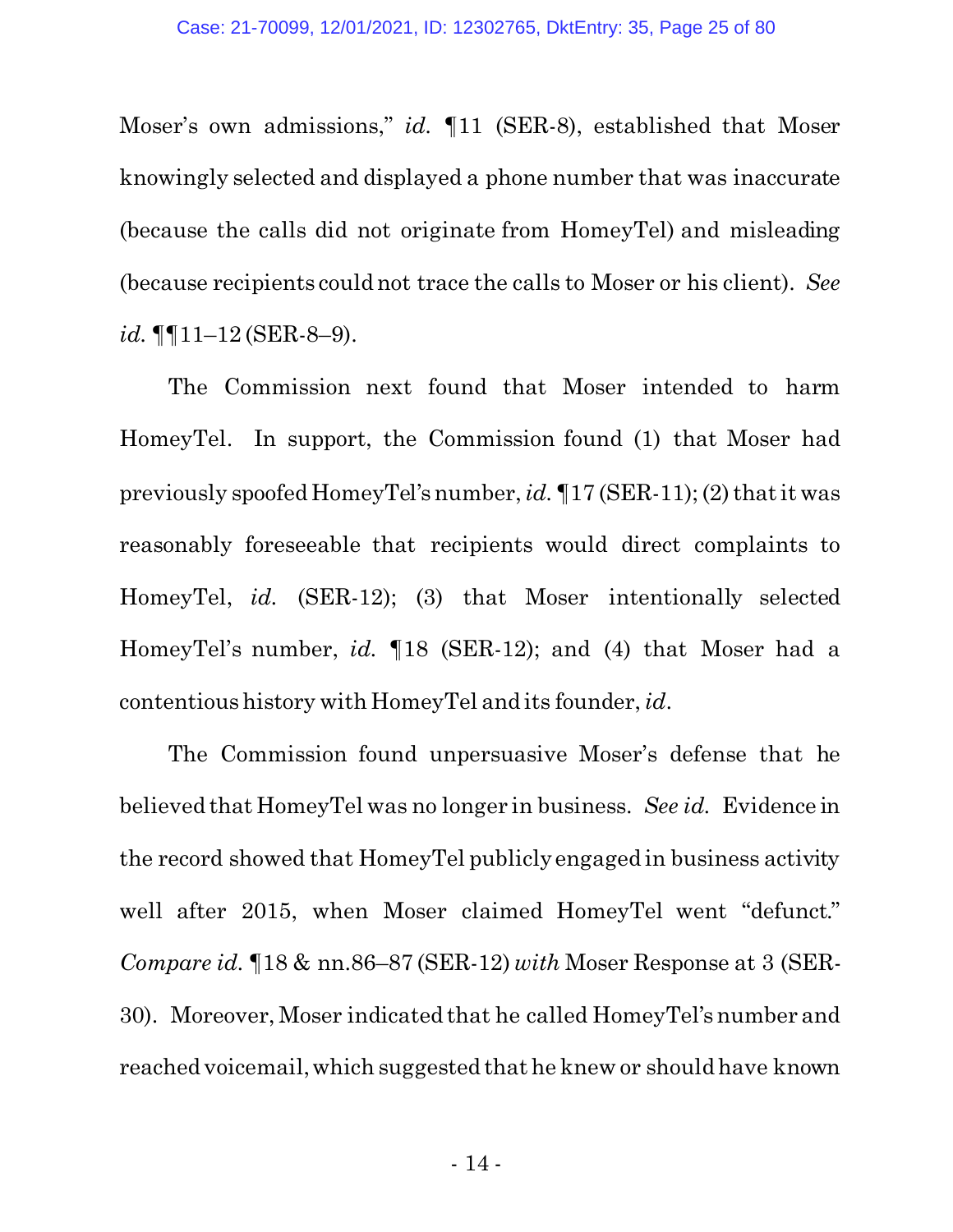that the number was still in service. *Order* ¶18 & n.85 (SER-12) (citing Moser Response at 11 (SER-38)). But even if Moser had not intended to harm HomeyTel, the Commission found that he intended to harm the current or future subscriber of the number by associating the number with thousands of robocalls that Moser knew were likely to cause controversy. *See id.* ¶19 & n.93 (SER-12–13) (citing Moser's knowledge that his client feared "retribution" and "reprisal").

The Commission also found intent to harm consumers. Under agency precedent, spoofing in conjunction with otherwise illegal robocalling is evidence of intent to cause harm. *Id.* ¶20 (SER-13). Apart from spoofing, Moser's robocalling campaign was illegal because (1) none of the calls included the disclosures required under the Commission's rules, *see id.* ¶¶21–23 (SER-13–15); and (2) over 11,000 of the calls were made to cell phones without the subscribers' prior express consent, *see id.* ¶¶24–28 (SER-15–16).

The Commission further found that Moser engaged in spoofing with the intent wrongfully to obtain something of value. *See id.* ¶¶29–34 (SER-16–19). Most simply, Moser admitted that a client paid him to conduct the campaign, and Moser made spoofed calls to meet the client's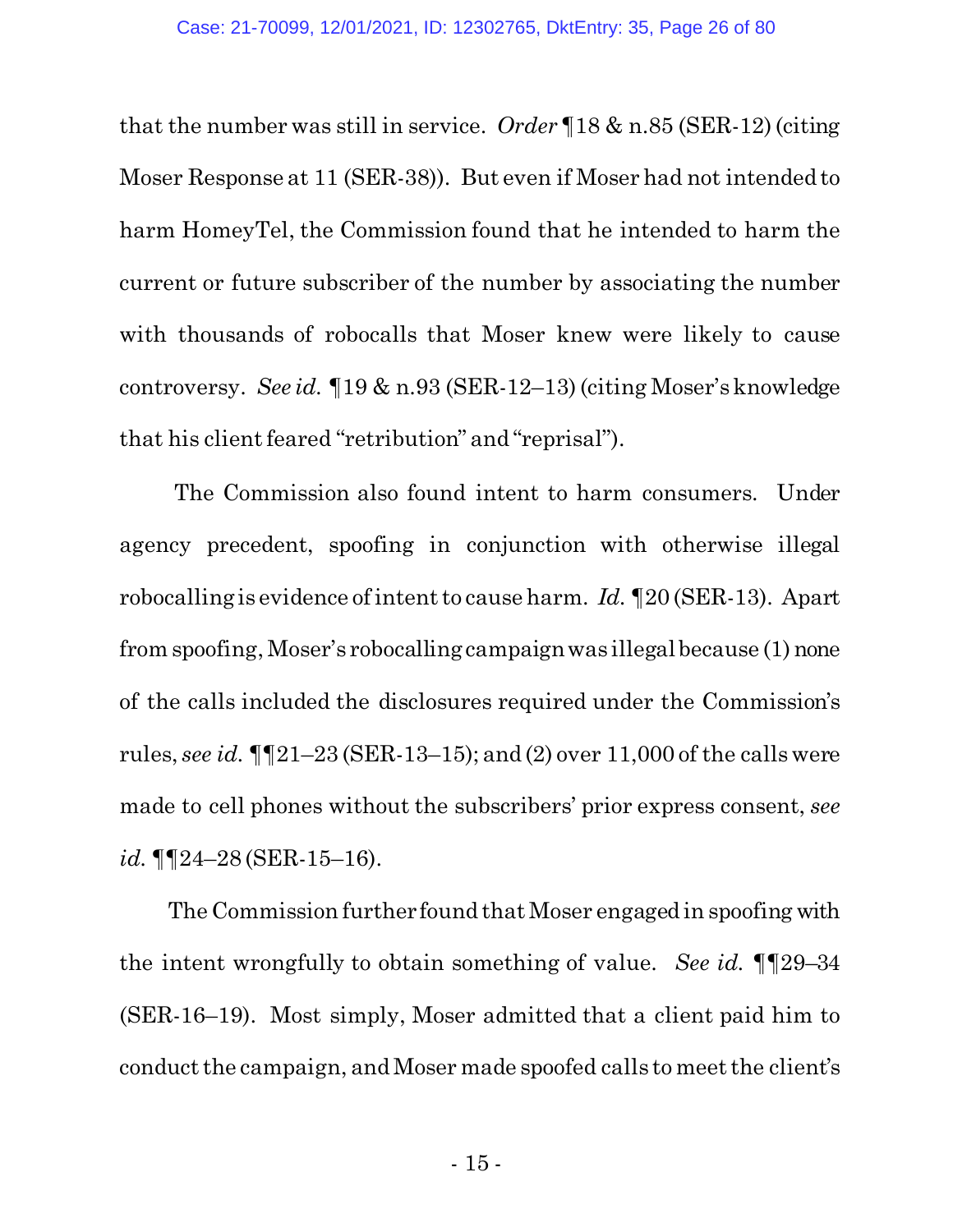request for anonymity. *Id.* ¶34 (SER-18–19); *e.g.*, Moser Response at 4, 5 (SER-31, 32). Moreover, Moser spoofed HomeyTel's number to evade potential TCPA liability for the campaign's unlawful tactics. *See Order* ¶33 (SER-18).

Given these facts, the Commission found Moser liable for the total amount of the proposed forfeiture. *Id.* ¶39 (SER-20–21). When making that determination, the Commission observed that Moser neither contested the forfeiture amount nor sought a reduction. *Id.* ¶40 (SER-21).

### **D. SUBSEQUENT PROCEDURAL HISTORY**

<span id="page-26-0"></span>Moser's forfeiture penalty was due within thirty days of the *Order*'s release, i.e., by December 19, 2020. *Id*. ¶49 (SER-23). To date, Moser has not paid any part of the penalty. Instead, Moser filed a petition for review of the *Order*.

The FCC moved to dismiss the petition for lack of jurisdiction because circuit precedent requires Moser to assert any defenses in a trial de novo when the United States seeks to recover the forfeiture. *See* Dkt. 7-1 (FCC's Motion to Dismiss). A motions panel denied the motion without prejudice to the Commission's raising its jurisdictional argument in its merits brief. *See* Dkt. 15-1 (Apr. 23, 2021 Order).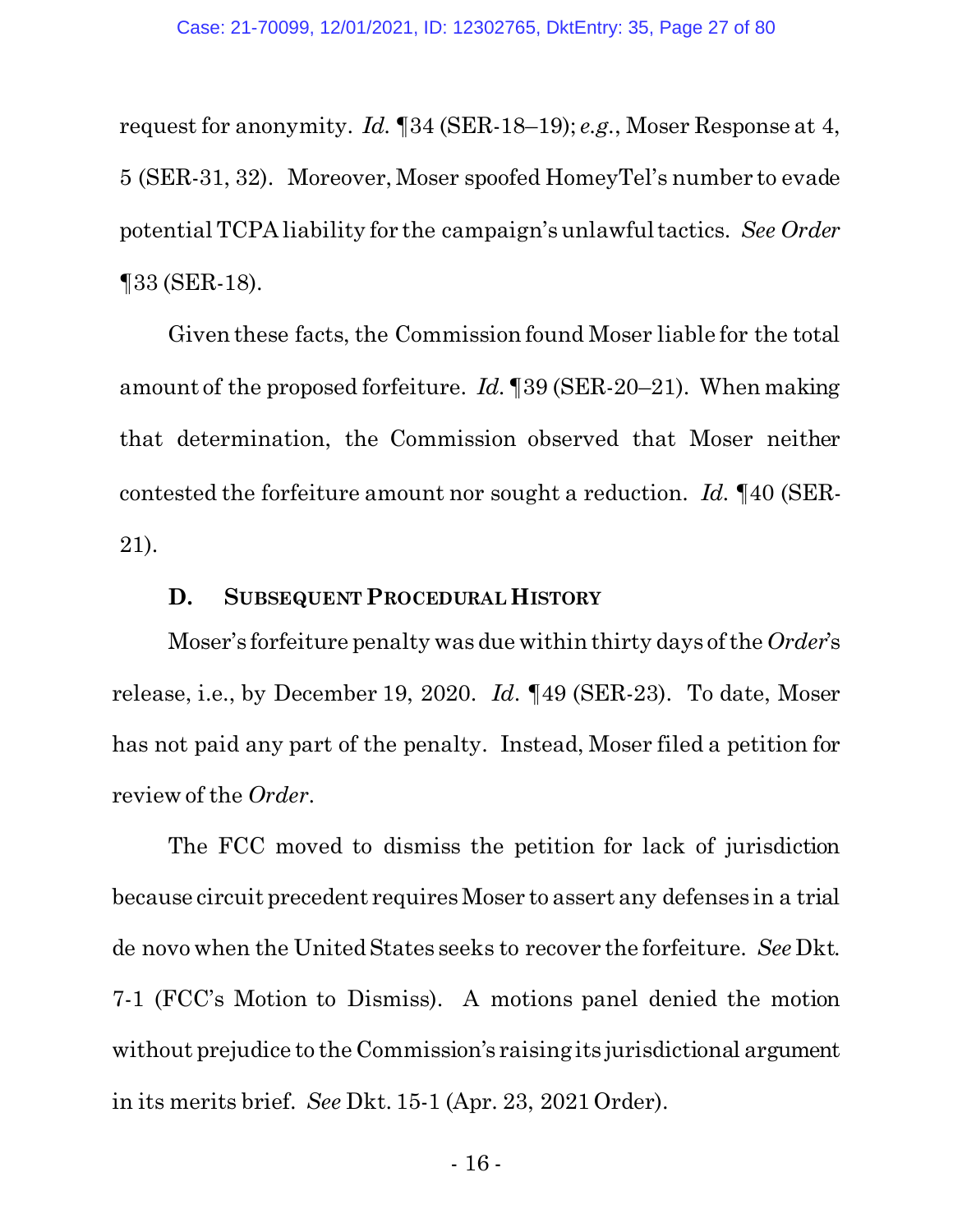#### **STANDARDS OF REVIEW**

<span id="page-27-0"></span>Under the Administrative Procedure Act (APA), the Court may set aside the FCC's decision only if it is arbitrary, capricious, an abuse of discretion, unsupported by substantial evidence, or otherwise inconsistent with law. *See* 5 U.S.C. § 706(2). Review is "deferential" and requires only "that the agency action be reasonable and reasonably explained." *FCC v. Prometheus Radio Project*, 141 S. Ct. 1150, 1158 (2021). The Court "may not substitute its own policy judgment for that of the agency," but "simply ensures that the agency has acted within a zone of reasonableness and, in particular, has reasonably considered the relevant issues and reasonably explained the decision." *Id.* 

Challenges to the agency's "factual findings" are reviewed for "substantial evidence." *City of Portland v. United States*, 969 F.3d 1020, 1037 (9th Cir. 2020) (cleaned up). That standard is "not high" and simply requires evidence that "a reasonable mind might accept as adequate to support a conclusion." *Id*.

The Court determines jurisdictional and constitutional questions de novo. *See Moser v. FCC*, 46 F.3d 970, 973 (9th Cir. 1995) (constitutional questions); *Sable Commc'ns of Cal., Inc. v. FCC*, 827 F.2d 640, 642 (9th Cir. 1987) (jurisdiction).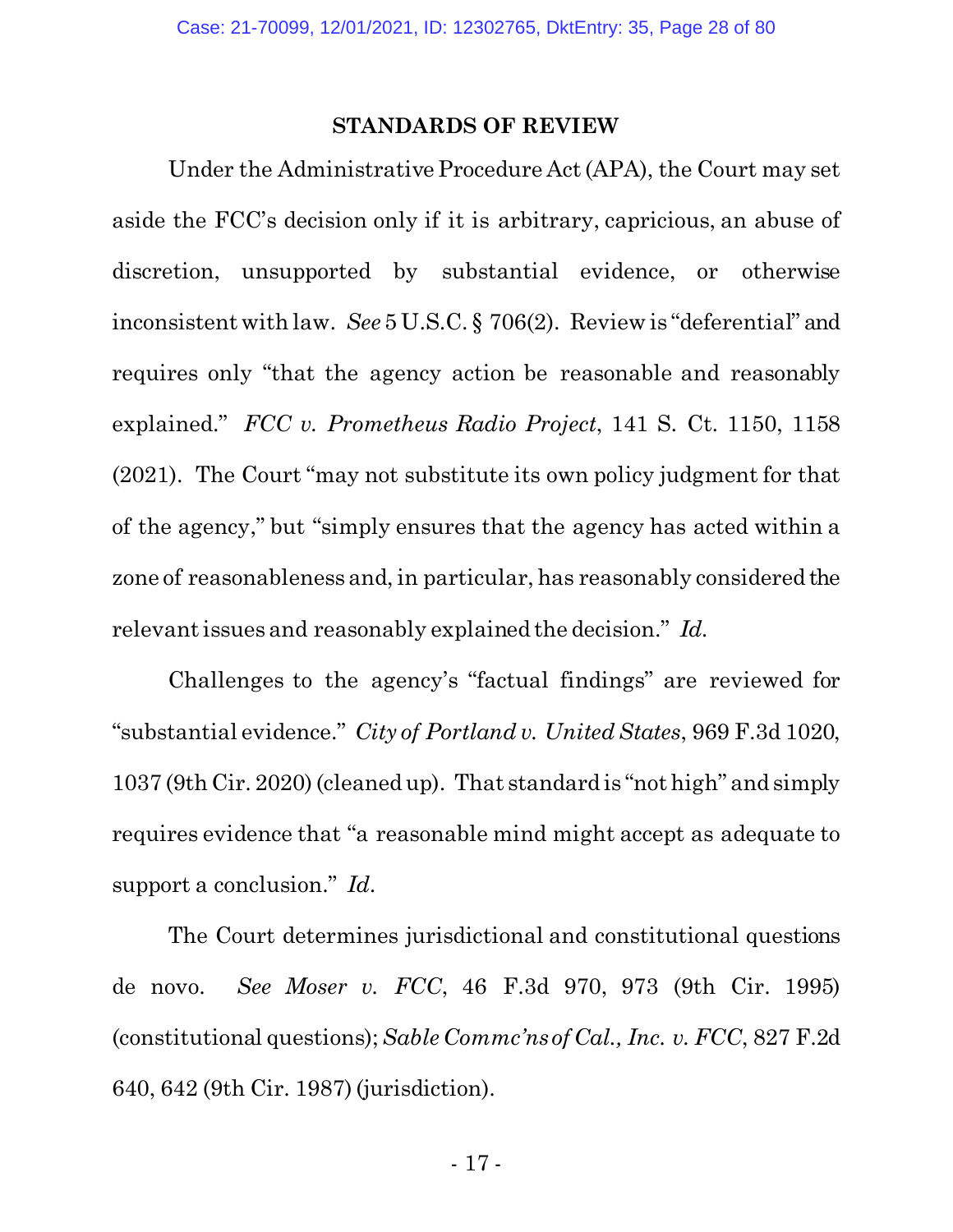#### **SUMMARY OF THE ARGUMENT**

<span id="page-28-0"></span>I. The Court lacks jurisdiction over Moser's petition. Forfeiture orders are subject to a special judicial review scheme in which parties seeking to avoid enforcement must raise their arguments in "a trial de novo" in district court. 47 U.S.C. § 504(a). This Court has held that a district court's original jurisdiction under Section 504(a) is "exclusive" and requires dismissal of petitions for review that challenge unpaid forfeiture orders in circuit court. *Dougan v. FCC*, 21 F.3d 1488, 1491 (9th Cir. 1994).

Transfer cannot cure this jurisdictional defect. *See* 28 U.S.C. § 1631. Liberally construing the petition as a civil complaint would not bring this case within Section 504(a), under which *the United States* initiates enforcement. Moreover, Moser faces no serious prejudice from dismissal because Section 504(a) affords him a trial de novo in the government's suit to recover the forfeiture.

II. The Commission did not err in finding Moser liable for unlawful spoofing. Substantial evidence supports each of the Commission's findings, and the Commission reasonably explained its findings by reference to this evidence—or, where appropriate, by reference to Moser's failure to provide evidence that he was best positioned to have. Moser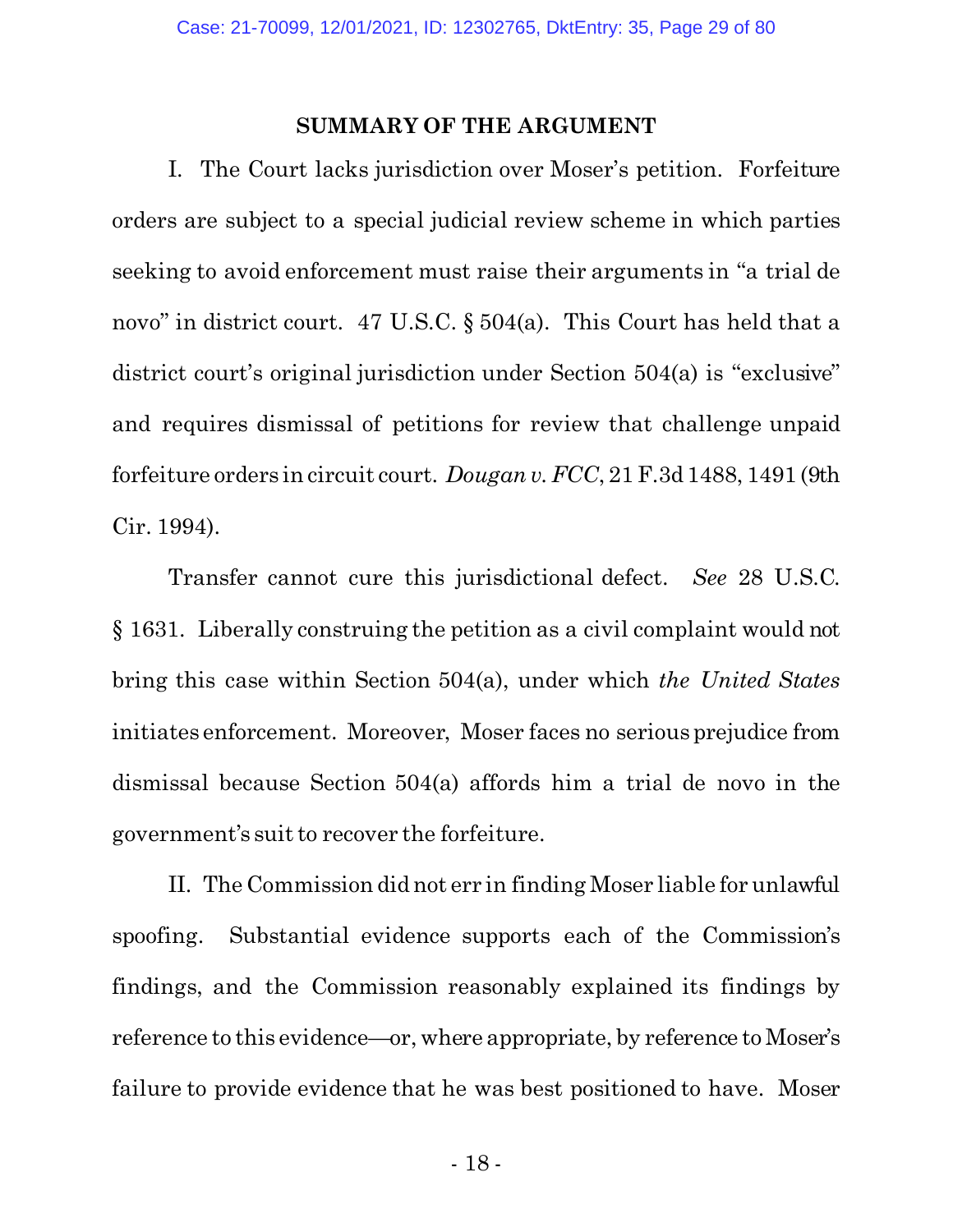also cannot establish "prejudicial error" because he does not challenge several independent grounds on which the Commission based its liability and penalty determinations. 5 U.S.C. § 706.

III. Moser's numerous legal arguments are either barred, meritless, or both.

A. Moser's argument that he did not violate the TCPA because he did not initiate the robocalls is barred because he did not raise it to the Commission. *See* 47 U.S.C. § 405(a)*.* In any event, the argument is untenable given his admission that he placed the calls. *See, e.g.*, Pet'r Br. 37, 42. At the very least, the Commission's interpretation and application of the TCPA is reasonable and entitled to deference. *See City of Portland v. United States*, 969 F.3d 1020, 1037 (9th Cir. 2020).

B. Moser's challenges to the forfeiture penalty amount also fail. Judicial review is barred because Moser never contested the penalty's amount to the Commission. *See* 47 U.S.C. § 405(a). Moser's statutory argument—that the Commission failed to consider his ability to pay—is inconsistent with the record. And in view of the extent and severity of Moser's unlawful spoofing, the penalty is not unconstitutionally excessive. *Cf., e.g.*, *United States v. Mackby*, 339 F.3d 1013, 1016–19 (9th Cir. 2003).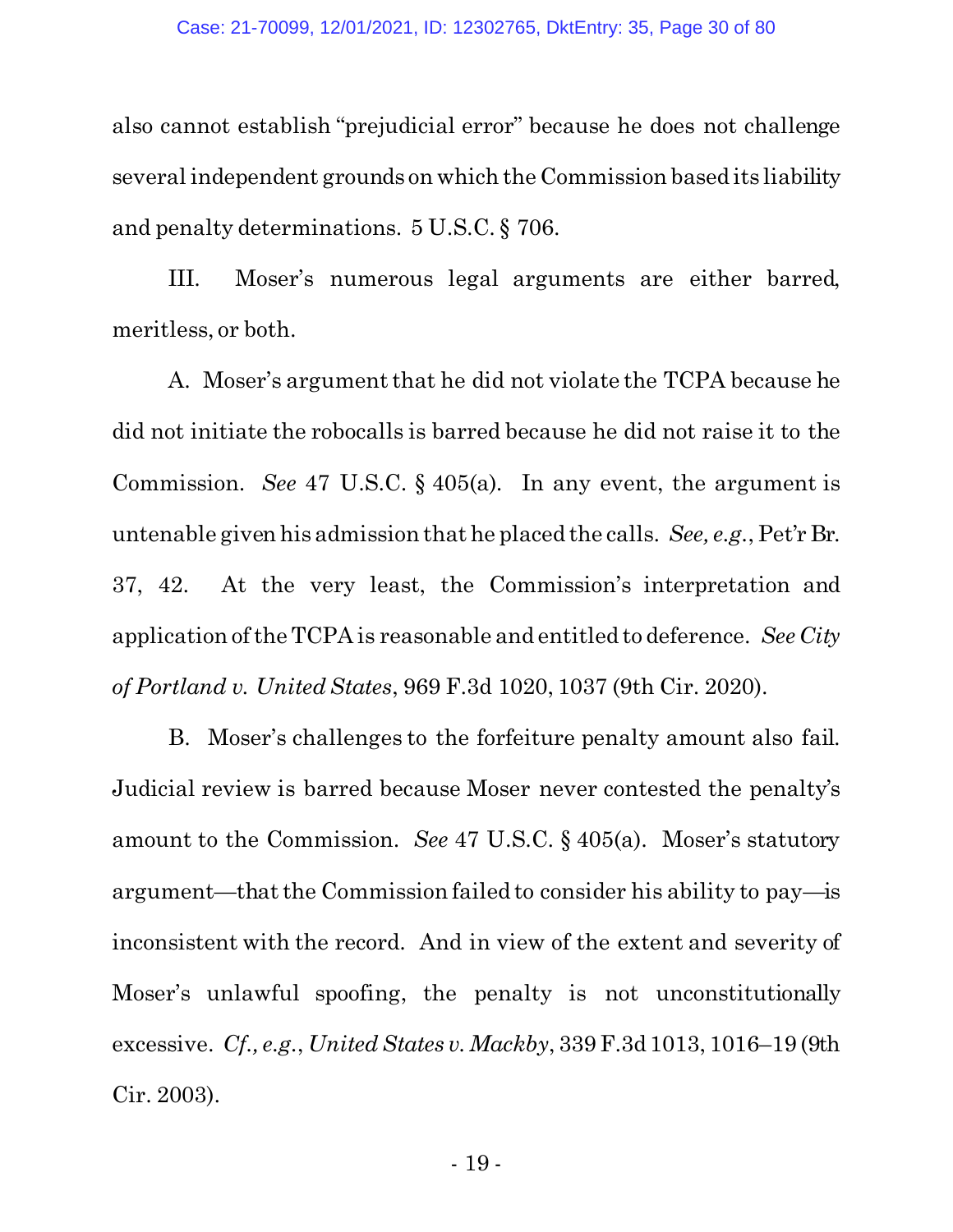C. Moser's First Amendment claim fails because the Commission applied a valid, content-neutral time, place, and manner rule to Moser's method of robocalling, not to the content of the message he transmitted. *See Victory Processing, LLC v. Fox*, 937 F.3d 1218, 1223 (9th Cir. 2019). Moser's conjecture that the Commission targeted him because his robocalls were political is inconsistent with the *Order*'s stated basis, which the Court must accept given the substantial objective evidence supporting that explanation. *See Dep't of Commerce v. New York*, 139 S. Ct. 2551, 2573 (2019).

D. Moser also cannot establish a Fifth Amendment due process violation. The Commission gave Moser a fair opportunity to challenge the *Notice*. At the outset, the Due Process Clause is not in play because the *Order* is not a deprivation of property: No deprivation will occur until Moser is subject to a final federal court judgment following a trial de novo. *See* 47 U.S.C. § 504(a). In any event, Moser had six months to submit a written response to the *Notice*, which was ample time to address the proposed forfeiture. Finally, Moser's assertion that the Commission violated *Brady v. Maryland* fails because *Brady* does not apply to these civil forfeiture proceedings, nor has Moser identified exculpatory evidence that the FCC suppressed to his detriment.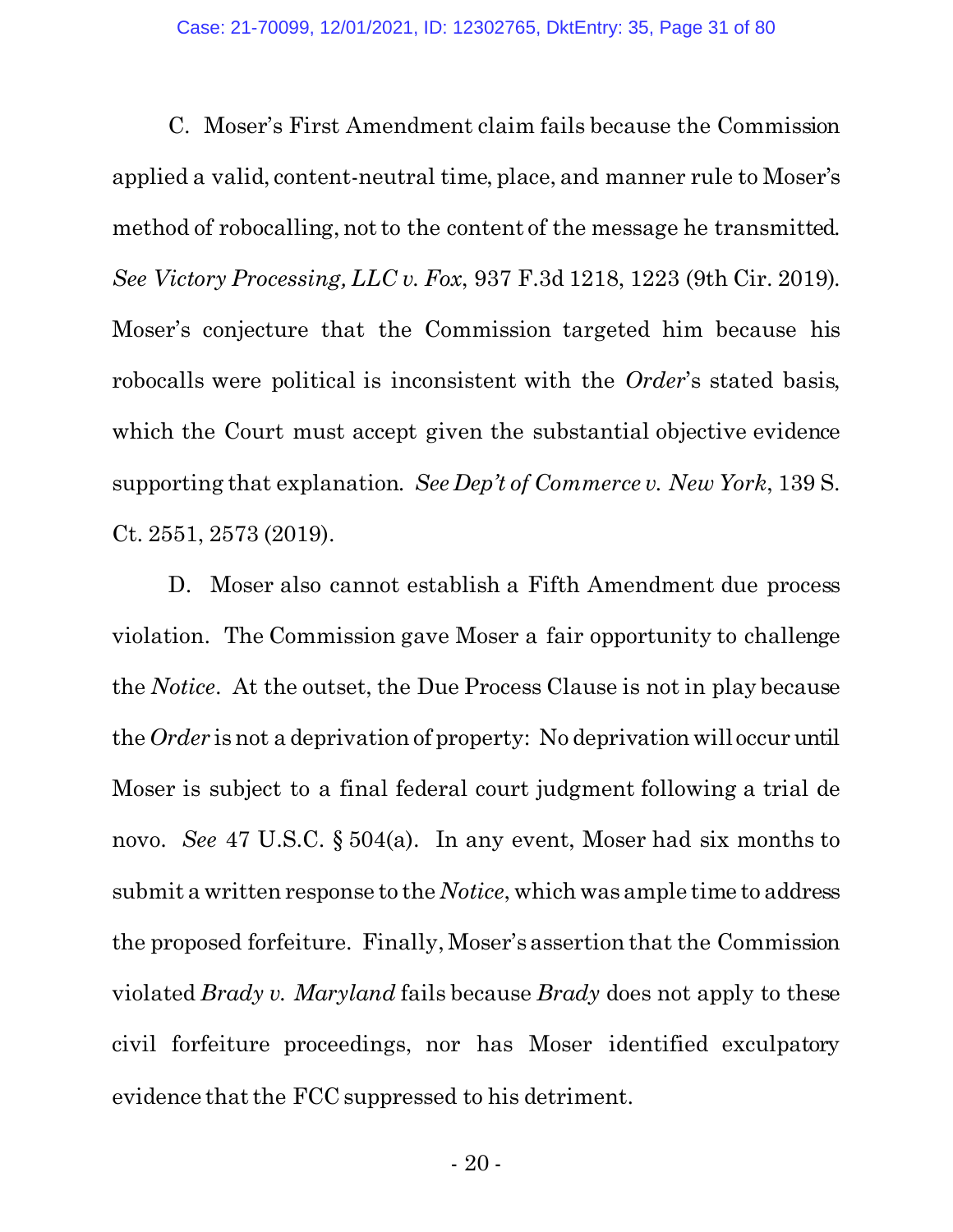#### **ARGUMENT**

# <span id="page-31-1"></span><span id="page-31-0"></span>**I. THE COURT LACKS JURISDICTION, AND THE DEFECT IS INCURABLE.**

Congress's review scheme for forfeiture orders "vests exclusive jurisdiction in the district courts" over "suits by private individuals seeking to avoid enforcement." *Dougan v. FCC*, 21 F.3d 1488, 1491 (9th Cir. 1994). Moser's petition in this Court is incurably defective.

# <span id="page-31-2"></span>**A. Under Settled Precedent, District Courts Have Exclusive Original Jurisdiction Over Challenges To Unpaid Forfeiture Orders.**

Ordinarily, parties seeking "to enjoin, set aside, annul, or suspend any order of the Commission" must proceed directly in the courts of appeals by filing a petition for review. 47 U.S.C. § 402(a); *see* 28 U.S.C. § 2342(1). But a special rule applies to forfeiture orders—like Moser's that are "recoverable pursuant to section 504(a)" of title 47. *See* 47 U.S.C. § 227(e)(5)(A)(ii). Section 504(a) provides for recovery only "in a civil suit in the name of the United States" in district court, with "a trial de novo" for the violator. *Id.* § 504(a).

In *Dougan v. FCC*, this Court held that Section 504(a)'s "specific provision regarding forfeiture … trumps the general rule" of direct appellate review. 21 F.3d at 1490. The Court agreed with the D.C.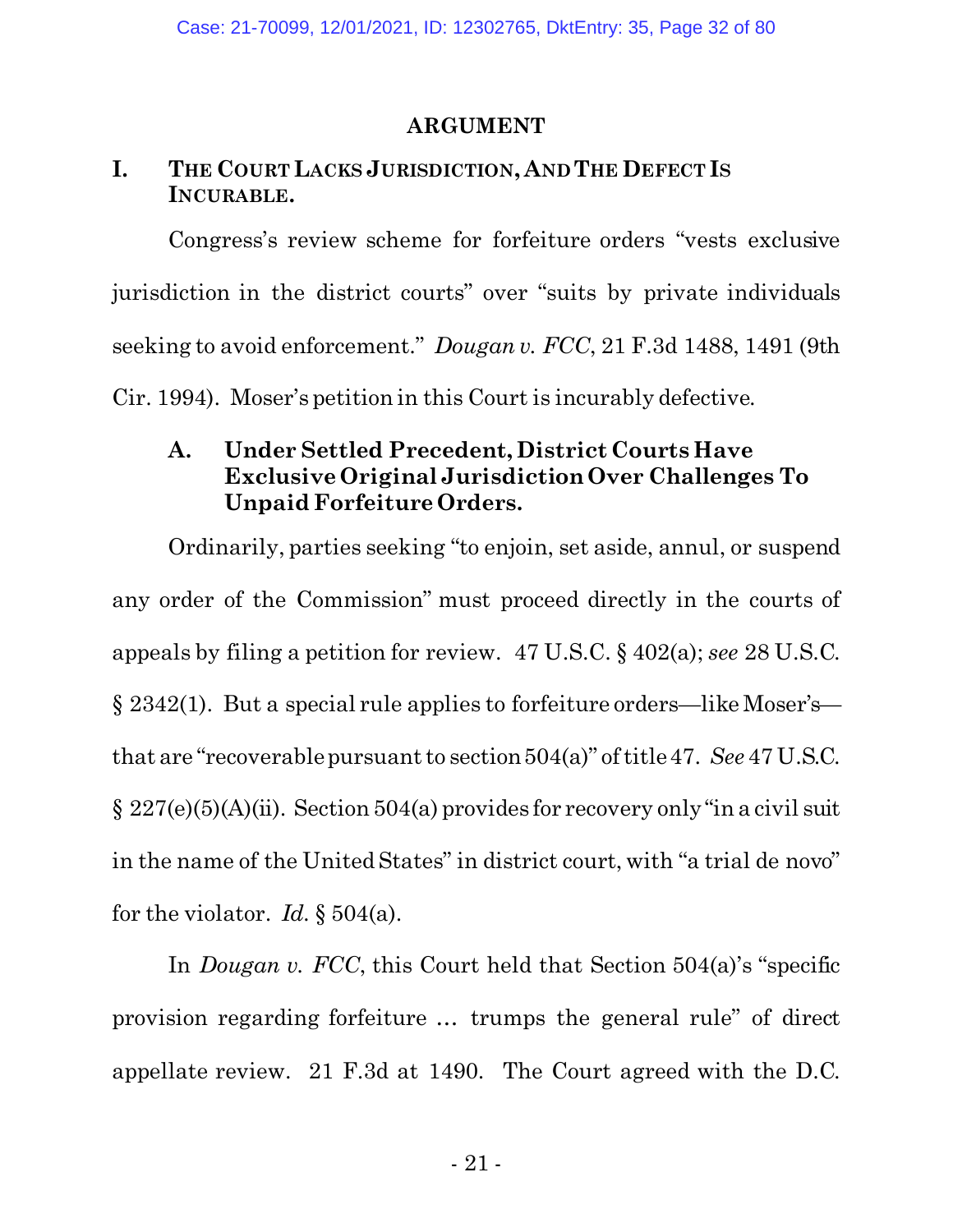Circuit that "a special review statute vesting jurisdiction in a particular court"—as Section 504(a) vests in district courts—"cuts off other courts' original jurisdiction in all cases covered by the special statute." *Id.* at 1490–91 (quoting *Pleasant Broadcasting v. FCC*, 564 F.2d 496, 501 (D.C. Cir. 1977)).[4](#page-32-0) Because "Congress did not intend to give [violators] two bites at the apple," it did not allow violators to "challenge the forfeiture in the appellate court, and if they lost, to sit back and await an enforcement action, at which time they would be entitled to a trial *de novo* in the district court." *Id*. at 1491. Thus, the Court held "that 47 U.S.C. § 504(a) vests exclusive jurisdiction in the district courts to hear enforcement suits by the government, *and* suits by private individuals seeking to avoid enforcement." *Id.* (emphasis in original). The Court therefore dismissed a petition for review challenging a forfeiture. *See id.*[5](#page-32-1)

<span id="page-32-0"></span><sup>4</sup> The D.C. Circuit has since held "that section 504(a) establishes district courts as the exclusive forum for challenges to *unpaid* forfeiture orders" but "has no effect on court of appeals jurisdiction to review challenges to *paid* forfeiture orders." *AT&T Corp. v. FCC*, 323 F.3d 1081, 1085 (D.C. Cir. 2003) (emphasis added). That distinction is immaterial here because Moser has not paid the forfeiture.

<span id="page-32-1"></span><sup>5</sup> Numerous other courts follow *Dougan* and *Pleasant Broadcasting* to hold that district courts have exclusive original jurisdiction to hear cases involving enforcement of unpaid forfeiture orders. *See, e.g.*, *United States v. Any & All Radio Station Transmission Equip.*, 207 F.3d 458, 463 (8th Cir. 2000); *United States v. Baxter*, 841 F. Supp. 2d 378, 390 (D. Me.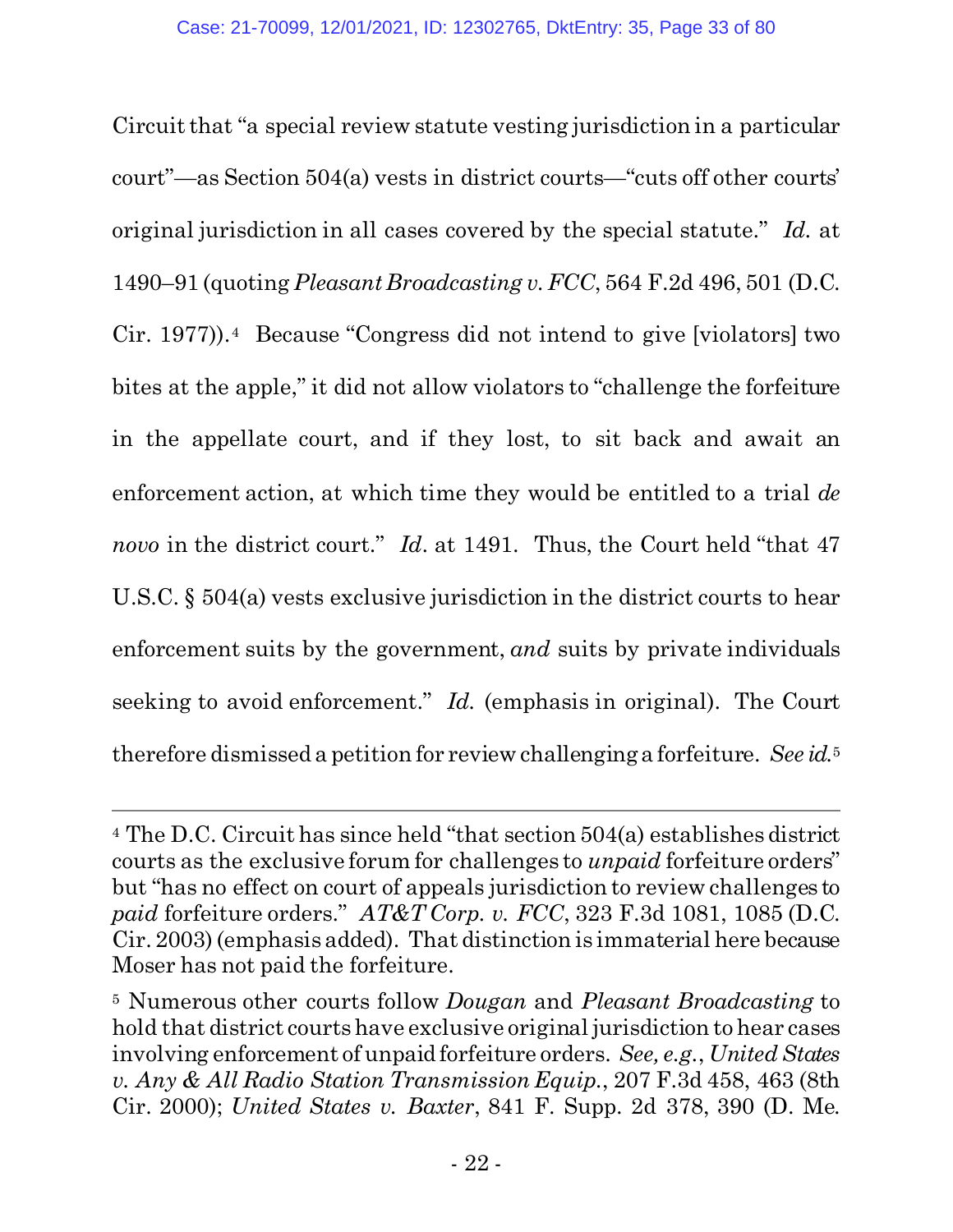*Dougan* resolves this case. Just as in *Dougan*, Moser challenges an unpaid forfeiture via a petition for review rather than await a civil action for recovery. *Compare* 21 F.3d at 1489–90, *with* Pet'r Br. 43–50. And just as in *Dougan*, this is improper. Section 504(a) governs when and where Moser can raise his factual and legal arguments: in "a trial de novo" in federal district court when the United States files suit for recovery. 47 U.S.C. § 504(a). This specific procedure for enforcing and reviewing forfeiture orders is "exclusive" and "cuts off simultaneous jurisdiction in other courts." *Dougan*, 21 F.3d at 1491. The Court should dismiss the petition for review for lack of jurisdiction, just as it did in *Dougan*. *See id.*

## **B. Transfer Cannot Cure The Jurisdictional Defect.**

<span id="page-33-0"></span>Even if the Court liberally construes Moser's petition for review as a misfiled civil complaint, there isno basis to transfer this case to district court. *See* 28 U.S.C. § 1631. Transfer is proper only if it "is 'in the interest of justice,'" which requires a "colorable claim for relief." *Amity Rubberized Pen Co. v. Market Quest Grp. Inc.*, 793 F.3d 991, 995, 996 (9th

<sup>2012),</sup> *aff'd*, No. 12-1196 (1st Cir. Sept. 10, 2012); *United States v. Neely*, 595 F. Supp. 2d 662, 669 n.8 (D.S.C. 2009); *United States v. Ne. Commc'ns of Wis., Inc.*, 608 F. Supp. 2d 1049, 1053–54 (E.D. Wis. 2008).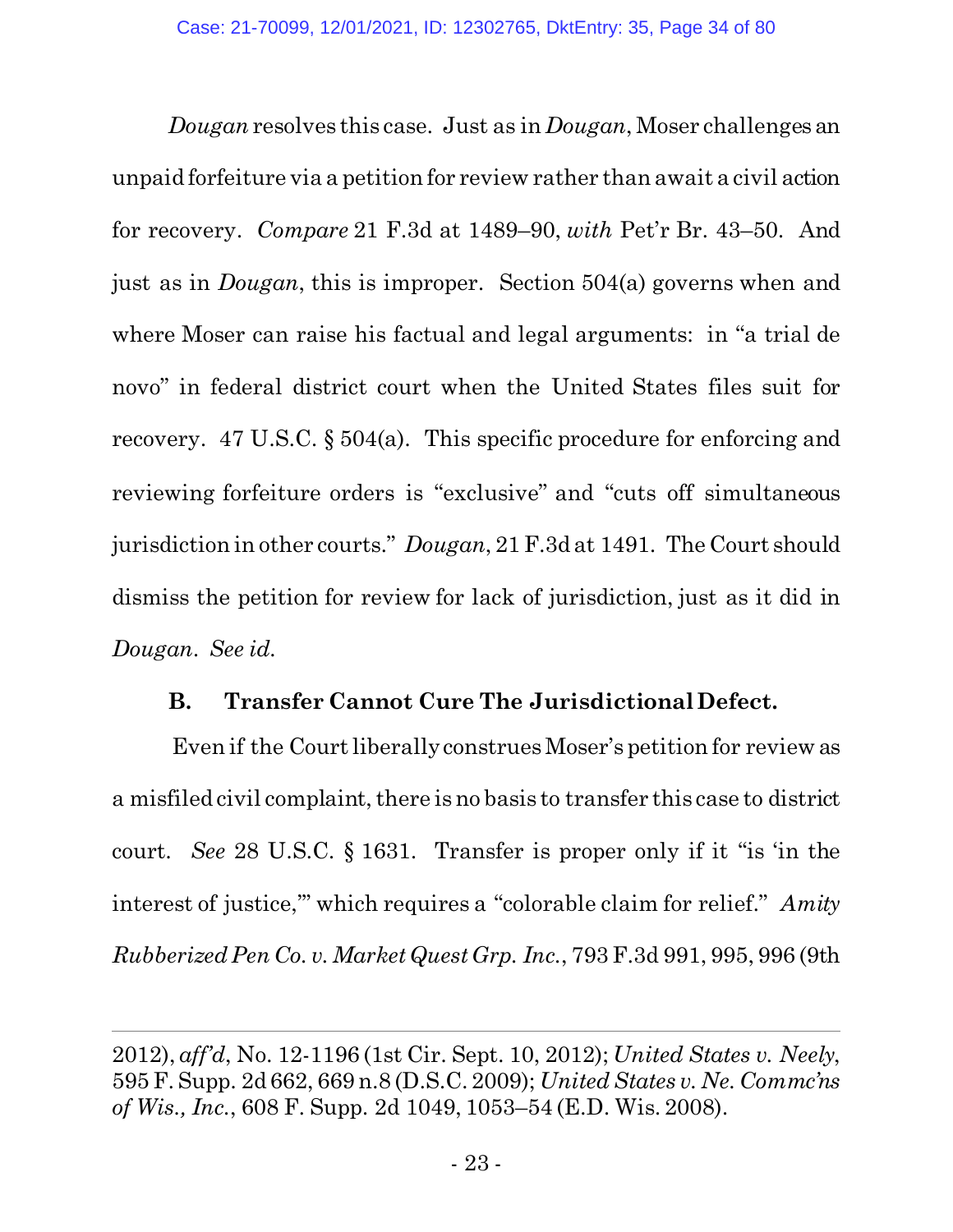Cir. 2015) (quoting 28 U.S.C. § 1631). Under Section 504(a), federal jurisdiction is invoked only when *the United States* brings a civil enforcement suit. 47 U.S.C. § 504(a); *see Pleasant Broadcasting*, 564 F.2d at 502. Moser has no statutory cause of action. Nor does he face serious prejudice; justice does not require transfer of Moser's claims because he can raise them in defending against the government's enforcement suit[.6](#page-34-2)

# <span id="page-34-0"></span>**II. THE COMMISSION DID NOT ERR IN FINDING MOSER LIABLE.**

On the merits, Moser attacks several of the *Order*'s factual findings.

But Moser did not preserve certain arguments; substantial evidence supports each finding; and any errors were harmless.

# <span id="page-34-1"></span>**A. Substantial Evidence Shows That Moser Called Cell Phone Subscribers Without Their PriorExpress Consent.**

Moser principally argues that the Commission erred in finding intent to harm consumers because the evidence was inadequate to show that Moser violated the TCPA by calling cell phone subscribers without

<span id="page-34-2"></span><sup>6</sup> This Court has once before transferred in a similar case, but only via an unpublished order. *See Minority Television Project, Inc. v. FCC*, No. 05-77294, Dkt. 18 (Apr. 18, 2006). That transfer occurred only after the petitioner cured the jurisdictional defect by paying the penalty in full, which Moser has not done. *See Minority Television Project, Inc. v. FCC*, 736 F.3d 1192, 1196 & n.3 (9th Cir. 2013) (en banc) (describing, but not endorsing, the transfer).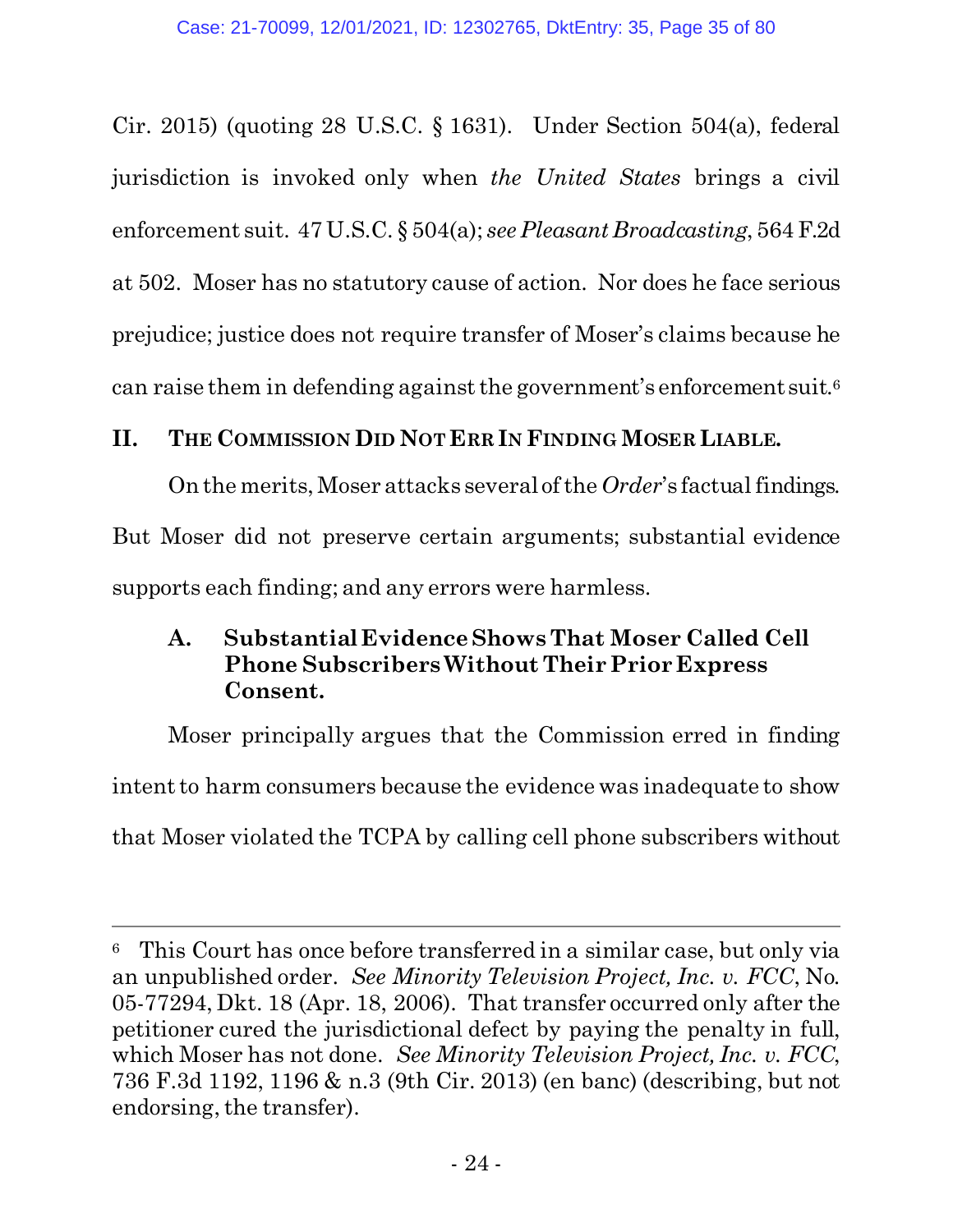their prior express consent. *See* Pet'r Br. 24–39. This argument fails for at least two reasons.

## **1. Moser did not exhaust his challenge to the Commission's investigation.**

<span id="page-35-0"></span>Moser first objects (at 24–26, 27–31) that the Commission unreasonably inferred lack of consent from a 44-person sample of the 5,713 calls on which the Commission based the forfeiture penalty. This challenge is barred because Moser did not exhaust it at the FCC.

Congress "has explicitly mandated that the FCC have the 'opportunity to pass' on the merits of any challenges to its orders before review may be sought in the Courts of Appeals." *Fones4All Corp. v. FCC*, 550 F.3d 811, 818 (9th Cir. 2008). This statutory exhaustion requirement is "a condition precedent to judicial review"that applies to "questions of fact." 47 U.S.C. § 405(a). And exhaustion is "strictly construed." *Fones4All Corp. v. FCC*, 561 F.3d 1031, 1033 (9th Cir. 2009) (quoting *In re Core Commc'ns*, 455 F.3d 267, 276 (D.C. Cir. 2006)). Factual arguments must be "meaningfully raised" so that the Commission has a "fair opportunity" to address them. *Fones4All Corp.*, 550 F.3d at 819 (cleaned up).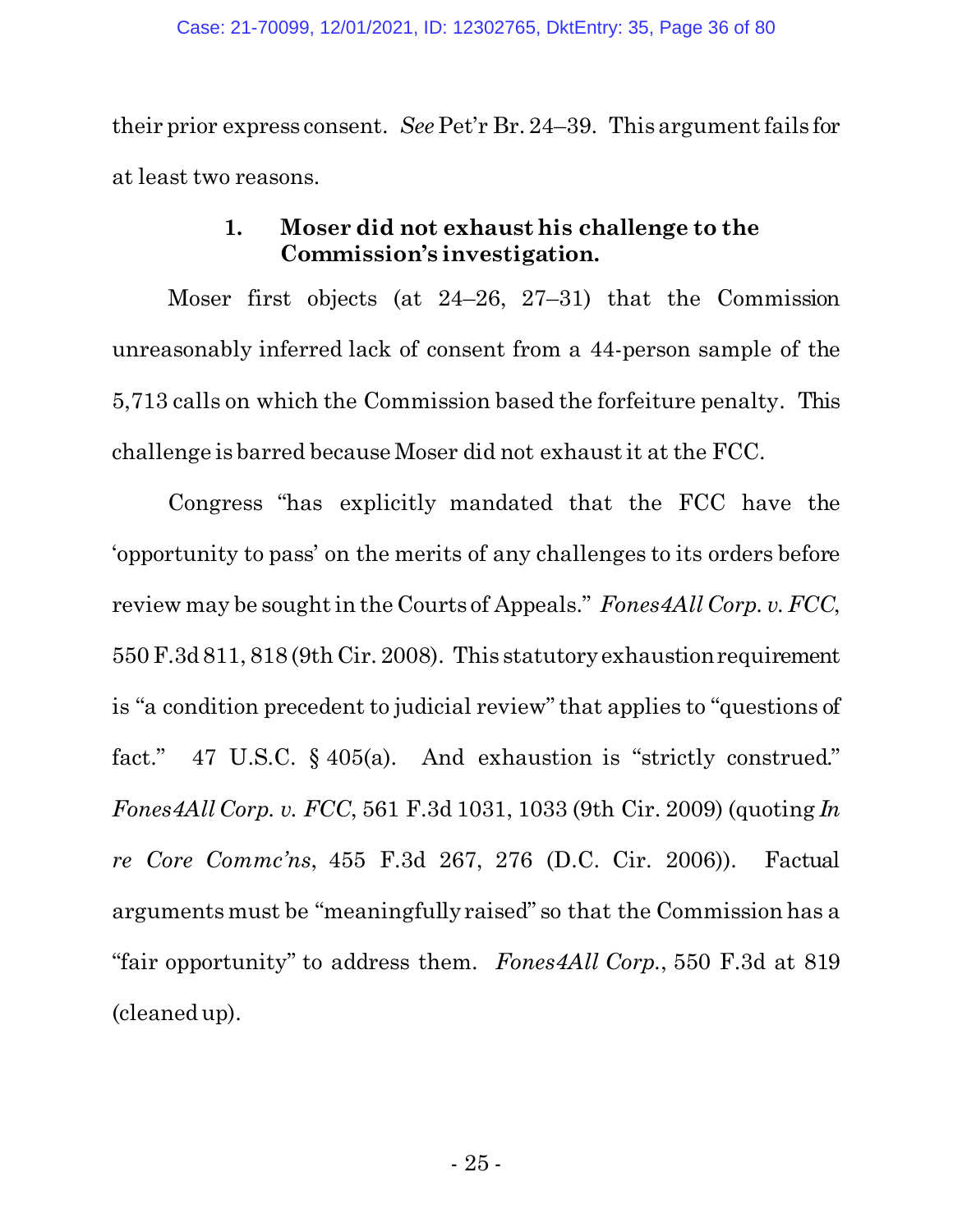Moser did not meaningfully raise his argument. The *Notice* disclosed the Commission's reliance on a 44-person sample, yet Moser did not object to it in his list of "Errors in the Notice" or elsewhere.[7](#page-36-0) *Notice* ¶21 (SER-149–150); *see* Moser Response at 7–8 (SER-34–35). Nor did Moser file a petition for reconsideration raising the objection after the *Order* issued, as Section 405 requires. *See* 47 U.S.C. § 405(a); *Nat'l Lifeline Ass'n v. FCC*, 983 F.3d 498, 509 (D.C. Cir. 2020) (petition for reconsideration required to preserve judicial review "even when a petitioner has no reason to raise an argument" initially). Having failed to raise this factual argument before the Commission, Moser cannot raise it here.

### **2. The Commission reasonably found lack of consent after Moser failed to provide proof.**

Moser's argument fails on the merits regardless. Prior express consent "is an affirmative defense" on which Moser bears the burden of

<span id="page-36-0"></span><sup>7</sup> Moser made a passing comment that only "six people out of 44 who the FCC spoke with stated [that] they had not given permission," but this argument did not suggest the 44-person sample's inadequacy. *See* Moser Response at 14 (SER-41). Instead, Moser's point was that the six people were likely mistaken. *See id.* at 14–15 (SER-41–42) (arguing that they "probably didn't remember that they willfully and knowingly provided their phone numbers" when registering to vote); *see also id.* at 12 (SER-39) (similar).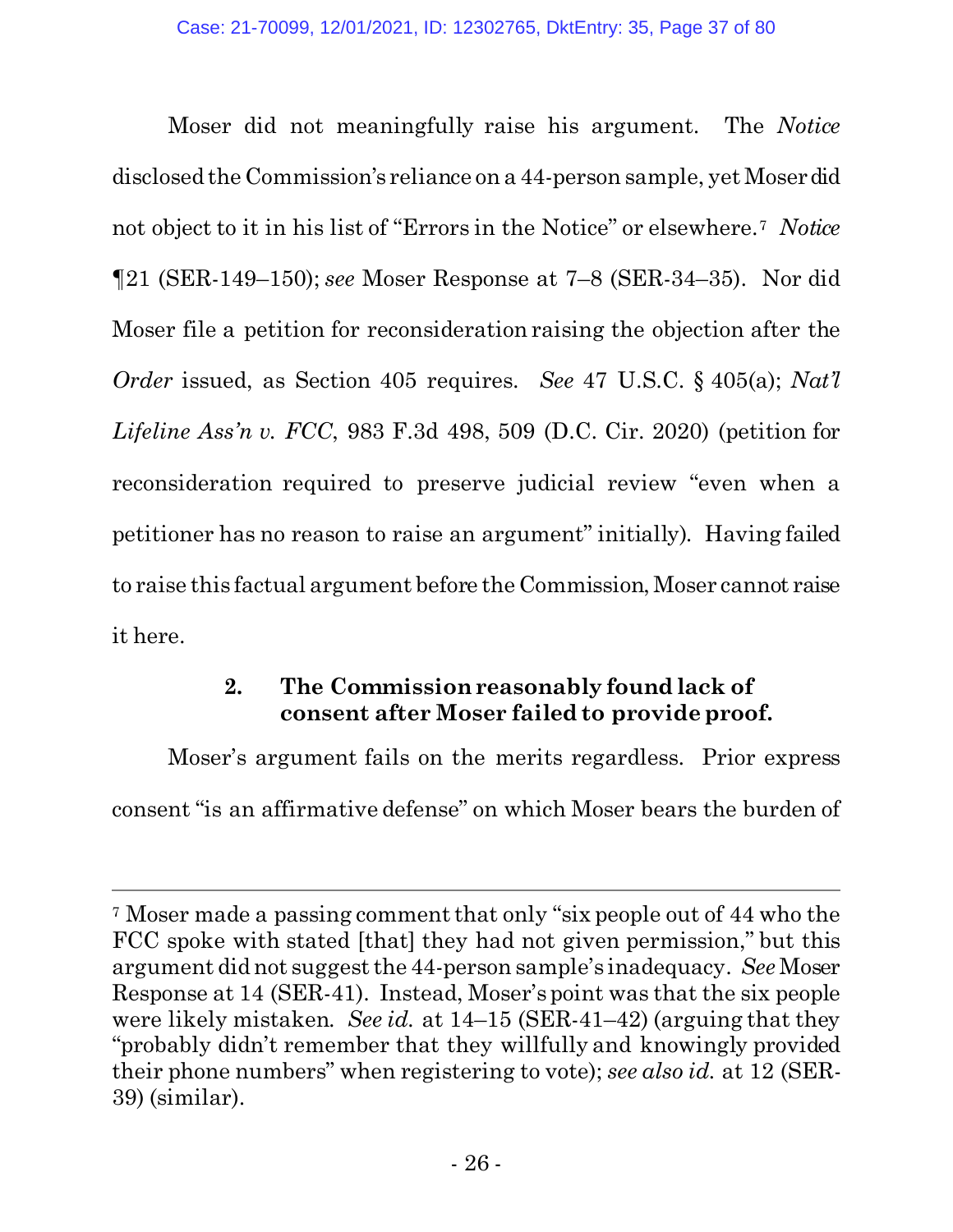proof. *Van Patten v. Vertical Fitness Grp., LLC*, 847 F.3d 1037, 1044 (9th Cir. 2017).

Moser argues only that the call recipients consented when they registered to vote—an argument the Commission considered and rejected. *See Order* ¶¶27–28 (SER-15–16); Moser Response at 5, 12 (SER-32, 39); Pet'r Br. 9–10, 38–39. As the Commission explained, the mere act of providing a phone number when registering to vote "does not create express consent to receive unsolicited robocalls," especially "from a third-party unknown to the call recipient." *Order* ¶27 (SER-15–16). And the voter registration forms "do not include the consent that Moser needed under the TCPA" because the forms do not indicate that providing a phone number is consent to receive unsolicited third-party robocalls. Id.  $128$  (SER-16). Moser has no response to these specific findings about the content of the voter registration forms.

Moser's reliance (at 38–39) on the California Elections Code is misplaced. For one, Moser cannot raise this state law challenge to the *Order* because he did not present it to the Commission. *See* 47 U.S.C. § 405(a); *see generally* Moser Response (SER-28–42) (not citing either provision). In any event, neither provision that Moser cites purports to address whether registering to vote provides consent to receive pre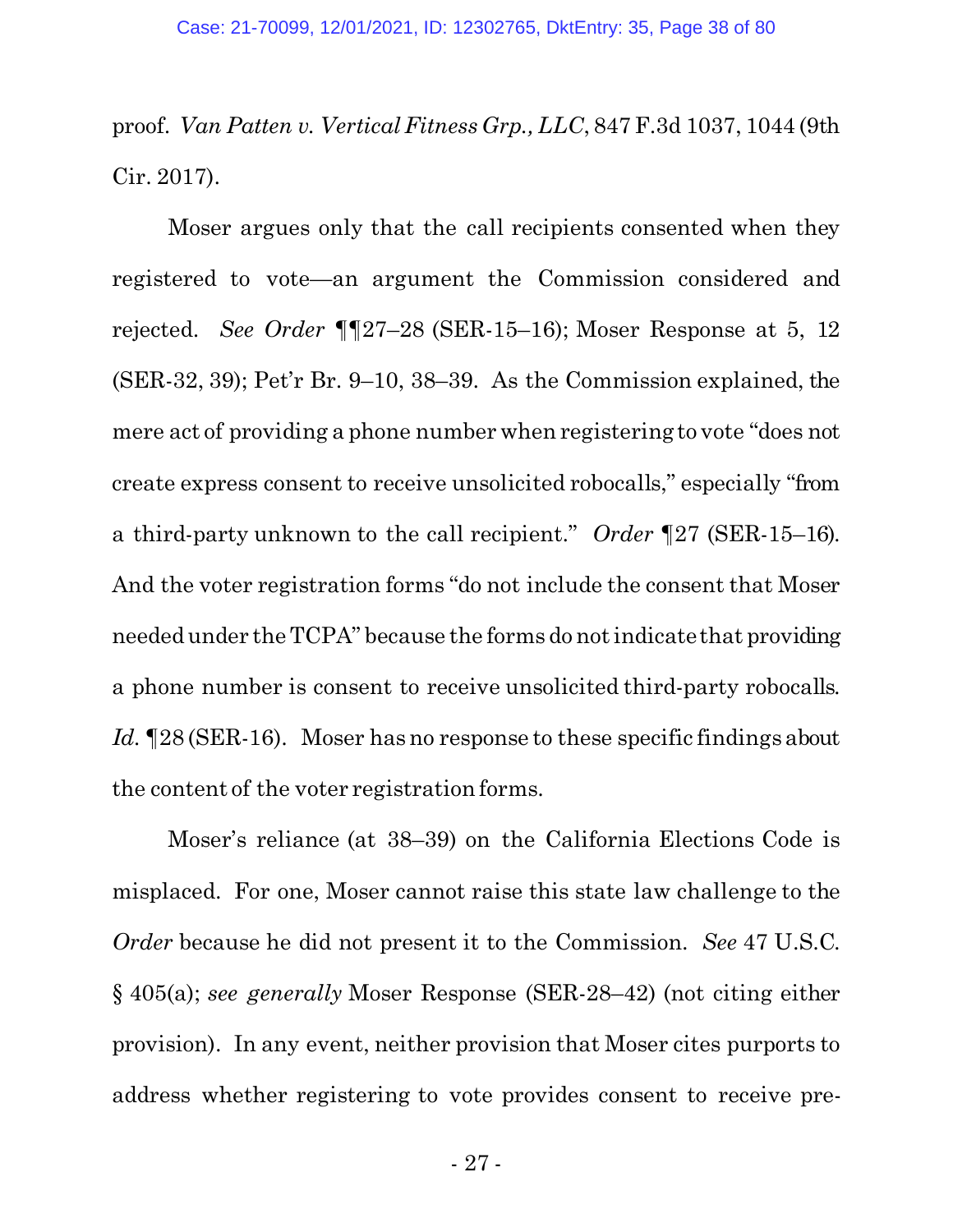recorded telephone calls, or liability for such calls under the TCPA, both of which are questions of federal—not state—law. *See* Cal. Elec. Code § 2188 (requirements for obtaining voter registration information); *id.* § 2194 (restrictions on use of voter registration information). In short, the Commission reasonably explained that Moser failed to make out his affirmative defense because he "offer[ed] no proof of prior express consent." *Order* ¶25 (SER-15).

Moser's attack on the Commission's investigative process also fails. Contrary to Moser's claim (at 17), the Commission explained its method of evaluating the calls underlying the forfeiture: The Commission obtained call records, *Order* ¶5 & n.19 (SER-5); used an industrystandard software database to identify the robocalls made to cell phone numbers, *id.*  $[6 \& n.26 \text{ (SER-6)}$ ; and then contacted certain of those call recipients to confirm that they were the subscribers of the called numbers, received the robocalls, and had not given Moser or his client permission to robocall them, *id.* ¶25 (SER-15). Reasonable "methods of inquiry" like this are owed deference. *Vermont Yankee Nuclear Power Corp. v. NRDC, Inc.*, 435 U.S. 519, 543 (1978) (quoting *FCC v. Schreiber*, 381 U.S. 279, 290 (1965)). Moser's invitation (at 30–31) to impose more stringent investigative steps on the agency asks the Court to run afoul of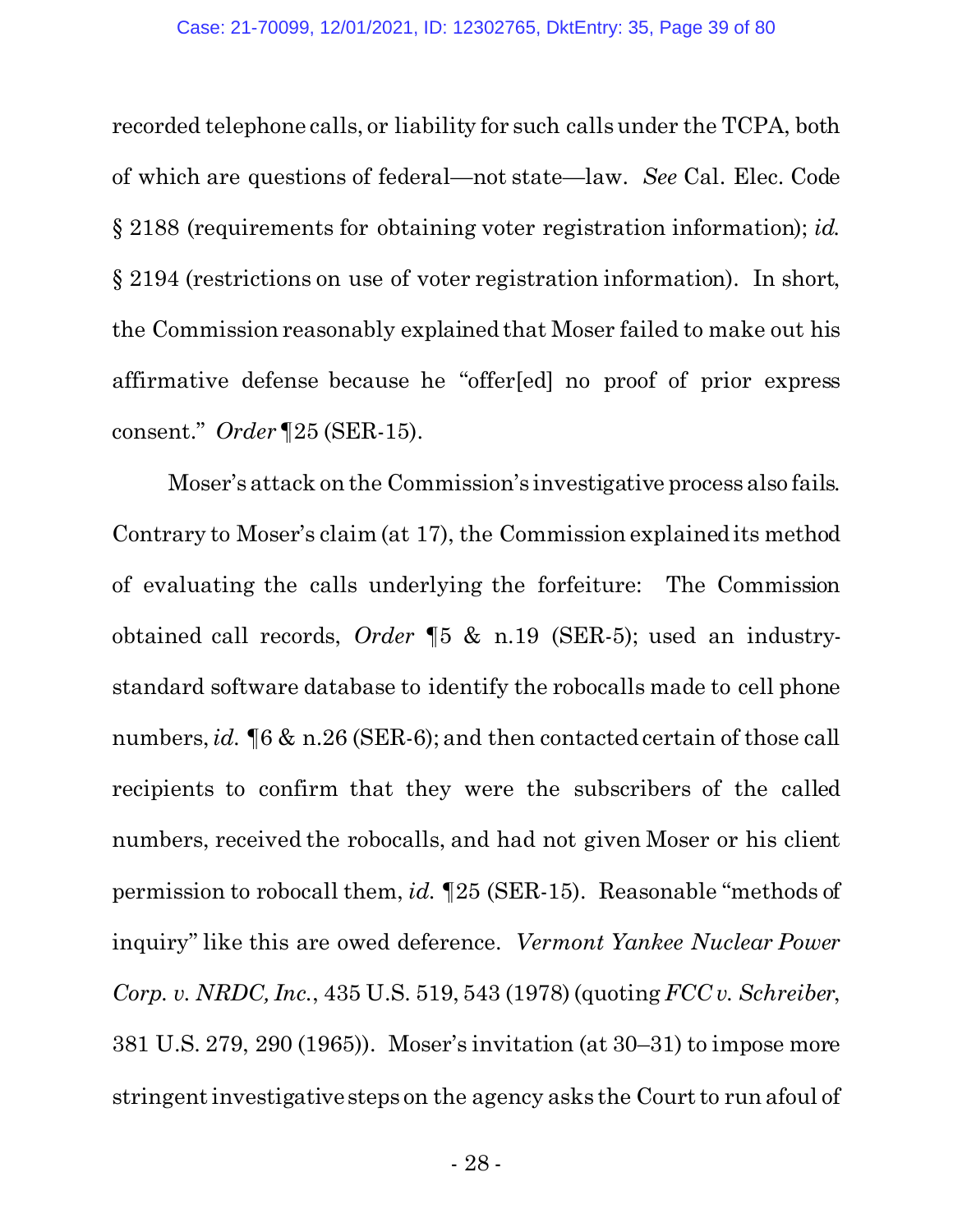"the general proposition that courts are not free to impose upon agencies specific procedural requirements that have no basis in the APA." *Little Sisters of the Poor Saints Peter & Paul Home v. Pennsylvania*, 140 S. Ct. 2367, 2385 (2020) (cleaned up).

Finally, Moser's complaint (at 31–34) of a "pattern" of underinvestigation hurts rather than helps his cause. The Commission reasonably relies on sampling when violators do not assert prior express consent. Thus, Moser's reference (at 31–32) to the *Roesel* forfeiture only reinforces that the Commission acted with regularity. In *Roesel*, as with Moser, the Commission sampled calls to confirm lack of consent where the violator did not "claim to have obtained prior consent." *See* Forfeiture Order, *Best Ins. Contracts, Inc., & Philip Roesel, dba Wilmington Ins. Quotes*, FCC 18-134, 33 FCC Rcd 9204, 9207 ¶9, 2018 WL 4678487 (2018). Moser's treatment in line with agency precedent underscores that he was not unfairly targeted.

#### **B. Moser's Miscellaneous Factual Arguments Fail Because Substantial Evidence Supports The Commission's Findings.**

1. Moser objects (at 14–15, 29) to an "inconsistency" in how the Commission referred to HomeyTel (i.e., as HomeyTel, Inc. versus HomeyTel Network). But the Commission explained that "HomeyTel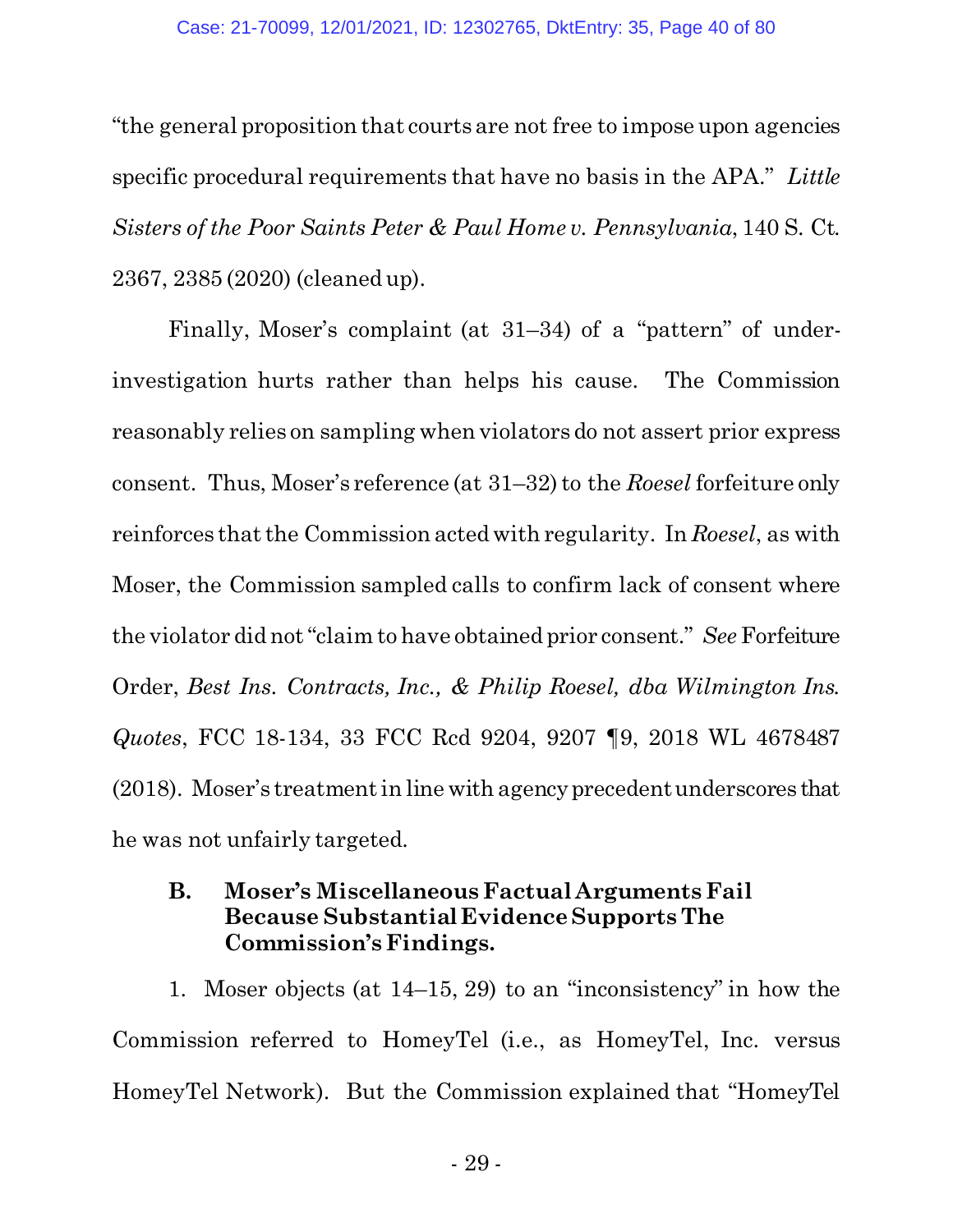Network and HomeyTel, Inc. are mere business names of the same entity," and thus the discrepancy is "immaterial." *Order* ¶16 & n.73 (SER-11). Moser does not dispute that, regardless of the precise name used by the phone number subscriber, substantial evidence supports the finding that the number Moser spoofed is not assigned to him or otherwise his to use. *See id.* Because Moser intended to harm whoever subscribes to the number, *id.* ¶19 (SER-12–13), any discrepancy over names is at most a harmless error unrelated to Moser's liability. *See* 5 U.S.C. § 706 ("due account shall be taken of the rule of prejudicial error"); Part II-C, *infra*.

2. Moser's related argument (at 39–41) that he believed HomeyTel was defunct fares no better. The Commission found this argument not credible because substantial evidence showed that HomeyTel was publicly active well after Moser claimed it went defunct. *Order* ¶18 (SER-12). That evidence included updates to its website, *see id.* & nn.86–87, and Moser's statement "that his calls went to voicemail when he called" HomeyTel's number, *id.* ¶18 & n.85 (citing Moser Response at 11 (SER-38)). Especially in the context of Moser's contentious "personal history" with HomeyTel, *id.* ¶18 (SER-12), a "reasonable mind" could disbelieve Moser's argument. *See City of Portland*, 969 F.3d at 1037.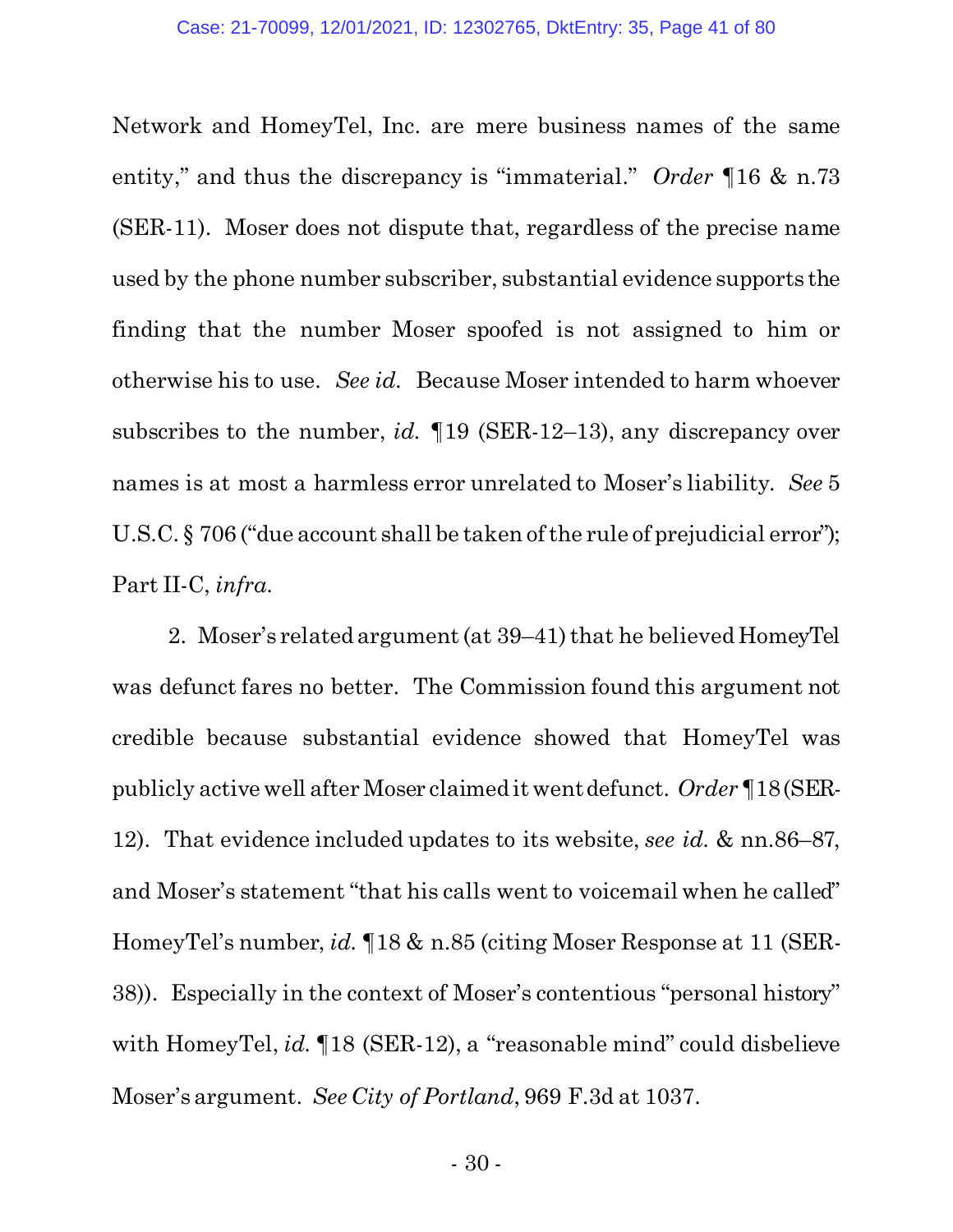3. Moser also attacks (at 19–21, 41–42) the Commission's reliance on declarations by HomeyTel's founder, who Moser argues is unreliable and biased. But the Commission independently verified the factual bases for Moser's liability. *Order* ¶18 (SER-12). The Commission relied on the challenged declarations to establish only (1) that HomeyTel was the spoofed number's subscriber and (2) that Moser did not have permission to use the number. *Id.* The Commission confirmed the former with subscription records, *id.* n.89, and Moser did not contest the latter. *See, e.g.*, Moser Response at 5 (SER-32) (stating that he chose to use a phone number that belonged to HomeyTel). It was not unreasonable for the Commission to credit a declaration that was consistent with independent sources and uncontested facts.

#### **C. Moser's Factual Arguments Cannot Establish Prejudicial Error.**

Even if the Court credited Moser's factual arguments, he would still be liable for the full amount of the forfeiture because the *Order*'s liability and penalty determinations rest on alternative and unchallenged grounds wholly independent from the issues Moser raises.

1. Spoofing is unlawful if committed with any of three specific intents. *See* 47 U.S.C. § 227(e)(1). The Commission needed only one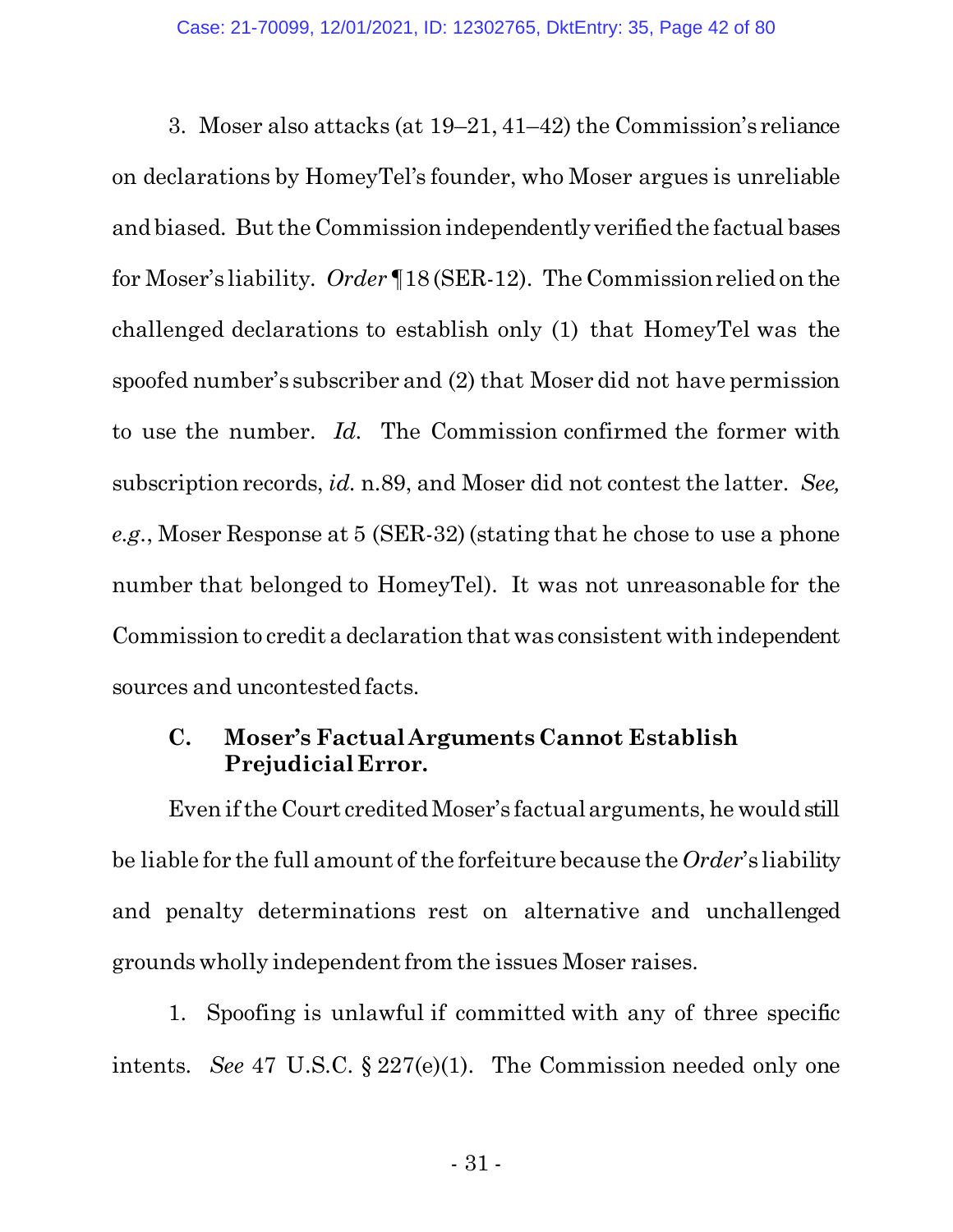basis to find liability, butthe *Order* cites three bases that Moser does not dispute.

*First*, Moser intended to harm consumers by making spoofed robocalls without the disclosures that the TCPA and FCC rules require. *Order* **[121, 23** (SER-13-15). Moser admits that he placed tens of thousands of robocalls identifying "Jennifer Jones" as the calls' sponsor a disclosure Moser admits was untrue because the real sponsor was Shannon Piazzo.[8](#page-42-0) *See id.* ¶21 (SER-13–14); Pet'r Br. 6–7, 24, 35 (discussing the client and disclosure); *id.* at 26 (conceding that over 21,000 numbers were called). Nor does Moser contest his failure to identify himself in the calls. *See Order* ¶23 (SER-14–15).

<span id="page-42-0"></span><sup>8</sup> The Commission's finding about the disclosure violation is relevant only as evidence of Moser's intent to harm consumers via his spoofing. Moser objects (at 33), claiming that the two provisions (Sections 227(d) and  $227(e)$ ) cover the same conduct. But although both provisions regulate robocalling, in both their text and purpose they address different conduct. Because Moser's violation of Section 227(d) is in addition to his violation of 227(e), his attempt to distinguish the *Abramovich* forfeiture fails. There, as here, the Commission found intent to harm because the spoofed calls were illegal apart from the Truth in Caller ID Act. *See*  Forfeiture Order, *Adrian Abramovich, Marketing Strategy Leaders, Inc., & Marketing Leaders, Inc.*, FCC 18-58, 33 FCC Rcd 4663, 4666, 2018 WL 2192429, at \*3 ¶10 (2018) (noting an undisputed wire fraud violation).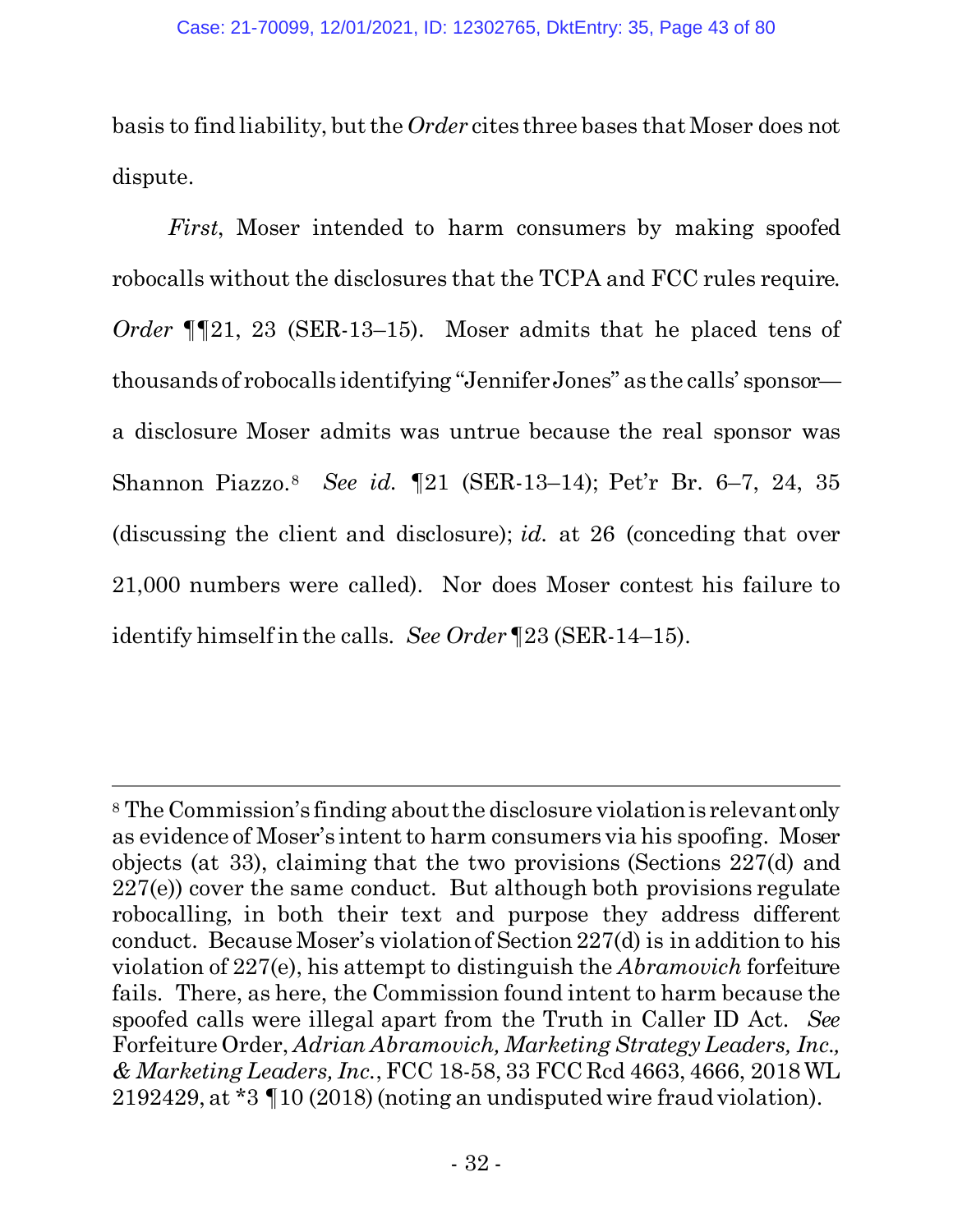*Second*, Moser intended to harm the spoofed phone number's subscriber. *Order* ¶19 (SER-12–13). Moser admits that he intentionally spoofed a specific number associated with a business rival. *See id.* ¶16 (SER-11); Pet'r Br. 39–41. Even if HomeyTel had been defunct, consumers would still direct their ire to whatever entity subscribed to the spoofed number. *Cf. Order* ¶19 (SER-12–13).

*Third*, Moser spoofed with intent wrongfully to obtain something of value. *Id.* ¶¶29–30 (SER-16–17). Moser admits that he was paid to place spoofed calls to protect his client's anonymity. *See id.* ¶34 (SER-18–19); Pet'r Br. 21–22. There is thus no dispute that Moser "benefited monetarily from making unlawful, spoofed robocalls." *Order* ¶34 (SER-19).

2. The penalty amount likewise rests on independent and unchallenged grounds. Moser does not dispute that he placed at least 5,713 robocalls, nor that each call (1) was spoofed; (2) contained inaccurate disclosures; and (3) was made for payment.<sup>[9](#page-43-0)</sup> So, the grounds

<span id="page-43-0"></span><sup>9</sup> Because Moser concedes that he placed over 5,713 calls—the number underlying the penalty—his claim (at 26) that the Commission erred in finding 47,610 total calls is irrelevant. In any event, the Commission based its finding on evidence from the third-party dialing platform that Moser used to place the calls. *See Order* ¶5 & n.19 (SER-5).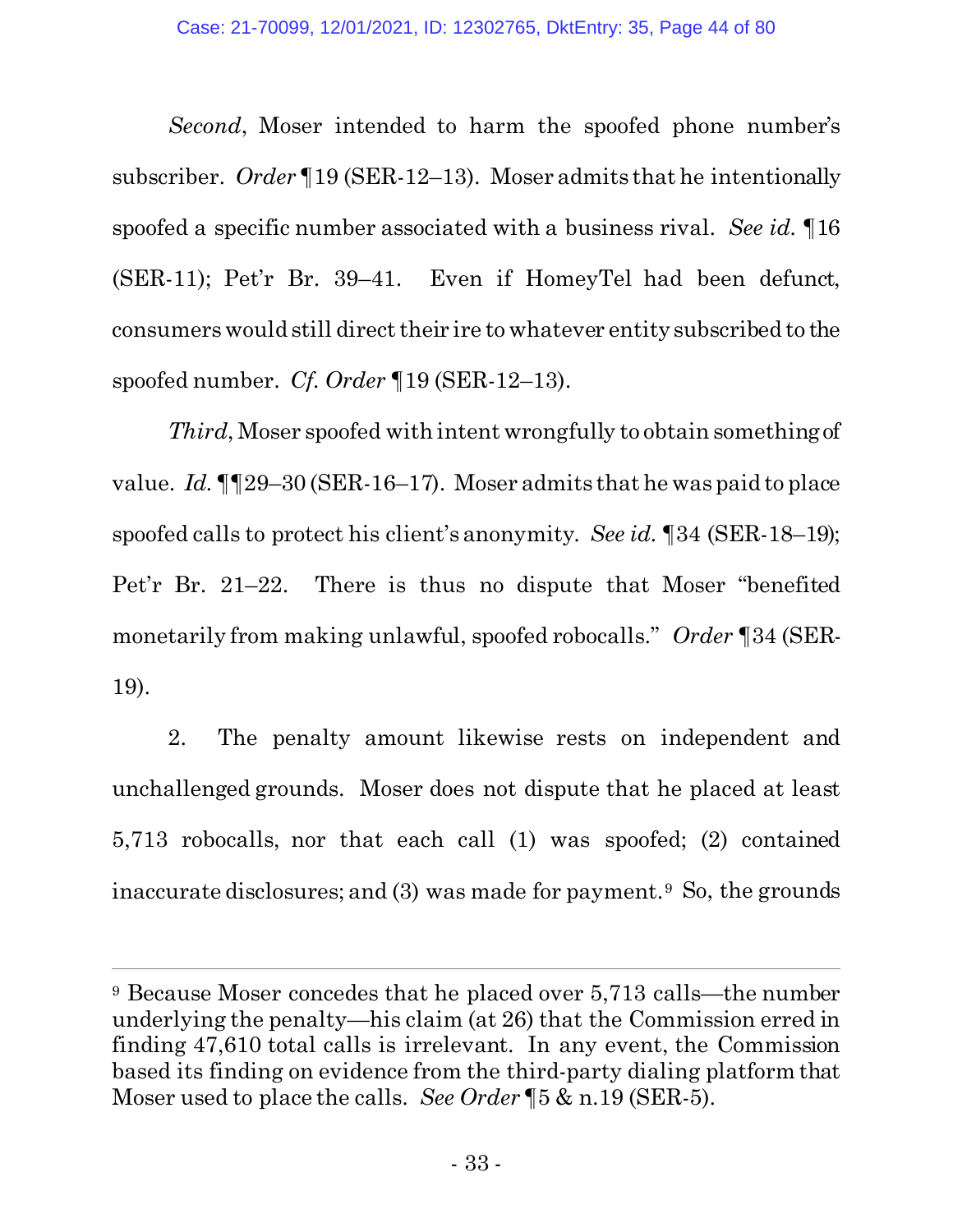for the Commission's base forfeiture amount remain untouched. *See id.* ¶39 (SER-20–21).

The aggravating factors on which the Commission relied are likewise unaffected. The Commission applied a 75% upward adjustment because Moser intentionally (and not for the first time) spoofed a phone number associated with a business rival. *See Notice* ¶¶32–35 (SER-153– 154). Again, Moser does not challenge that he intentionally used a number associated with HomeyTel—just as he had done in 2016. *Id.* ¶34 (SER-154).

Because the *Order* rests on independent and unchallenged findings and conclusions, Moser's factual arguments would amount to (at most) harmless errors. *See* 5 U.S.C. § 706; *cf. Little Sisters of the Poor*, 140 S. Ct. at 2385.

#### **III. MOSER'S LEGAL ARGUMENTS ARE BARRED,FAIL ON THE MERITS, OR BOTH.**

Moser raises four legal claims: (1) that he did not violate the TCPA; (2) that the forfeiture penalty is unlawful under the APA and Eighth Amendment; (3) that the Commission violated the First Amendment by penalizing speech; and (4) that the Commission violated his due process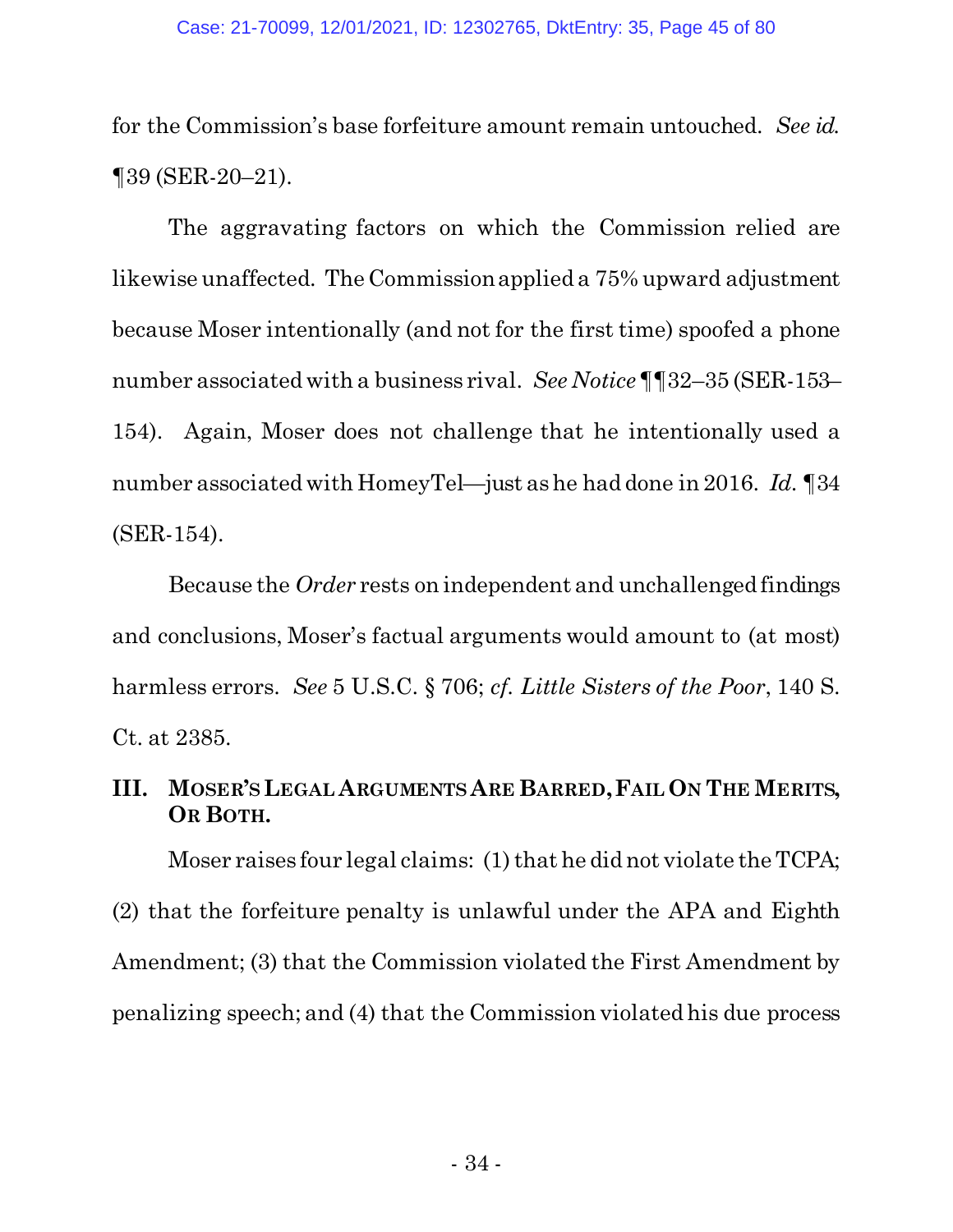rights. Moser cannot raise the first two challenges because he did not exhaust them at the agency, and each argument fails regardless.

#### **A. Moser Did Not Exhaust His Statutory Challenge, Which Fails Under Plain Text And Agency Precedent.**

1. Moser challenges (at 17–18, 35–36) the Commission's conclusion that he made or initiated the calls for purposes of the TCPA. Section 405(a) bars this challenge because Moser did not raise it to the Commission in his response to the *Notice* or in a petition for reconsideration of the *Order*.[10](#page-45-0) *See* 47 U.S.C. § 405(a); *Fones4All Corp.*, 550 F.3d at 818; *see generally* Moser Response (SER-28–42).

2. Regardless, Moser made the calls under any reasonable view of the statute's text. The Commission found Moser responsible for "mak[ing]" robocalls to cell phones without consent, 47 U.S.C. § 227(b)(1)(A)(iii); "mak[ing]" robocalls without required disclosures, *id.*  $\S 227(d)(1)(A)$ ; and "caus[ing]" a caller identification service to transmit misleading information, *id.* § 227(e)(1). That was reasonable: Moser "admits that he selected the spoofed number and caused it to transmit to

<span id="page-45-0"></span><sup>10</sup> Moser argued in passing that his clients are "ultimately responsible" for TCPA compliance. *See* Moser Response at 6 (SER-33). That fleeting statement did not give the Commission a "fair opportunity" to address the very different argument that Moser cannot be a maker of phone calls under the TCPA. *Fones4All Corp.*, 550 F.3d at 819 (cleaned up).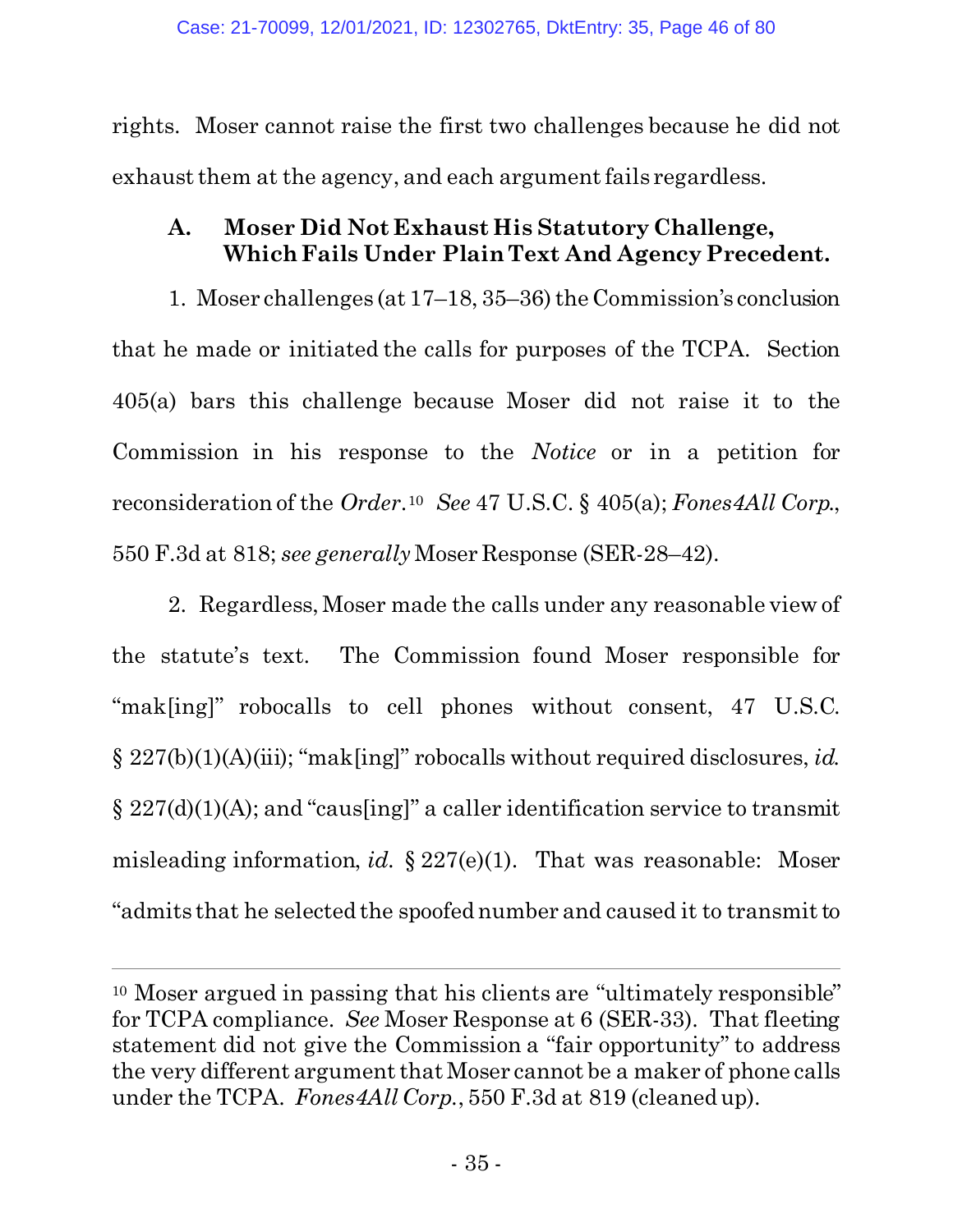call recipients," *Order* ¶11 n.55 (SER-9) (citing Moser Response at 5 (SER-32)), and he "does not dispute that he initiated the calls," *id.* ¶21 n.96 (SER-13). Indeed, Moser concedes here that he "placed the calls through his dialing system." Pet'r Br. 37. By any reasonable view, that is "mak[ing]" a call.

Settled agency precedent confirms this. A person "who took the steps necessary to physically place the call" is liable for making or initiating the call. *See* Forfeiture Order, *Dialing Servs., LLC*, FCC 17- 97, 32 FCC Rcd 6192, 6195–96 ¶11, 2017 WL 3187648 (2017).[11](#page-46-0) Moser admits (at 37) that he "placed the calls through his dialing system," which satisfies the agency's test. At minimum, the FCC is owed deference to this reasonable interpretation and application of the TCPA.[12](#page-46-1) *See City of Portland*, 969 F.3d at 1037.

<span id="page-46-0"></span><sup>11</sup> *Accord, e.g.*, Declaratory Ruling & Order, *Rules & Regulations Implementing the TCPA*, FCC 15-72, 30 FCC Rcd 7961, 7980–81 [30, 2015 WL 4387780 (2015) (citing Declaratory Ruling, *Joint Petition Filed by Dish Network, LLC et al.*, FCC 13-54, 28 FCC Rcd 6574, 6584 ¶28, 2013 WL 1934349 (2013)), *vacated in part on other grounds*, *ACA Int'l v. FCC*, 885 F.3d 687 (D.C. Cir. 2018).

<span id="page-46-1"></span><sup>12</sup> Moser suggests (at 22, 34–35) that the Commission erred by not also bringing an enforcement action against his client (who is under investigation for state election law violations), but non-enforcement is an unreviewable exercise of the agency's "absolute discretion." *Heckler v. Chaney*, 470 U.S. 821, 831 (1985).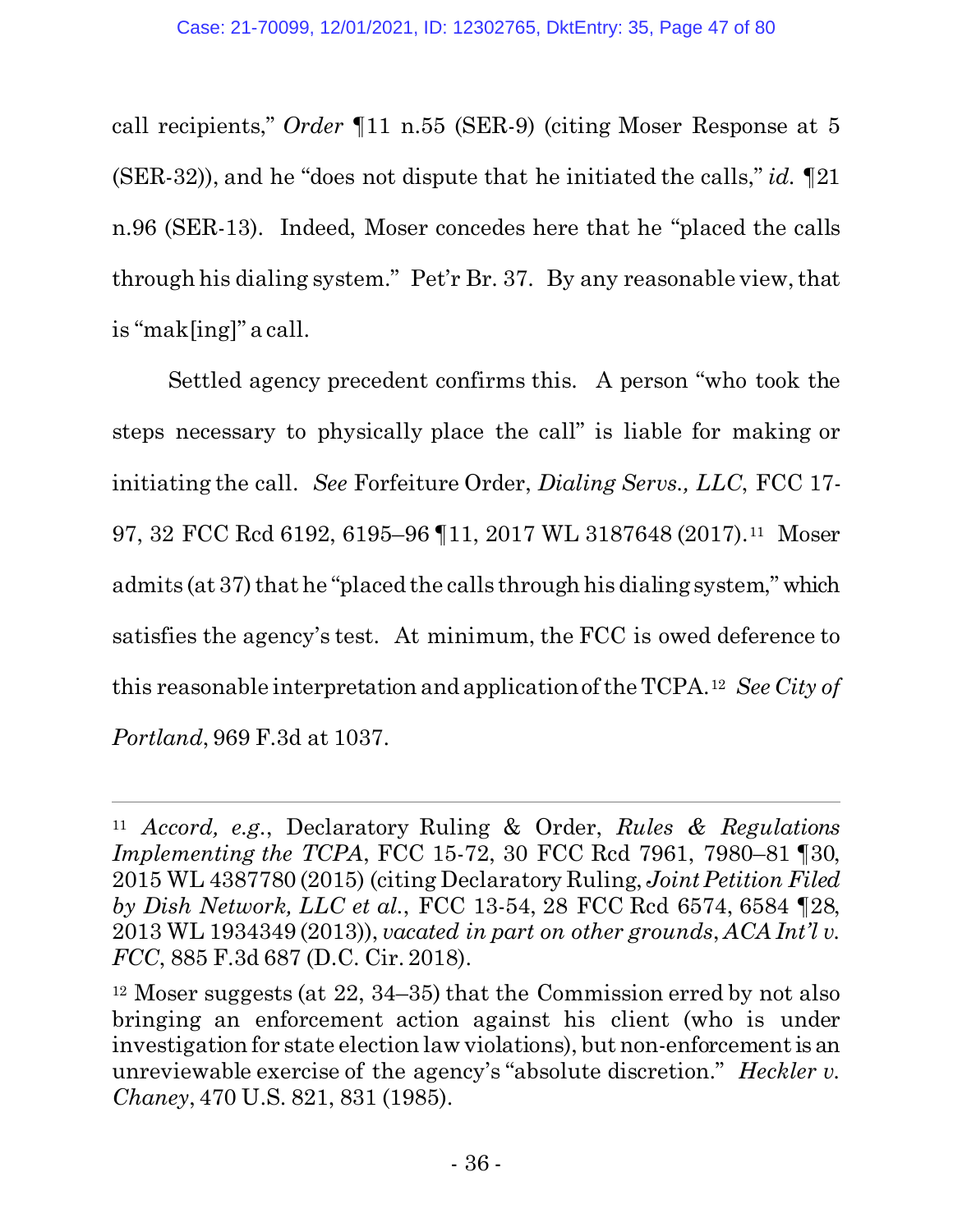Regardless, any error is harmless. Even if Moser were not liable under the TCPA, he was still responsible for spoofing telephone callswith intent wrongfully to obtain something of value and is therefore liable under the Truth in Caller ID Act. *See* 5 U.S.C. § 706; Part II-C, *supra*.

#### **B. Moser Did Not Exhaust His Challenge To The Forfeiture Penalty Amount, Which Fails Regardless.**

Moser raises two arguments about the forfeiture penalty amount: (1) that the Commission did not consider his ability to pay, Pet'r Br. 49– 50; and (2) that the penalty is an excessive fine under the Eighth Amendment, *id.* at 43–45. Both fail.

### **1. Moser did not afford the Commission a fair opportunity to pass on his challenges to the forfeiture amount.**

Moser did not exhaust his challenges to the penalty amount. *See*  47 U.S.C. § 405(a); *Fones4All Corp.*, 550 F.3d at 818. At the agency, Moser did not raise any arguments about his ability to pay or contend that the proposed forfeiture amount was unlawful. In fact, the Commission affirmed its proposed forfeiture in part *because* Moser "d[id] not contest the amount of the forfeiture or seek a reduction." *Order* ¶40 (SER-21).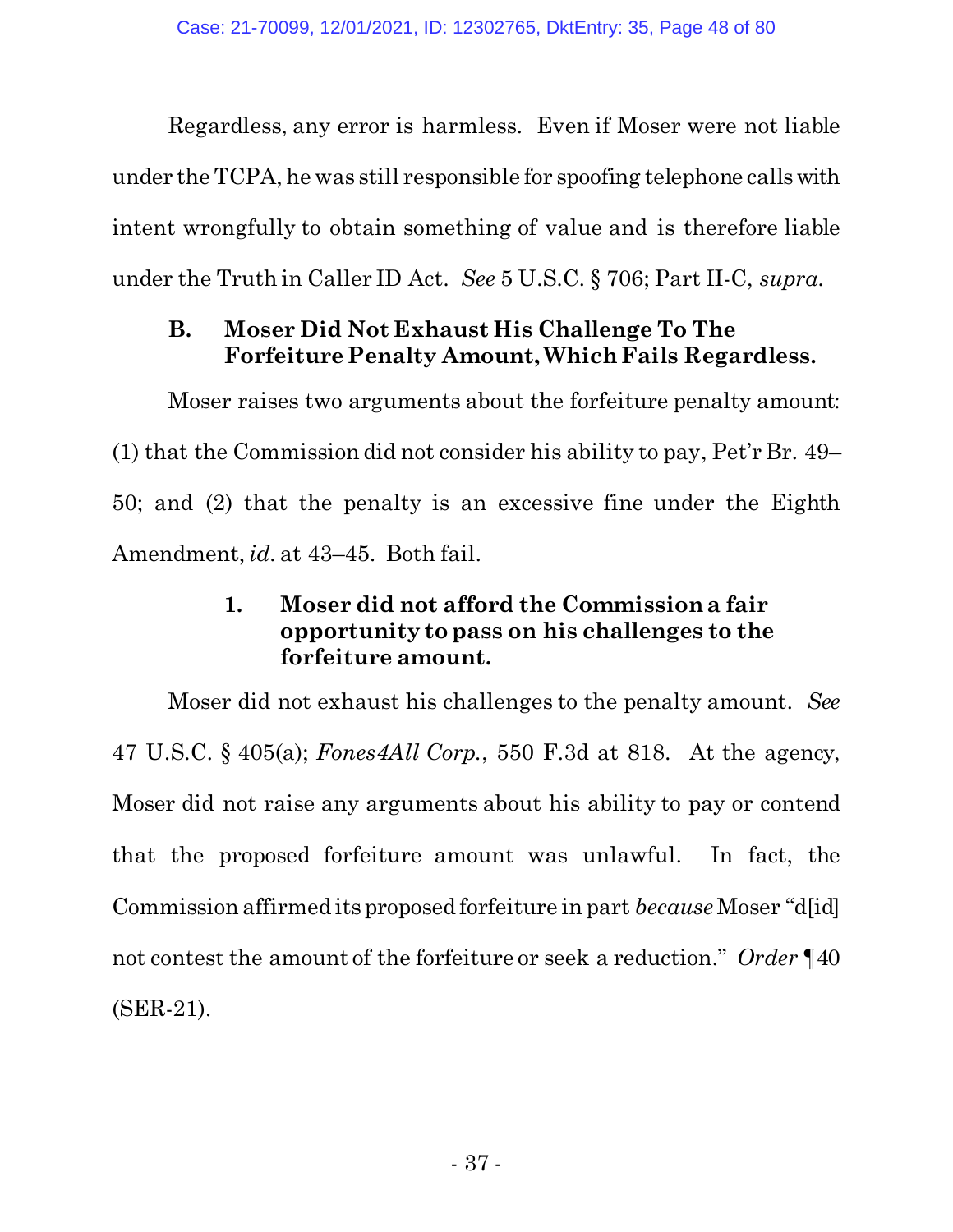Once the *Order* issued, Moser should have raised any legal objections to the forfeiture amount in a petition for reconsideration. 47 U.S.C. § 405(a); *see Nat'l Lifeline Ass'n*, 983 F.3d at 509 (petition for reconsideration required to preserve judicial review "even when a petitioner has no reason to raise an argument" initially). Because Moser never gave the Commission a fair opportunity to pass on his statutory and Eighth Amendment challenges to the forfeiture amount, these arguments are not properly before the Court.

#### **2. The Commission properly considered Moser's ability to pay.**

Moser faults (at 49–50) the Commission for not considering his "ability to pay," as the statute requires.  $47 \text{ U.S.C.}$  §  $503(b)(2)(E)$ . The record belies that argument. In the *Notice*, the Commission gave Moser specific instructions for raising a claim of inability to pay. *See Notice* ¶42 (SER-156). He did not raise that claim. Then, in the *Order*, the Commission cited the statutory factors, including ability to pay, *Order*  ¶39 (SER-20), and correctly found that Moser had not contested his ability to pay, *id*. ¶ 40 (SER-21). There was no reason for the Commission to consider the matter further.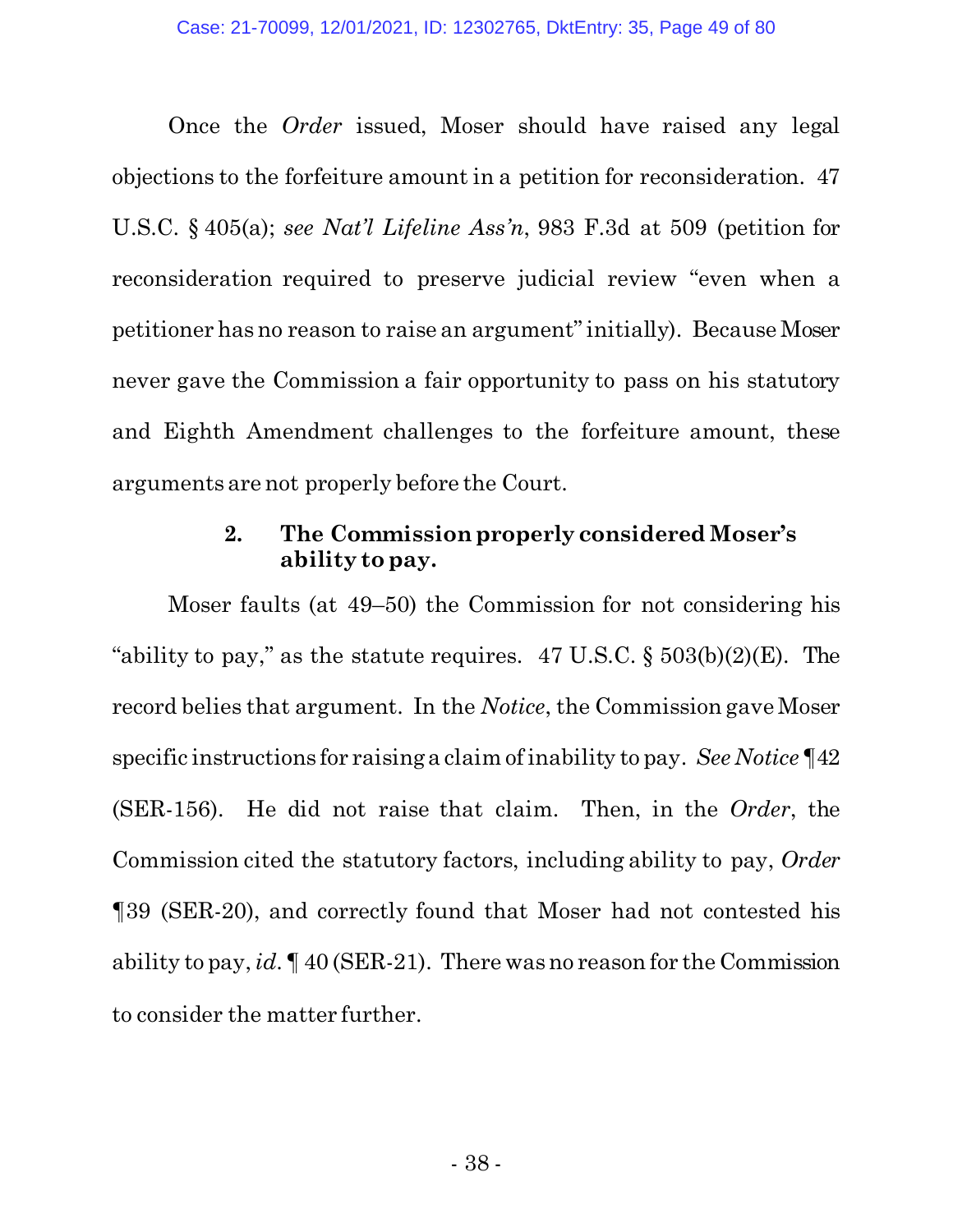### **3. The penalty does not violate the Eighth Amendment's Excessive Fines Clause.**

Moser also challenges (at 43–45) the forfeiture penalty under the Eighth Amendment's Excessive Fines Clause, which limits the government's power to extract payments, including "civil penalties imposed by federal law." *Pimentel v. City of Los Angeles*, 974 F.3d 917, 922 (9th Cir. 2020). A penalty is unconstitutionally excessive only if "grossly disproportional" to the violation's gravity. *Id.* at 921 (quoting *United States v. Bajakajian*, 524 U.S. 321, 336–37 (1998)). Whether a fine is grossly disproportional turns on four factors: (1) the nature and extent of the underlying offense; (2) whether the underlying offense relates to other illegal activities; (3) whether other penalties may be imposed for the offense; and (4) the extent of the harm caused by the offense.[13](#page-49-0) *Id.* None counsels against Moser's penalty.

*First*, Moser is highly culpable because he knowingly misled thousands of consumers. *Order* ¶¶5, 10–13 (SER-5, 8–9); *see Pimentel*, 974 F.3d at 922, 923 (stating that "the specific actions of the violator" are "critical"). Moser's argument (at 44) that he "merely placed" the calls,

<span id="page-49-0"></span> $13$  Given these factors, Moser's arguments (at  $21-22$ , 45) that he "only received \$800" and that there was no "formal" complaint are irrelevant.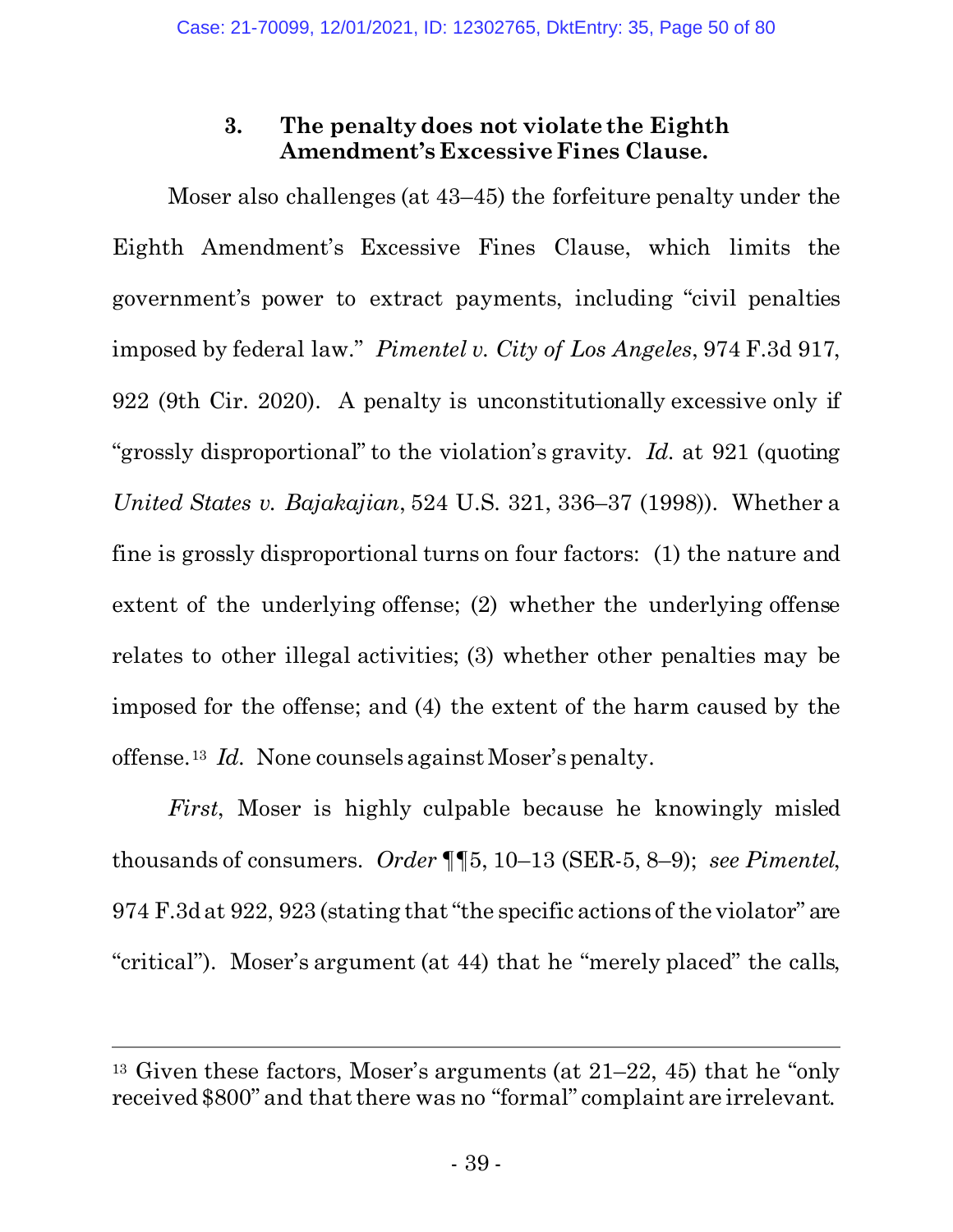but did not create the message, misses the point: Deception about the caller—not the content of the call—is the offense, and Moser's large-scale knowing and intentional deception justifies higher penalties. *Cf., e.g.*, *United States v. Mackby*, 339 F.3d 1013, 1017 (9th Cir. 2003) (upholding a penalty for "knowingly mak[ing] a false claim for payment" over 8,000 times).

*Second*, Moser's violation relates to other illegal activities. *See Pimentel*, 974 F.3d at 923. Moser's 47,610 robocalls each violated the TCPA's disclosure rules, and over 11,000 of the calls were unlawfully placed to cell phones. *Order* ¶6 (SER-6).[14](#page-50-0) 

*Third*, Moser's \$9,997,750 penalty is a small fraction of the maximum he faced. The third factor looks to "other penalties that the Legislature has authorized," including statutory maximums, *United States v. \$100,348 in U.S. Currency*, 354 F.3d 1110, 1122 (9th Cir. 2004) (quoting *United States v. 3814 NW Thurman St.*, 164 F.3d 1191, 1197 (9th Cir. 1999)), with "substantial deference" to Congress's judgment about an appropriate penalty, *Pimentel*, 974 F.3d at 924 (cleaned up).

<span id="page-50-0"></span><sup>14</sup> Nor was this "a first-time violation," as Moser contends. Pet'r Br. 45. The Commission found that Moser spoofed HomeyTel's number in 2016 as well. *Order* ¶7 n.33 (SER-7).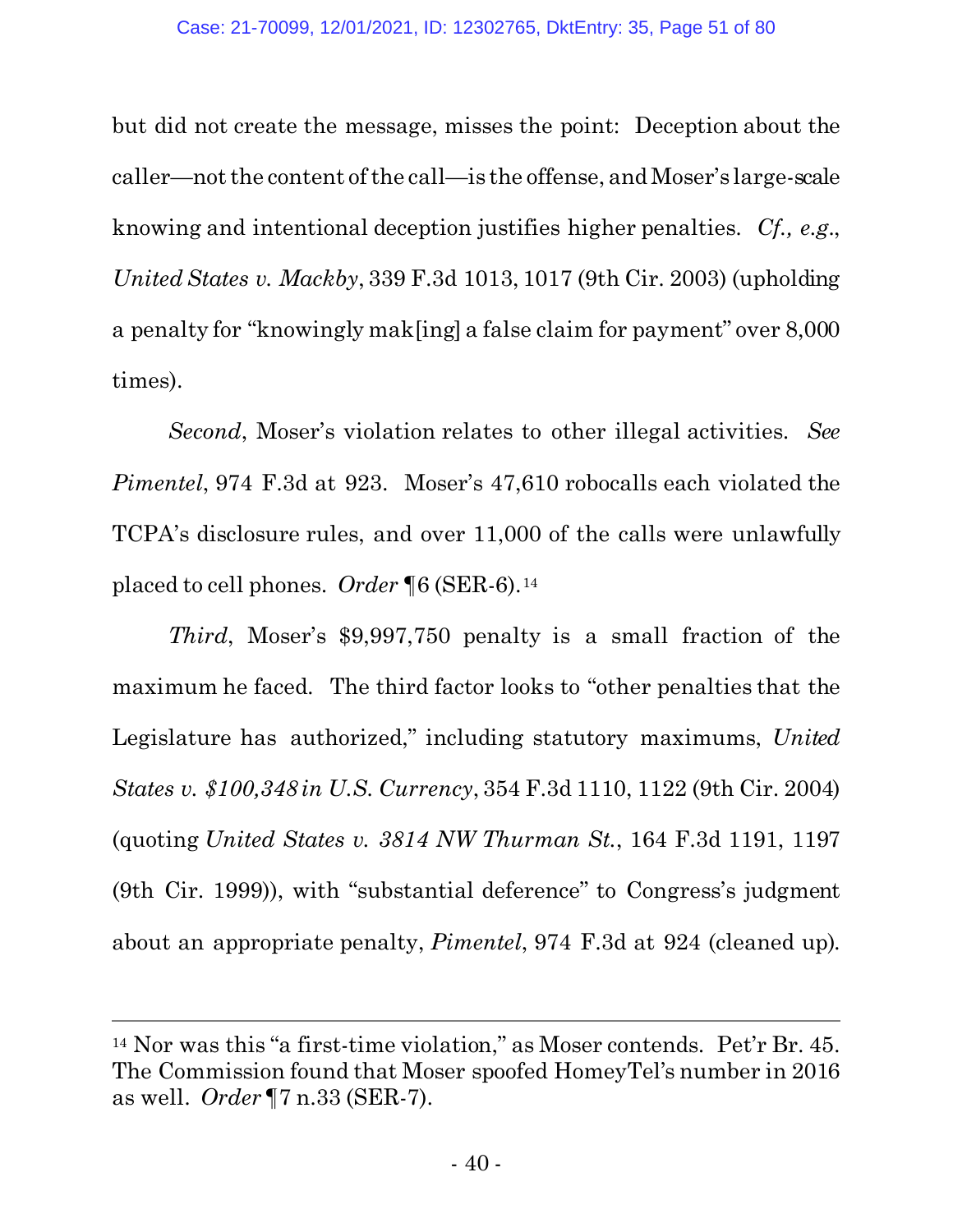Congress authorized an inflation-adjusted fine of \$11,905 per spoofed call, 47 U.S.C.  $\S$   $227(e)(5)(A)$ , (e)(5)(B); 47 C.F.R.  $\S$  1.80(b)(4), which is evidence that Congress deems this "a serious offense." *See Mackby*, 339 F.3d at 1017–18. Moser's fine is less than 1.8 percent of the total \$566 million penalty he faced (\$11,905 for each of 47,610 total calls) and less than 15 percent of the \$68 million maximum for the verified calls (\$11,905 for 5,713 calls). Prior cases have upheld penalties approaching 50 percent of a maximum, and the "substantial difference" between the actual and maximum penalties weighs against gross disproportionality. *See id.* at 1018 (collecting cases).

*Fourth*, Moser's violation caused extensive harm. This inquiry "is not limited to monetary harms" but includes "how the violation erodes the government's purposes for proscribing the conduct." *Pimentel*, 974 F.3d at 923. Unlawful robocalls are "an invasion of privacy" that harm the consumers receiving the calls. *Mims v. Arrow Fin. Servs., LLC*, 565 U.S. 368, 372 (2012). And Moser also caused tangible harm to HomeyTel, which faced "immediate backlash" that included "numerous irate calls from aggrieved call recipients" and the threat of "imminent litigation." *Order* ¶17 (SER-11–12).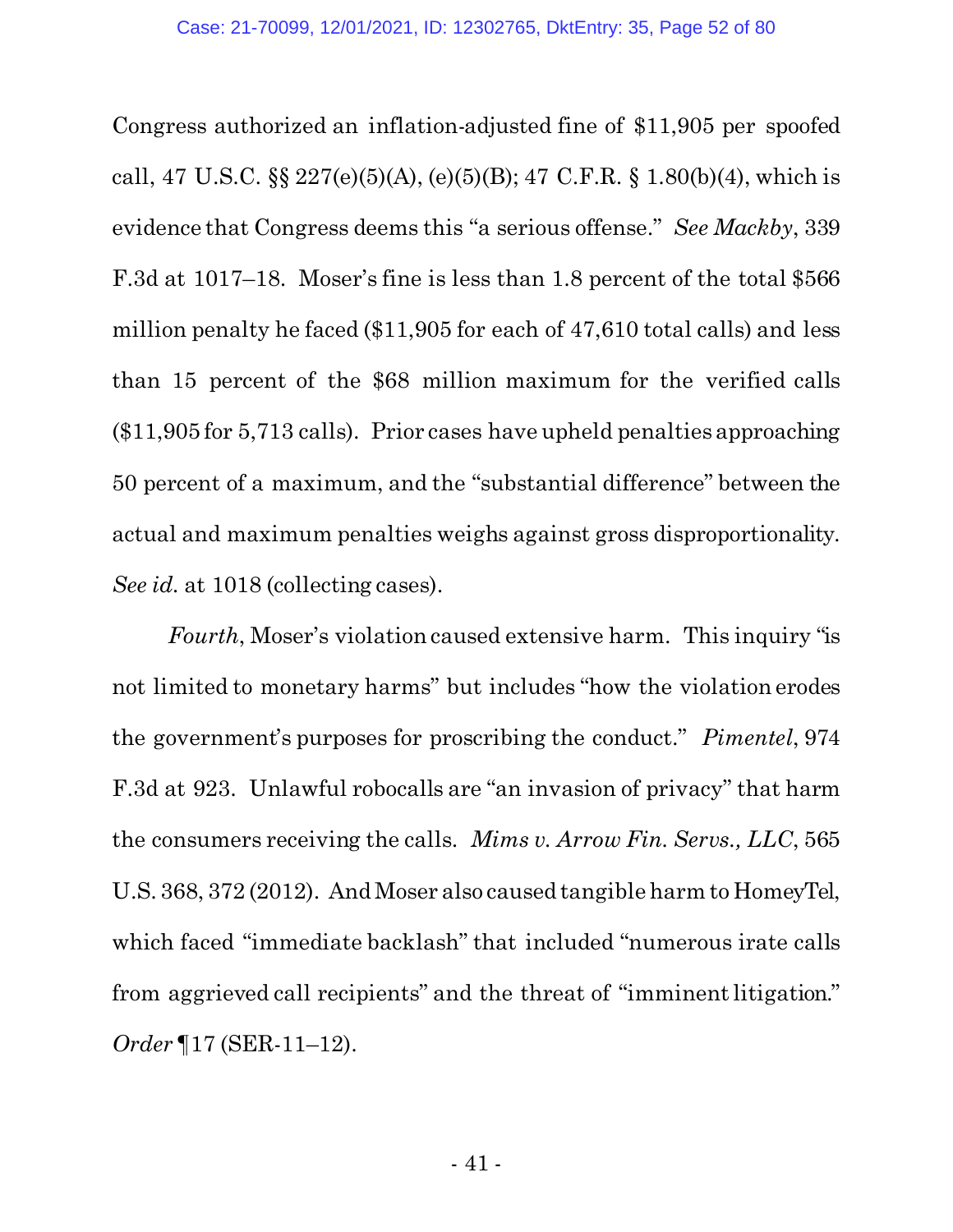In sum, given the extent of harm and wrongdoing, Congress's judgments about severity, and the stark disparity between the actual and authorized penalty amounts, the forfeiture imposed on Moser was not grossly disproportional to his offense.

#### **C. Moser's First Amendment Claim Fails Because The**  *Order* **Penalizes Conduct, Not Speech.**

Moser argues (at 18–19, 45–47) that the *Order* improperly penalizes anonymous political speech. This, too, is unavailing.

1. Spoofing is not constitutionally protected "anonymous speech." Pet'r Br. 45–46. The Truth in Caller ID Act protects anonymity by allowing "any person" to "prevent or restrict" the transmission of caller identification information altogether, 47 U.S.C.  $\S 227(e)(2)$ , but if "information … regarding the telephone number of" the originator is transmitted, it cannot be dishonest in furtherance of wrongful conduct. *See id.* § 227(e)(1), (8)(A). In any event, this Court has dismissed as "devoid of merit" arguments that mere "[e]xposure of a telephone number … violates a First Amendment right to speak anonymously." *People of State of Cal. v. FCC*, 75 F.3d 1350, 1362 (9th Cir. 1996).

2. This Court has consistently "upheld statutes that regulate the *method* rather than the content of robocalls as reasonable time, place,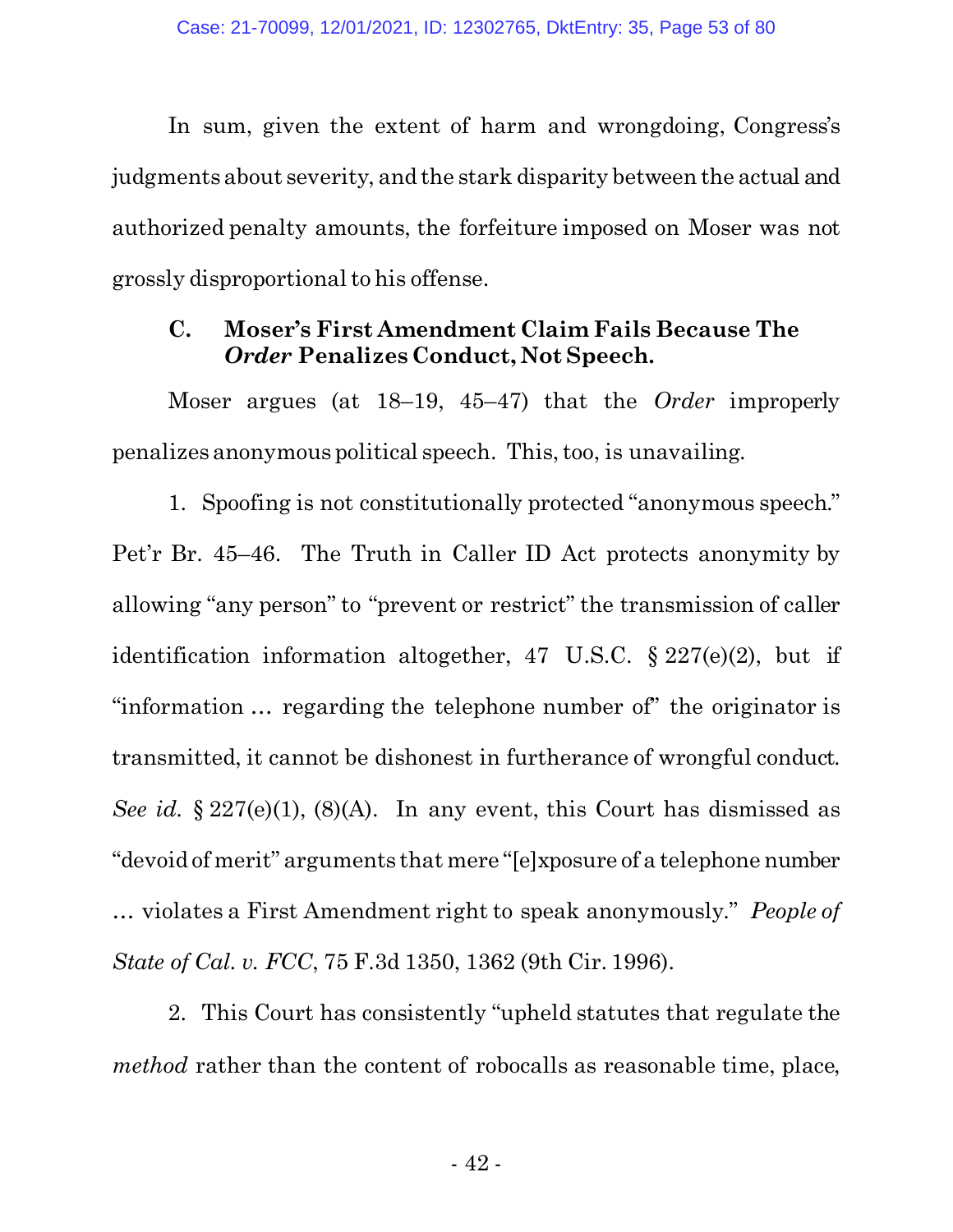and manner restrictions." *Victory Processing, LLC v. Fox*, 937 F.3d 1218, 1223 (9th Cir. 2019) (emphasis in original) (citing *Moser v. FCC*, 46 F.3d 970, 973–75 (9th Cir. 1995)); *see also, e.g.*, *Gomez v. Campbell-Ewald Co.*, 768 F.3d 871, 876–77 (9th Cir. 2014). Lawful rules include the TCPA's general robocall restrictions, *see Gomez*, 768 F.3d at 876 (citing *Moser*, 46 F.3d at 973–74), and the requirement to disclose robocall sponsors.[15](#page-53-0) *See Maryland v. Universal Elections, Inc.*, 729 F.3d 370, 376–77 (4th Cir. 2013). The Truth in Caller ID Act's spoofing ban is no different; it merely regulates the method of robocalling by prohibiting knowing use of inaccurate originating numbers with harmful intent. *Cf. Victory Processing*, 937 F.3d at 1223.

The Commission found Moser liable because his conduct violated these neutral time, place, and manner rules—not because of the message's content. Moser points (at  $18, 45$ ) to isolated words and phrases in the *Notice* to accuse the Commission of targeting political speech. But

<span id="page-53-0"></span><sup>15</sup> Moser obliquely suggests (at 15–16) that the TCPA applies only to commercial calls. Not so; the TCPA still bans certain "political robocalls," *Barr v. Am. Ass'n of Political Consultants*, 140 S. Ct. 2335, 2344 (2020) (plurality opinion), and the Commission explained that political calls are not exempt from the relevant provisions in the TCPA or Truth in Caller ID Act. *Order* ¶35 (SER-19).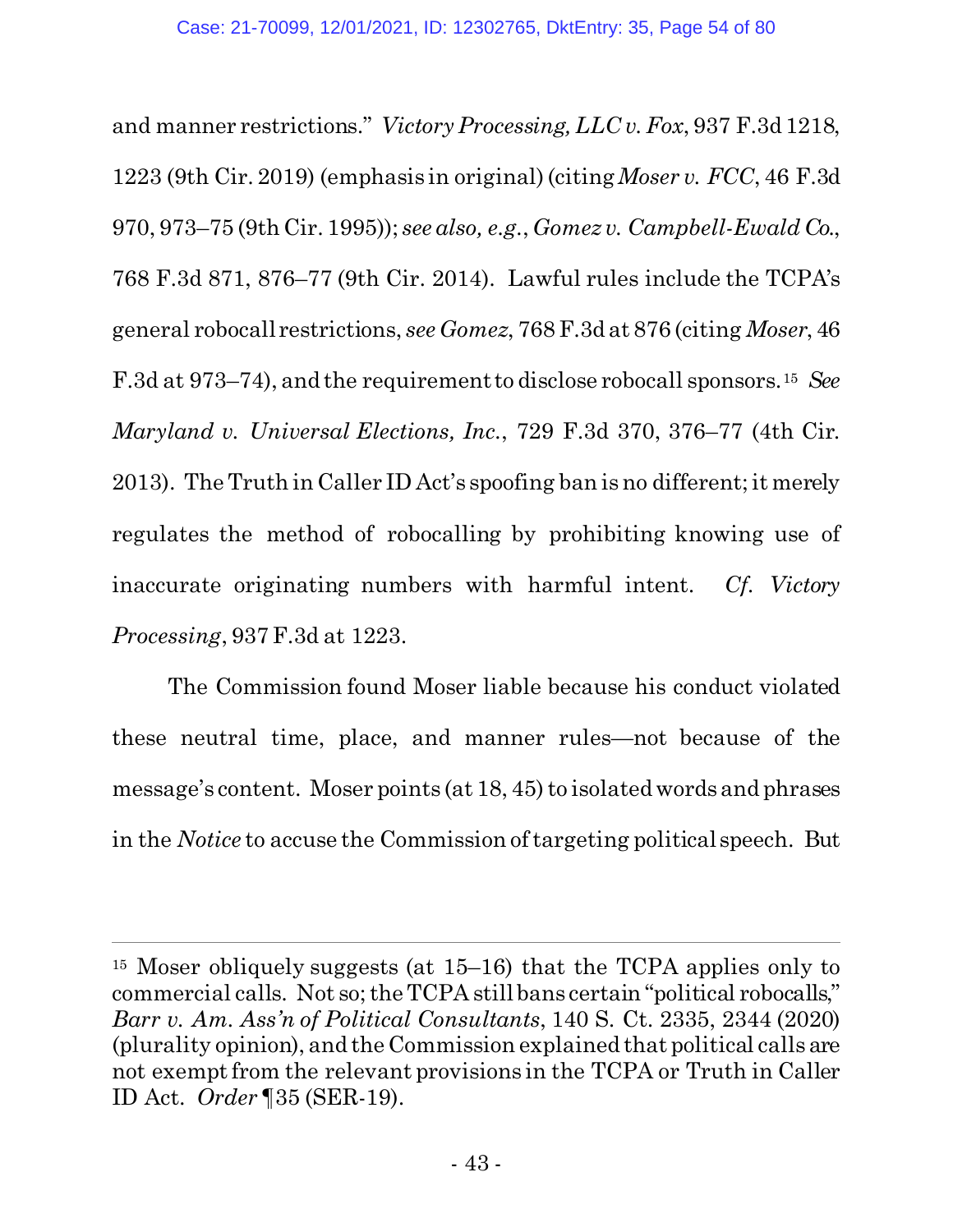the Commission took care in the *Order* to explain that the forfeiture was based "solely" on Moser's spoofing, not the content of his robocalls. *Order* ¶¶37–38 (SER-20). The Commission explained that its action "does not hinge on the truthfulness or factual accuracy of the prerecorded message or Moser's knowledge thereof," nor on any effect or intended harm to the campaign for office. *See id.* ¶37 (SER-20). Rather, the Commission's decision was "based on Moser's unlawful spoofing" and was "not dependent on the content of the call." *Id.* ¶38 (SER-20).[16](#page-54-0)

The Commission's statement settles the matter. Courts are "ordinarily limited to evaluating the agency's contemporaneous explanation in light of the existing administrative record." *Dep't of Commerce v. New York*, 139 S. Ct. 2551, 2573 (2019). Here, substantial objective evidence supports the *Order*'s stated basis. Indeed, Moser does not contest that he made tens of thousands of spoofed robocalls and that he knowingly caused those calls to display a business rival's number.

<span id="page-54-0"></span><sup>16</sup> Moser cites (at 46) Commissioner O'Rielly's partial dissent to cast doubt on those statements, but Commissioner O'Rielly agreed that content "is irrelevant to [the Commission's] analysis," and he explained that the *Notice*'s words and phrases to which Moser objects were merely "sensationalist language." *Order* at 13438 (O'Rielly Statement) (SER-26).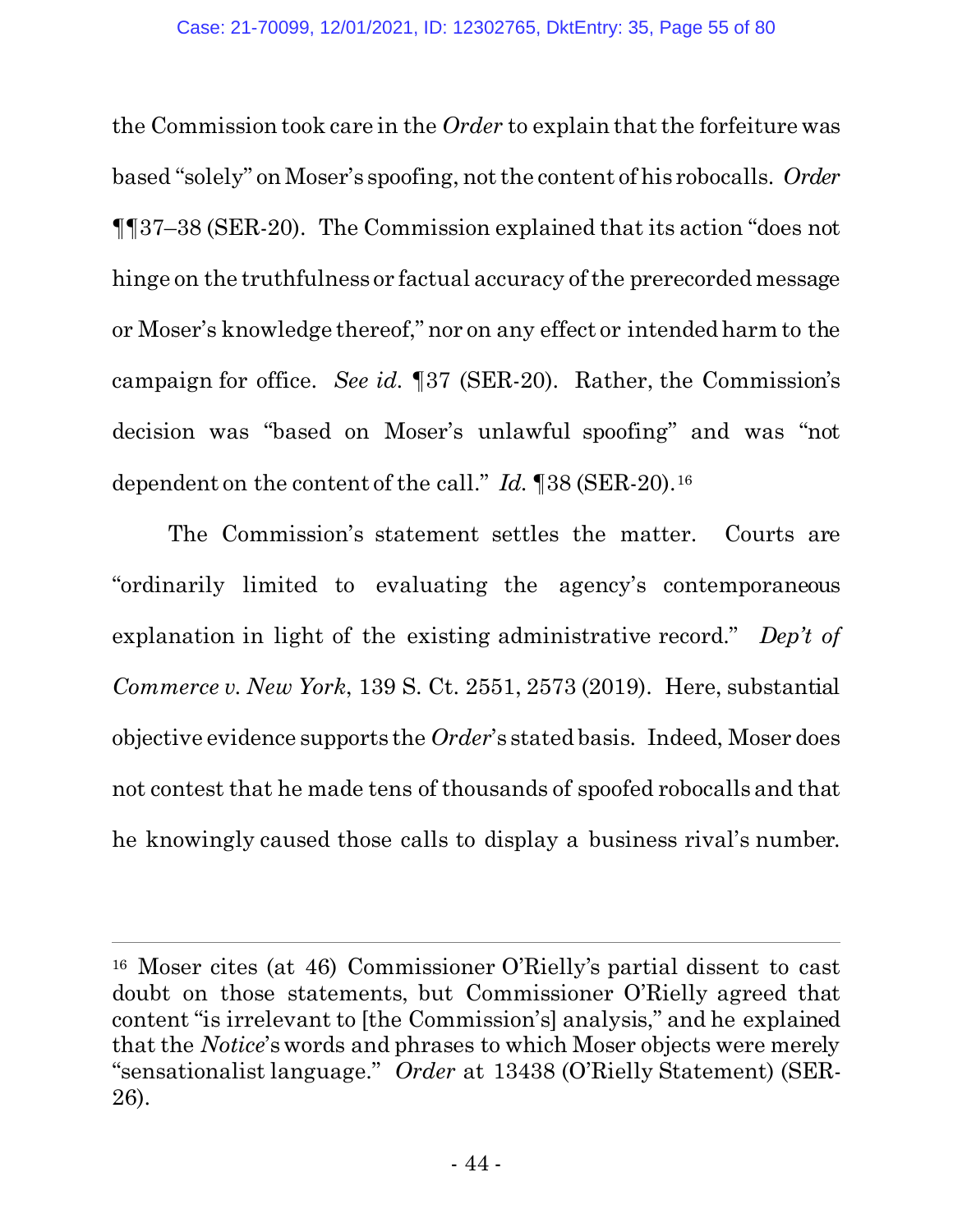Against this objective evidence of wrongdoing, Moser's conjectures fall far short of "a strong showing of bad faith or improper behavior"that would allow a court to look beyond the *Order*'s explanation. *Id*. at 2574.

#### **D. The Commission Afforded Moser Due Process.**

#### **1. The Commission did not prejudge Moser's case.**

Moser argues (at 48) that the Commission "made up [its] mind" about Moser's case when it issued a *Notice* and a *Citation* in late 2019. By his telling, he was cited one day and found guilty and fined the next. *See* Pet'r Br. 14. Moser is mistaken.

Moser complains (at 48) that the Commission did not issue a "citation." But it did. Ordinarily, the Commission cannot impose a forfeiture on someone (like Moser) who does not hold a license from the FCC unless the Commission first issues a citation for the violation, affords an opportunity to be heard, and then finds that the offender violated the same law after the citation. *See* 47 U.S.C. § 503(b)(5). That requirement applies to violations of the Commission's rules, *id.* § 503(b)(1)(B), including those implementing the TCPA, *see, e.g.*, *id.* § 227(d)(3)(A). But the citation requirement does *not* apply to forfeitures under the Truth in Caller ID Act. *See id.* § 227(e)(5)(A)(ii) ("Paragraph (5) of section 503(b) of this title shall not apply in the case of a violation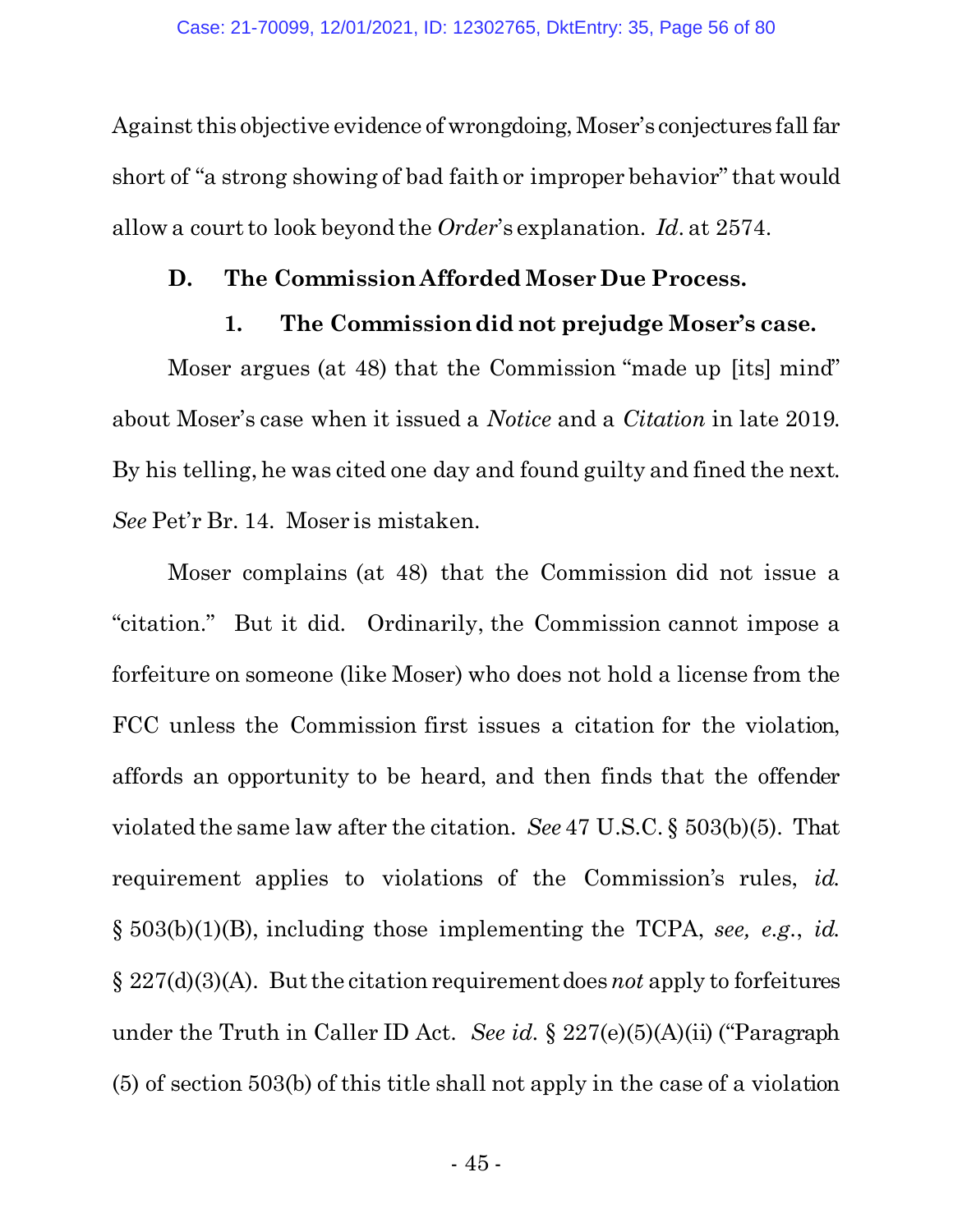of this subsection."). Instead, a notice of apparent liability is the prerequisite for fining these violations. *See id.* § 503(b)(4).

Because the Commission's preliminary investigation indicated that Moser violated both the TCPA's disclosure rules *and* the Truth in Caller ID Act, the Commission directed a *Citation* to the TCPA violations and the *Notice* to the Truth in Caller ID Act violations. *Compare Notice* ¶37 (SER-155) (notifying Moser of violations of 47 U.S.C. § 227(e)), *with*  Citation & Order, *Kenneth Moser dba Marketing Support Systems*, DA 19-1250, 2019 WL 6837860 ¶14 (EB rel. Dec. 13, 2019) (SER-165) (citing Moser for violations of 47 U.S.C. § 227(b), (d)).

These documents started the forfeiture process; they did not end it. The *Notice*, for example, referred to the Commission's liabilityfinding as "tentative." *Notice* ¶15 (SER-147). Although Moser objects (at 48) that the *Notice* told him to "pay the fine," the *Notice* directed him either to pay *or* to file a written response seeking reduction or cancellation. *See Notice* ¶38 (SER-155). There was no conclusive finding when the *Notice* and the *Citation* were issued in 2019.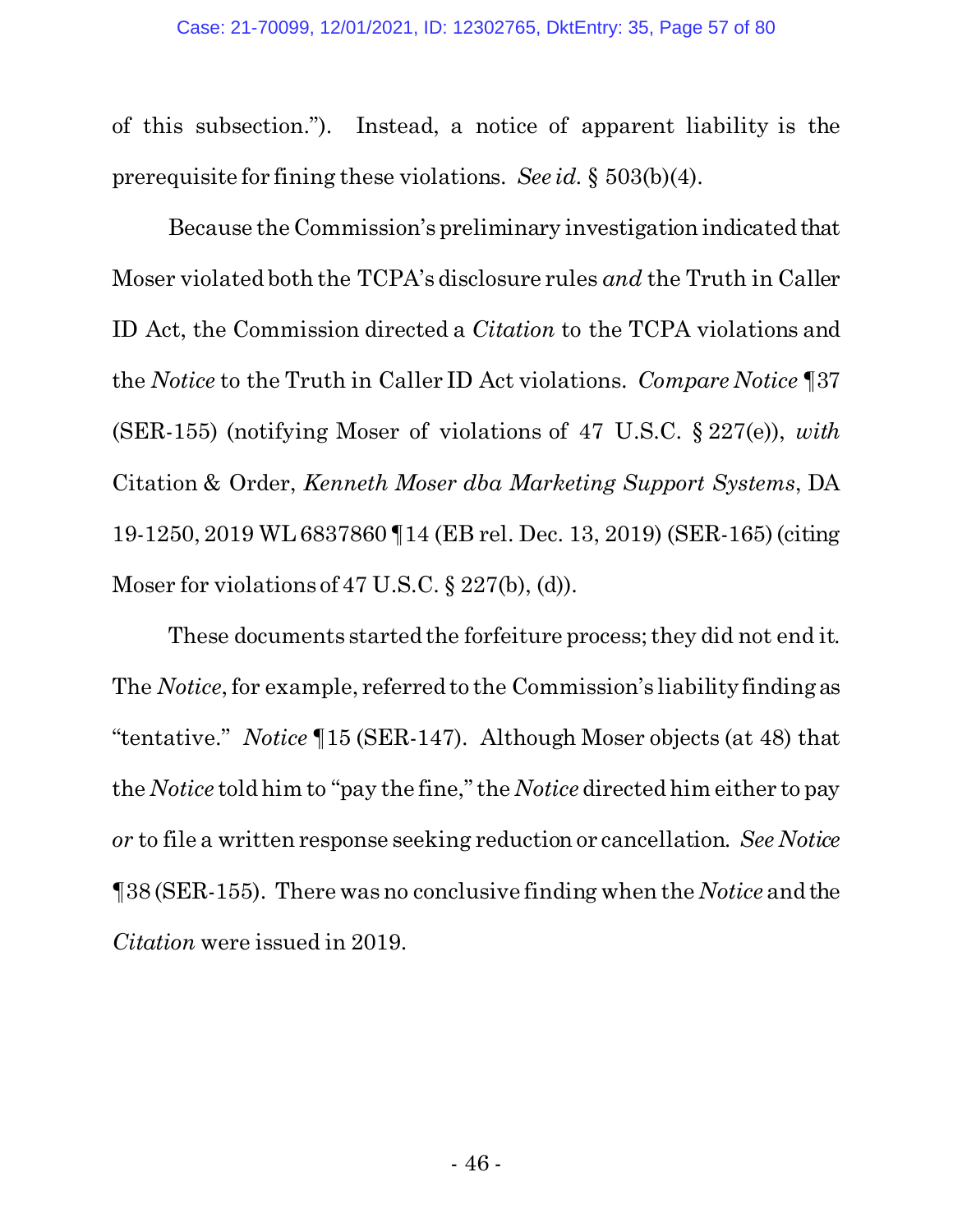#### **2. Moser received notice and a meaningful opportunity to be heard, even though the** *Order* **does not deprive him of property.**

Moser asserts (at 49) that the Commission violated the Due Process Clause by providing him with an insufficient opportunity to respond to the *Notice*. That argument fails for at least three reasons.

*First*, the *Order* is not a deprivation of property. The forfeiture penalty is not self-executing and does not authorize the government to take anything from Moser. Rather, the only means to recover the penalty is through a trial de novo in federal district court. *See* 47 U.S.C.  $\S 227(e)(5)(A)(ii); id. \S 504(a). A \text{deprivation occurs only pursuit to a}$ final federal court judgment, and the trial is the process that leads to the deprivation.

*Second*, Moser received adequate notice and opportunity to be heard regardless. Moser complains (at 49) that he had "thirty days" to respond to the *Notice*. But he ignores the "substantial extensions of time" he received. *Order* ¶47 (SER-23). Although Moser's response was due in January 2020, *see Notice* ¶38 (SER-155); 47 C.F.R. § 1.80(g)(3), he did not file until June 15. *See Order* ¶2 n.5 (SER-4). Moser thus had six months to prepare a written response—not thirty days. And in that time, the FCC provided him "with all of the information and documents that the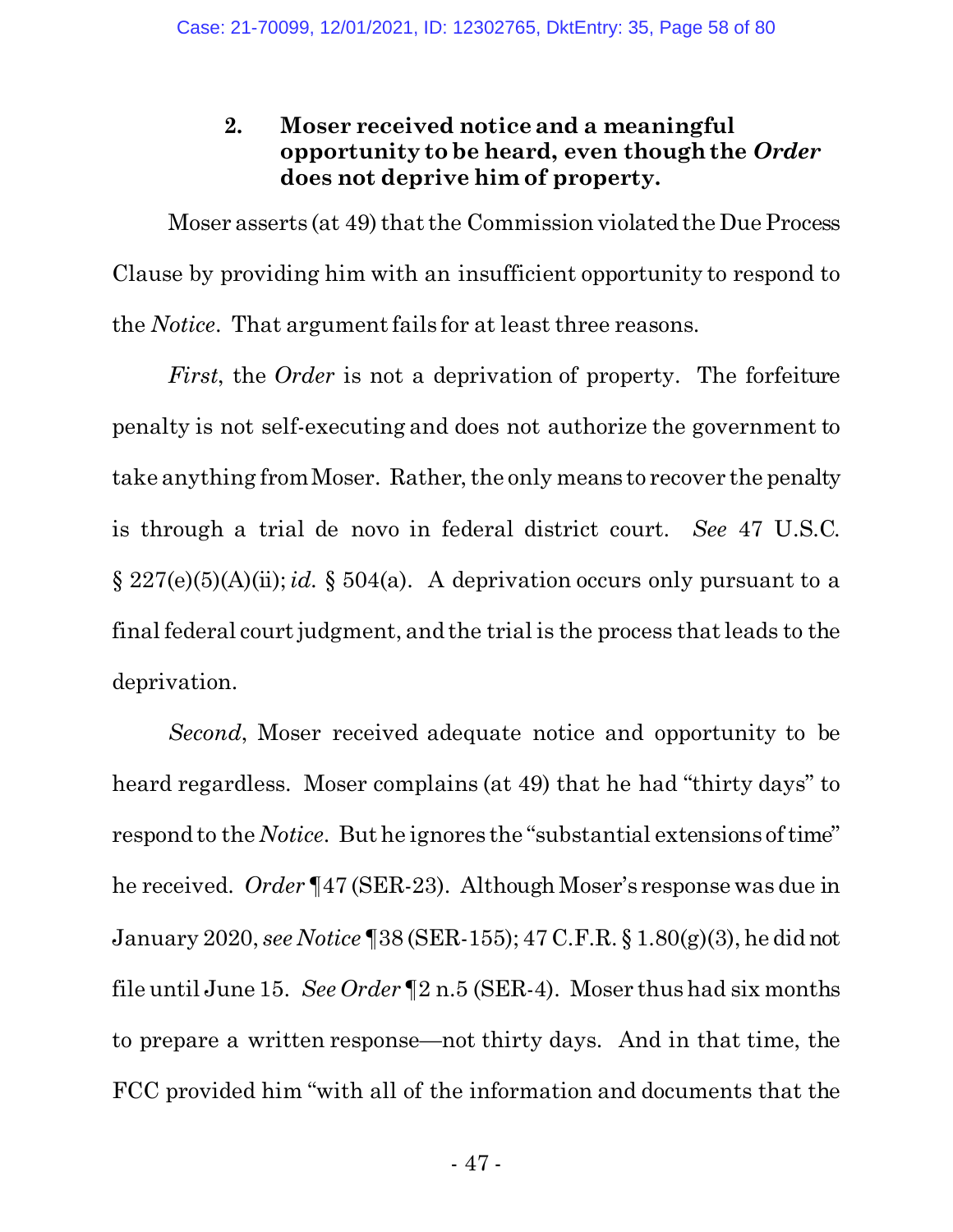agency relied upon in the *Notice*, as well as additional non-material documents that did not inform [the Commission's] proposed determination and sanction." *Id.* ¶44 (SER-22).[17](#page-58-0) The six-month opportunity to respond was more than constitutionally adequate. *Cf. Kulakchyan v. Holder*, 730 F.3d 993, 996 (9th Cir. 2013) (per curiam) (three months was "sufficient opportunity" to respond); *Pal v. Barr*, 793 F. App'x 550, 551 (9th Cir. 2020) (applying *Kulakchyan* to reject due process claim).

*Third*, Moser has not explained how additional time to respond would have affected his response or the outcome. Thus, even if the Commission erred, Moser has not shown that the error was prejudicial. *See* 5 U.S.C. § 706.

#### **3.** *Brady* **does not apply, and Moser cannot show a violation regardless.**

Moser separately claims (at 17, 48–49) that the Commission violated due process by not disclosing all material exculpatory evidence

<span id="page-58-0"></span><sup>17</sup> Moser contends (at 14) that "he has not received all of the evidence that the FCC claims as the basis for its rulings." But at the Commission, Moser conceded that he "received" "all the material" cited in the *Notice*. *See* Moser Response at 14 (SER-41). Moser has not identified with specificity any material cited in the *Notice* or *Order* that has not been disclosed to him.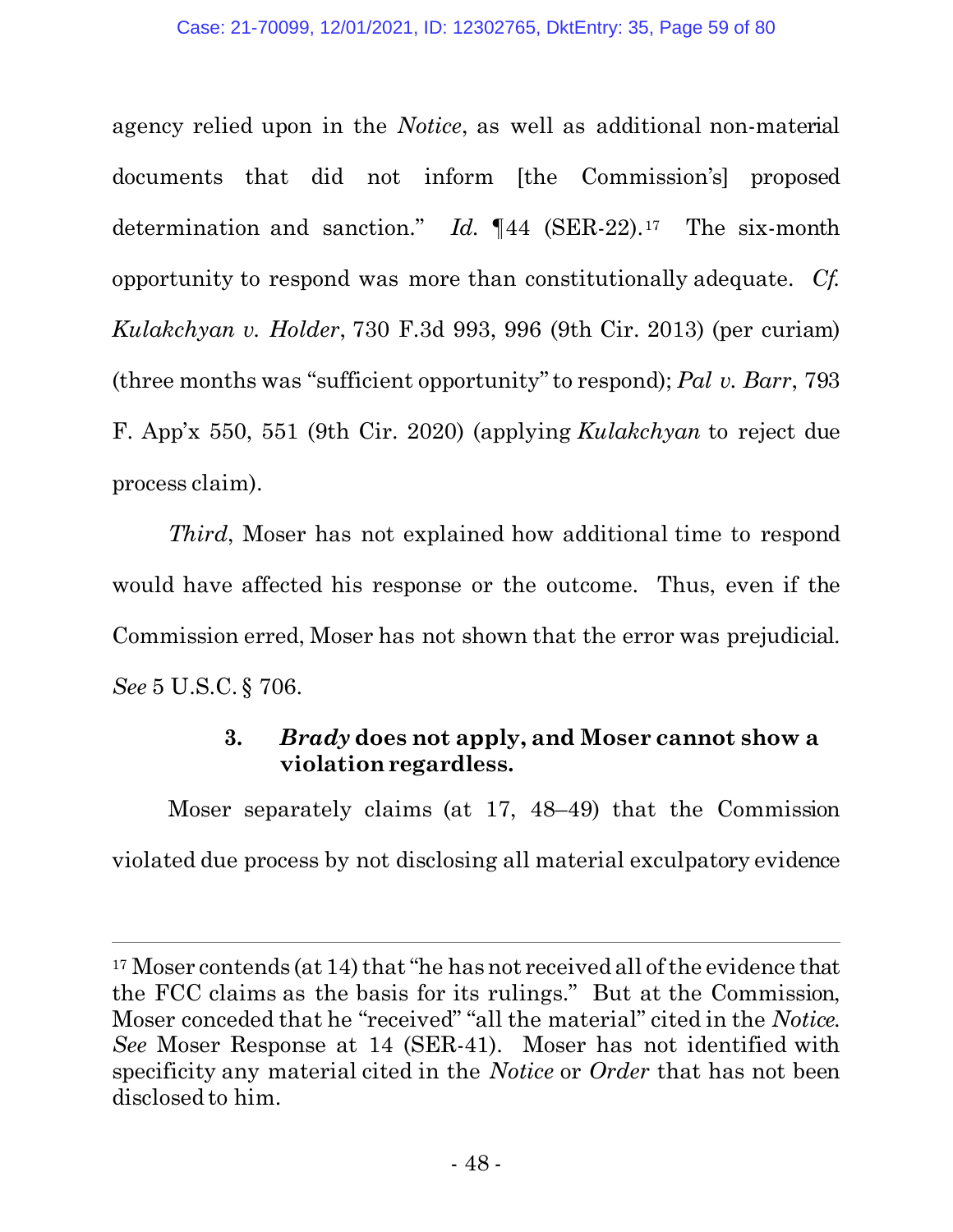under *Brady v. Maryland*, 373 U.S. 83 (1963). But *Brady* applies to civil investigations "only in rare instances"that involve deprivations of liberty or joint investigations with law enforcement. *See Kashem v. Barr*, 941 F.3d 358, 387 (9th Cir. 2019) (collecting cases). Neither was present here.

Regardless, Moser cannot establish a *Brady* violation. Moser complains (at  $48-49$ ) that "he would have liked the opportunity" to review certain documents. But a *Brady* claim requires more: Moser must (1) identify favorable evidence (2) that the FCC suppressed and (3) explain what prejudice ensued. *See Amado v. Gonzalez*, 758 F.3d 1119, 1134 (9th Cir. 2014). He has not done any of the three, nor can he for the first time in his reply brief.[18](#page-59-0) *See, e.g.*, *United States v. Anderson*, 472 F.3d 662, 668 (9th Cir. 2006).

<span id="page-59-0"></span><sup>18</sup> Moser speculates (at 17, 27–28) to the existence of Enforcement Bureau witness interview records, which he claims might have "assisted" him. A *Brady* claim, however, requires more than "stating that [evidence] might have been useful." *United States v. Abonce-Barrera*, 257 F.3d 959, 970 (9th Cir. 2001). Moreover, because Moser bears the burden of proving prior express consent, *see* Part II-A-2, there is no "reasonable probability that … the result of the proceeding would have been different" if Moser had these records, given his failure to suggest any plausible basis for consent. *United States v. Manning*, 56 F.3d 1188, 1198 (9th Cir. 1995).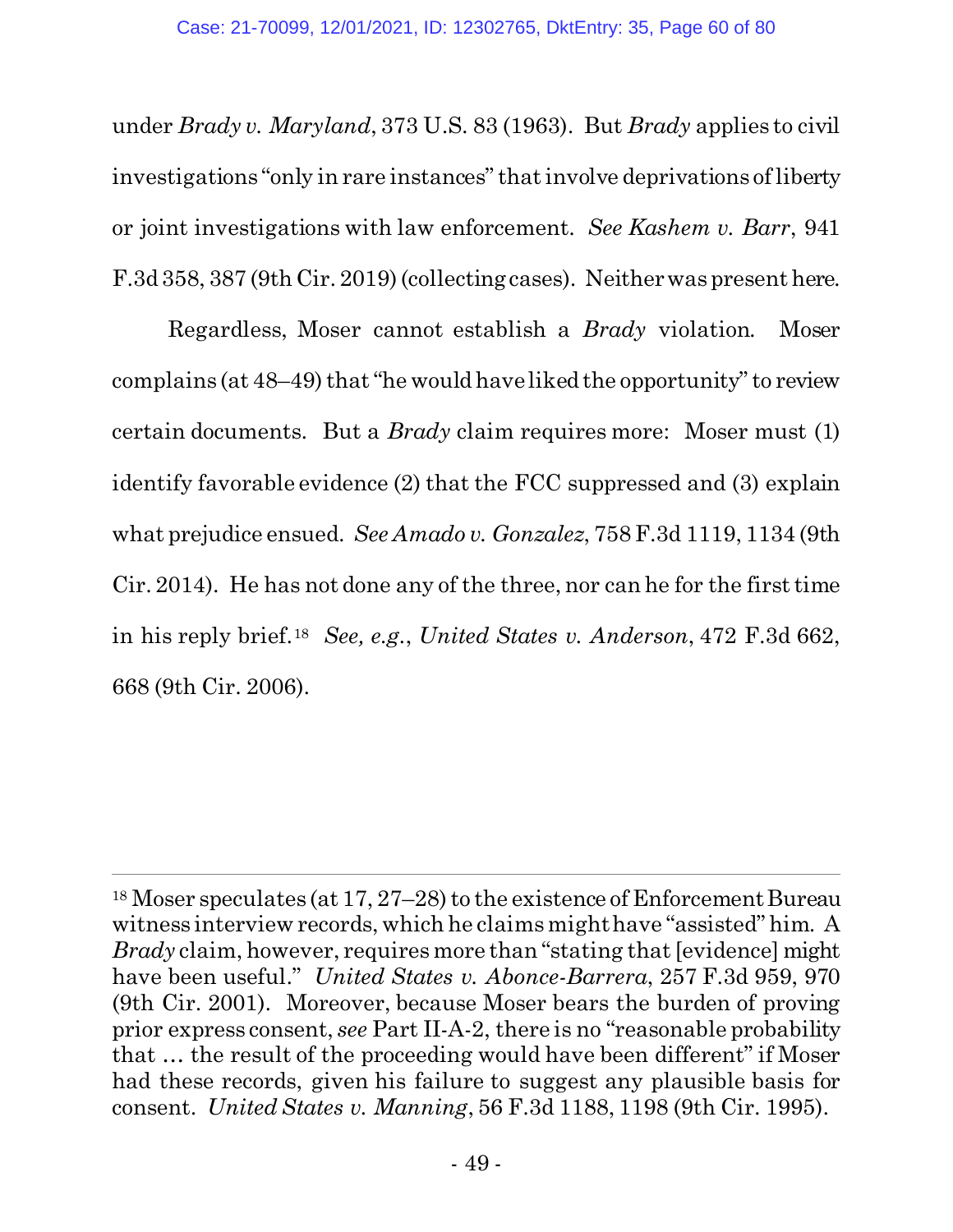#### **CONCLUSION**

The Court should dismiss the petition for review for lack of jurisdiction or, in the alternative, deny the petition on the merits.

Dated: December 1, 2021 Respectfully submitted,

/s/ *Adam G. Crews*

P. Michele Ellison *Acting General Counsel*

Jacob M. Lewis *Acting Deputy General Counsel*

Adam G. Crews *Counsel*

FEDERAL COMMUNICATIONS **COMMISSION** 45 L Street NE Washington, DC 20554 (202) 418-1740 fcclitigation@fcc.gov

*Counsel for Respondent Federal Communications Commission*

Jonathan S. Kanter *Assistant Attorney General*

Robert Nicholson Matthew Mandelberg *Attorneys*

U.S. DEPARTMENT OF JUSTICE ANTITRUST DIVISION 950 Pennsylvania Ave. NW Washington, DC 20530

*Counsel for Respondent United States of America*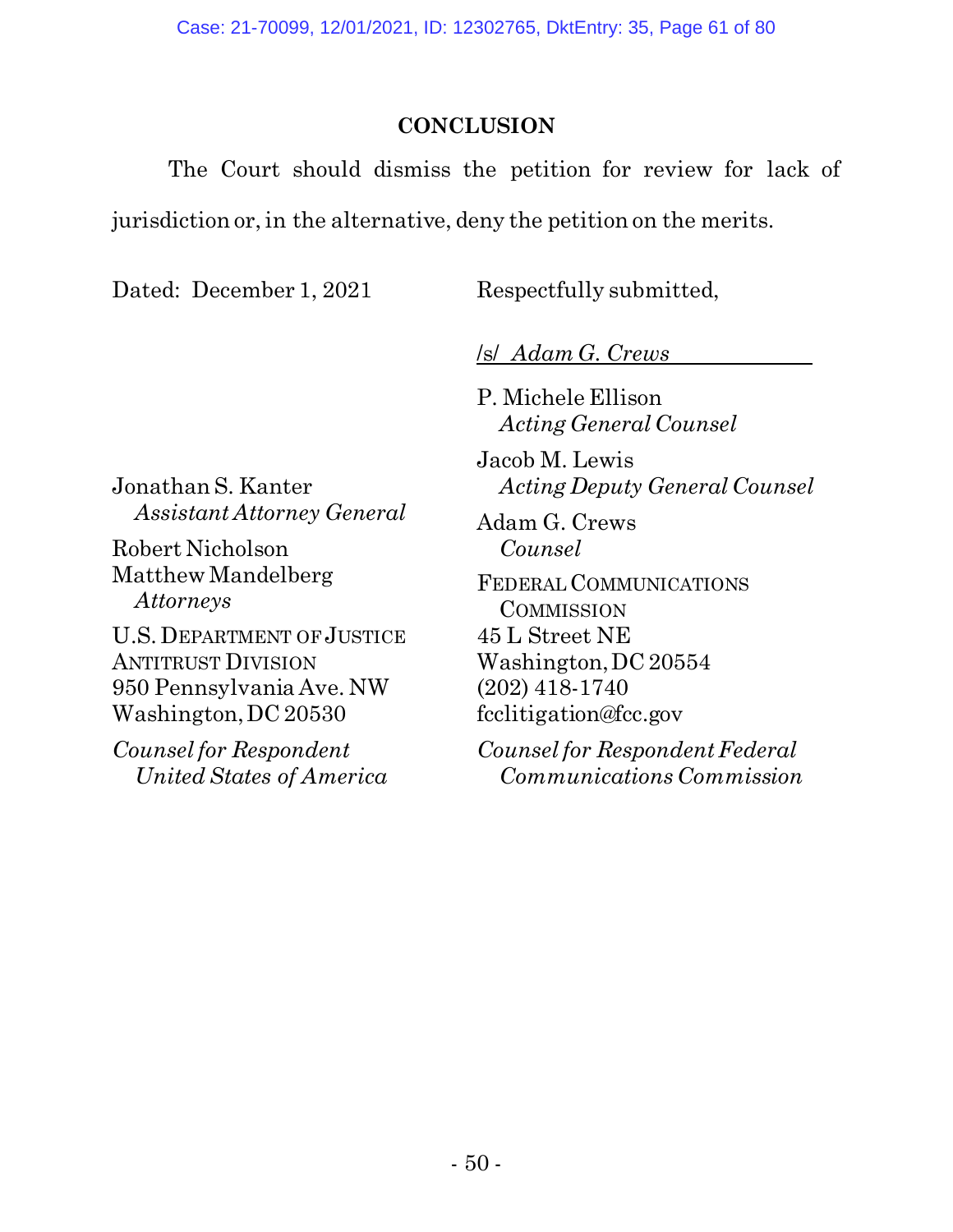### **UNITED STATES COURT OF APPEALS FOR THE NINTH CIRCUIT**

#### **Form 8. Certificate of Compliance for Briefs**

*Instructions for this form: http://www.ca9.uscourts.gov/forms/form08instructions.pdf*

**9th Cir. Case Number(s)** 21-70099

I am the attorney or self-represented party.

**This brief contains** | 10,118 | words, excluding the items exempted 10,118

by Fed. R. App. P. 32(f). The brief's type size and typeface comply with Fed. R.

App. P.  $32(a)(5)$  and (6).

I certify that this brief *(select only one)*:

- $\odot$  complies with the word limit of Cir. R. 32-1.
- is a **cross-appeal** brief and complies with the word limit of Cir. R. 28.1-1.
- is an **amicus** brief and complies with the word limit of Fed. R. App. P.  $\bigcap$ 29(a)(5), Cir. R. 29-2(c)(2), or Cir. R. 29-2(c)(3).
- is for a **death penalty** case and complies with the word limit of Cir. R. 32-4.
- complies with the longer length limit permitted by Cir. R. 32-2(b) because  $\bigcap$ *(select only one):*
	- $\circ$  it is a joint brief submitted by separately represented parties;
	- $\circ$  a party or parties are filing a single brief in response to multiple briefs; or
	- $\circ$  a party or parties are filing a single brief in response to a longer joint brief.
- $\circ$  complies with the length limit designated by court order dated
- $\circ$  is accompanied by a motion to file a longer brief pursuant to Cir. R. 32-2(a).

**Signature** | s/Adam G. Crews

Date  $\vert$ Dec 1, 2021

*(use "*s/[typed name]*" to sign electronically-filed documents)*

*Feedback or questions about this form? Email us at forms@ca9.uscourts.gov*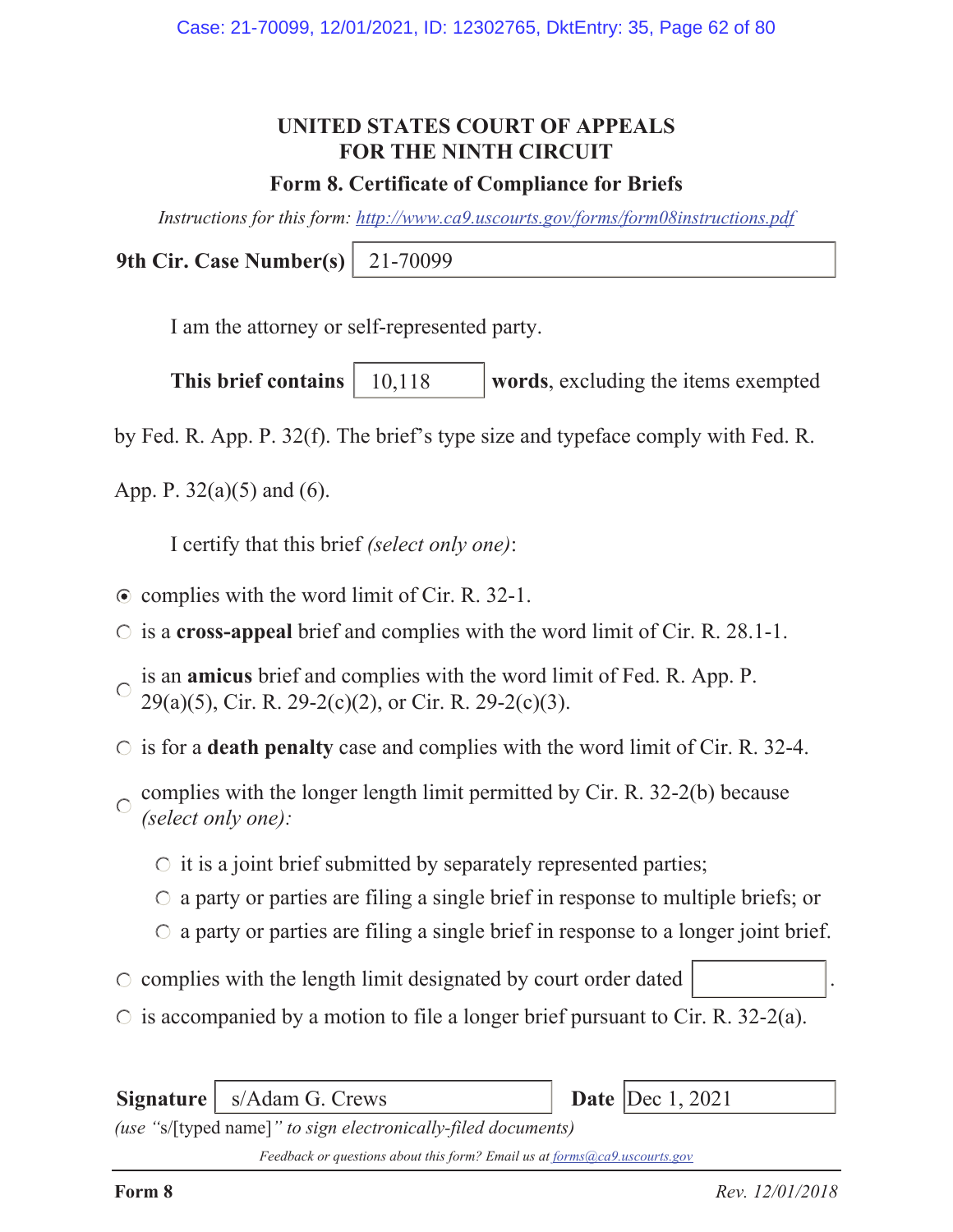#### **CERTIFICATE OF FILING AND SERVICE**

I certify that on December 1, 2021, I caused the foregoing Brief for Respondents to be filed with the Clerk of the Court for the U.S. Court of Appeals for the Ninth Circuit using the Court's CM/ECF system, which caused a true and correct copy of the same to be served on all attorneys registered to receive such notices.

I further caused a true and correct copy of the same to be served by electronic mail on *pro se* Petitioner Kenneth Moser, dba Marketing Support Systems, at kmoser1@san.rr.com on December 1, 2021, consistent with his written consent to accept service in that manner.  $\frac{1}{s}$  /s/ *Adam G. Crews* 

> Adam G. Crews FEDERAL COMMUNICATIONS **COMMISSION** 45 L Street NE Washington, DC 20554 (202) 418-1740

*Counsel for Respondent Federal Communications Commission*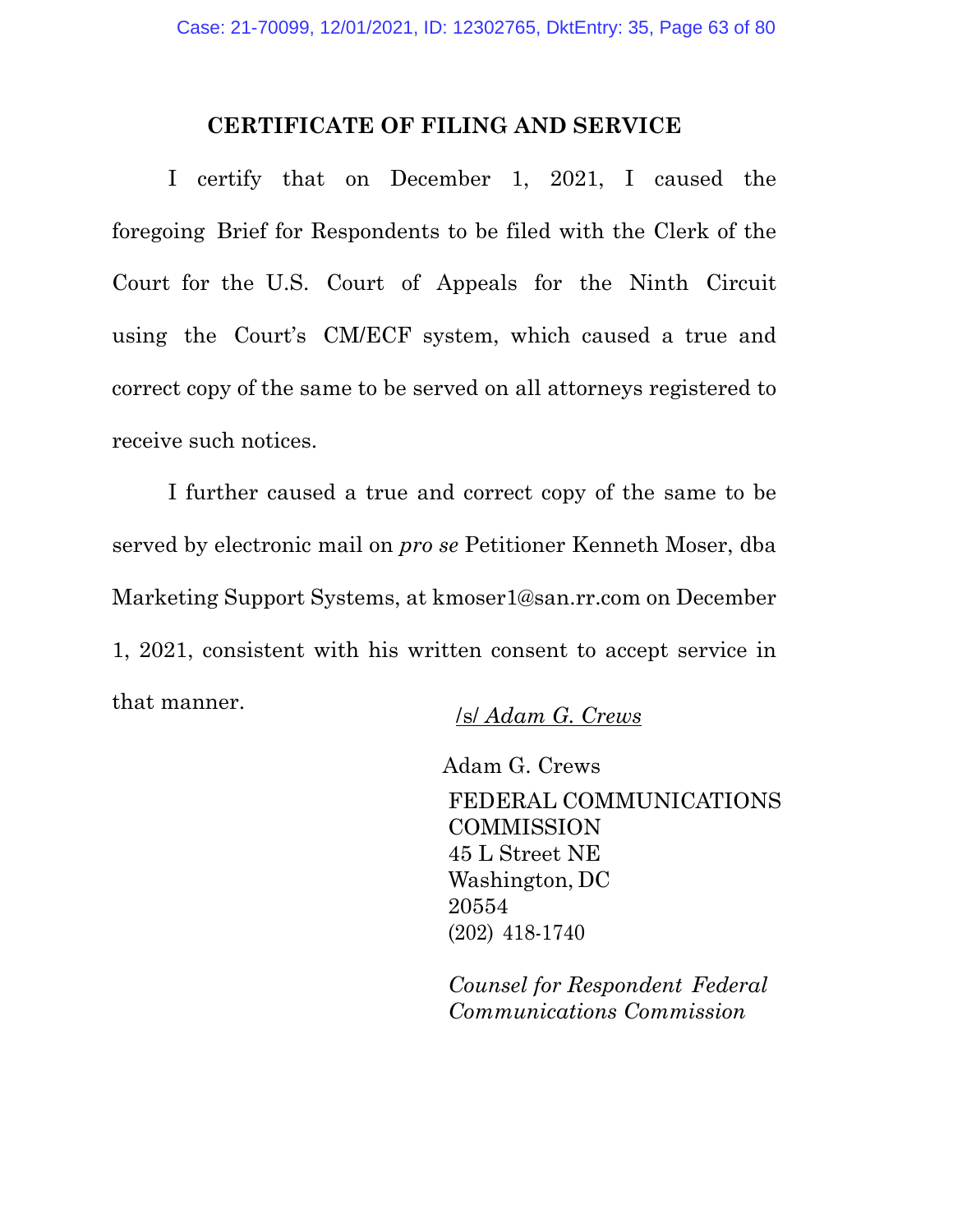Case: 21-70099, 12/01/2021, ID: 12302765, DktEntry: 35, Page 64 of 80

# **STATUTORY ADDENDUM**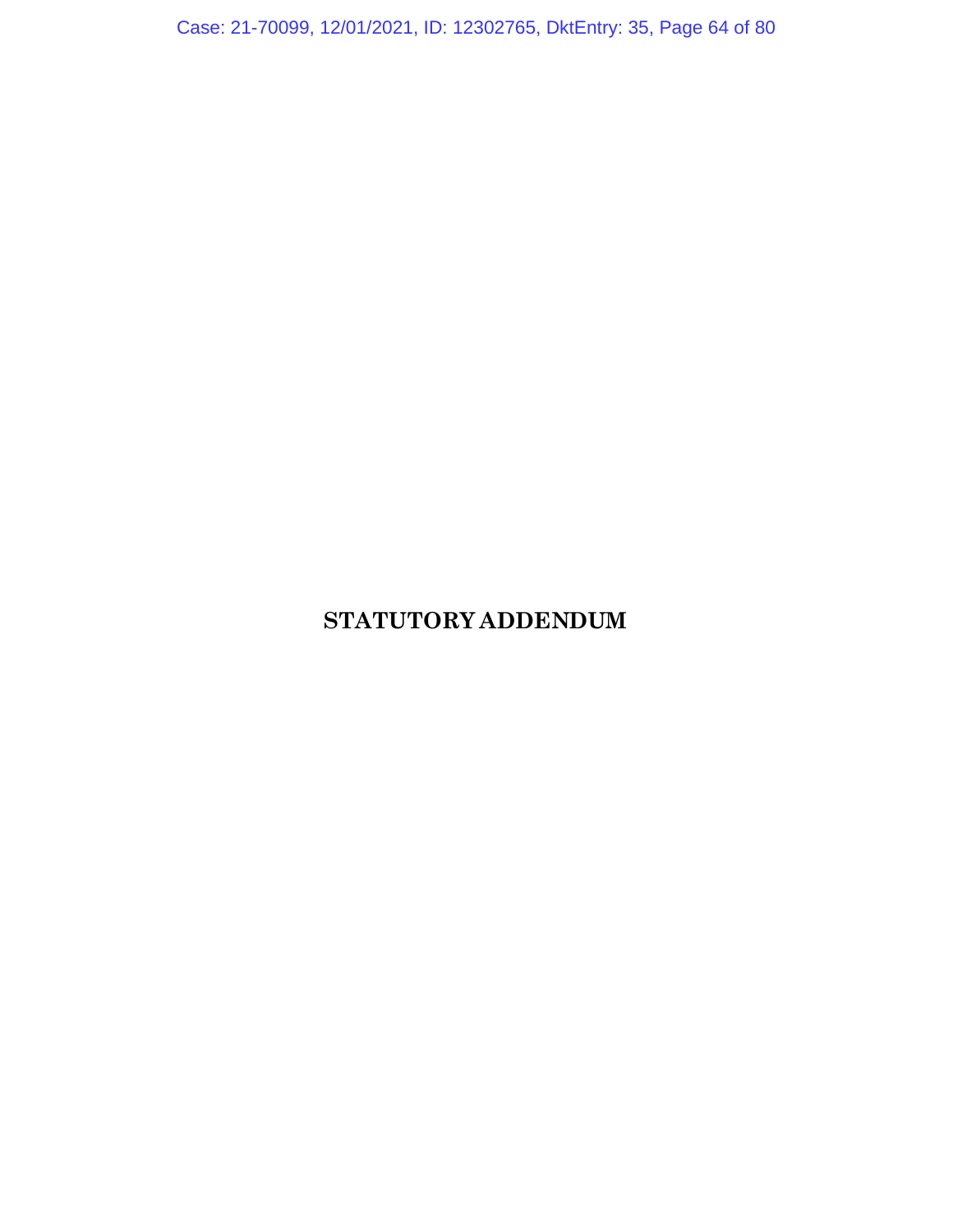### STATUTORY ADDENDUM CONTENTS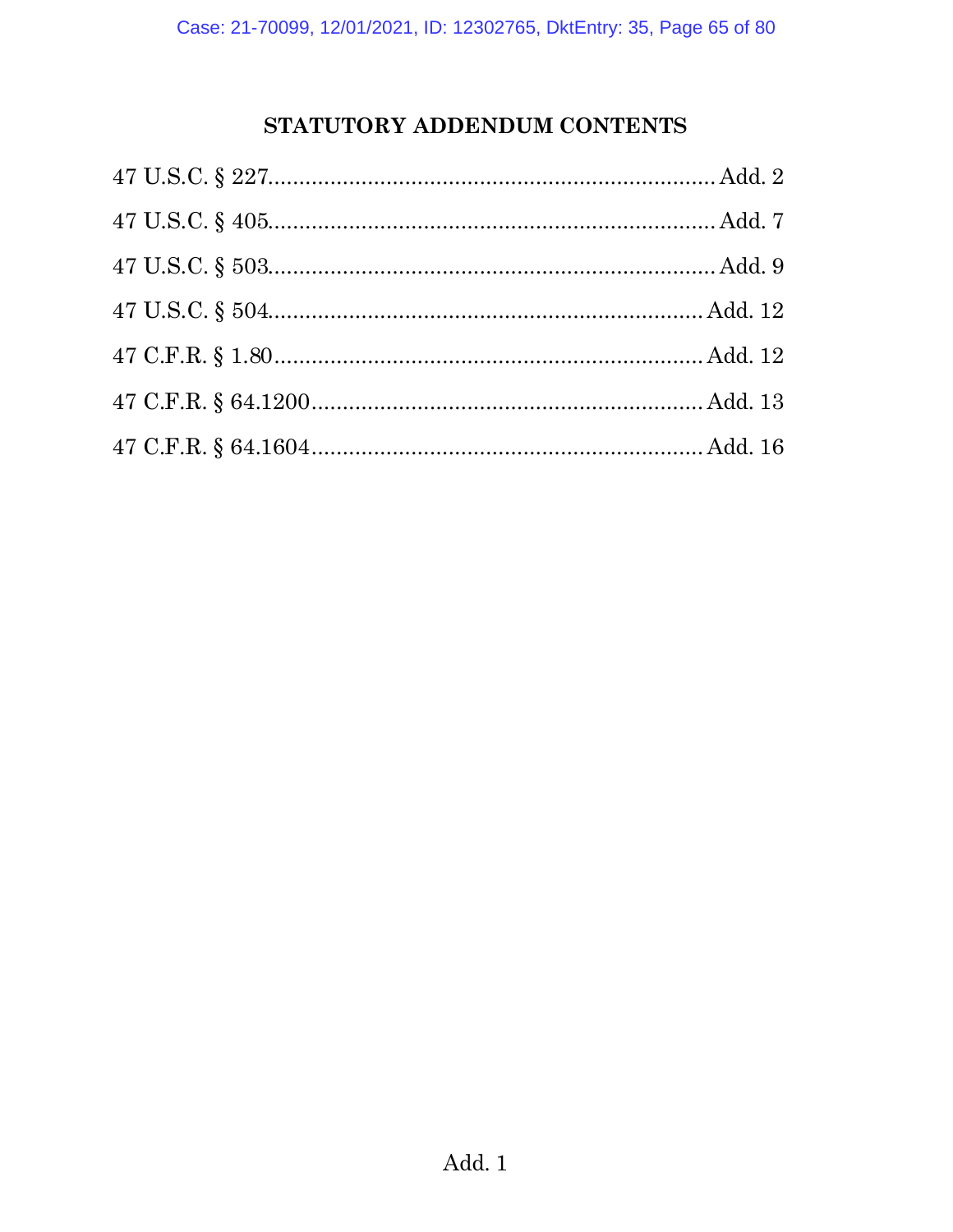### 47 U.S.C. § 227 provides in pertinent part:

### **§ 227. Restrictions on use of telephone equipment**

**\* \* \***

### **(b) Restrictions on use of automated telephone equipment (1) Prohibitions**

It shall be unlawful for any person within the United States, or any person outside the United States if the recipient is within the United States--

**(A)** to make any call (other than a call made for emergency purposes or made with the prior express consent of the called party) using any automatic telephone dialing system or an artificial or prerecorded voice--

**(i)** to any emergency telephone line (including any "911" line and any emergency line of a hospital, medical physician or service office, health care facility, poison control center, or fire protection or law enforcement agency);

**(ii)**to the telephone line of any guest room or patient room of a hospital, health care facility, elderly home, or similar establishment; or

**(iii)**to any telephone number assigned to a paging service, cellular telephone service, specialized mobile radio service, or other radio common carrier service, or any service for which the called party is charged for the call, unless such call is made solely to collect a debt owed to or guaranteed by the United States;

\* \* \*

## **(d) Technical and procedural standards**

## **(1) Prohibition**

It shall be unlawful for any person within the United States--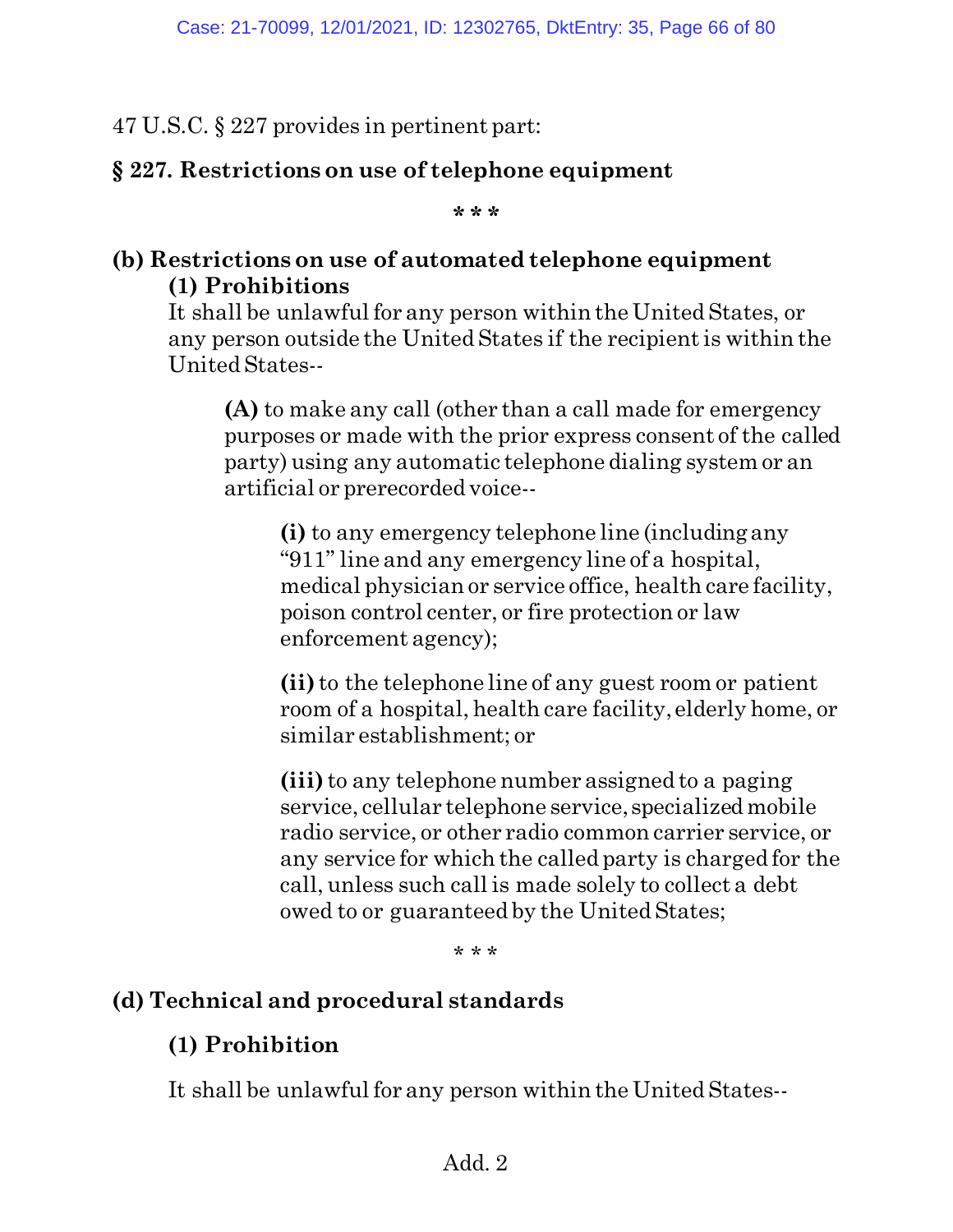**(A)** to initiate any communication using a telephone facsimile machine, or to make any telephone call using any automatic telephone dialing system, that does not comply with the technical and procedural standards prescribed under this subsection, or to use any telephone facsimile machine or automatic telephone dialing system in a manner that does not comply with such standards; or

**(B)** to use a computer or other electronic device to send any message via a telephone facsimile machine unless such person clearly marks, in a margin at the top or bottom of each transmitted page of the message or on the first page of the transmission, the date and time it is sent and an identification of the business, other entity, or individual sending the message and the telephone number of the sending machine or of such business, other entity, or individual.

## **(2) Telephone facsimile machines**

The Commission shall revise the regulations setting technical and procedural standards for telephone facsimile machines to require that any such machine which is manufactured after one year after December 20, 1991, clearly marks, in a margin at the top or bottom of each transmitted page or on the first page of each transmission, the date and time sent, an identification of the business, other entity, or individual sending the message, and the telephone number of the sending machine or of such business, other entity, or individual.

## **(3) Artificial or prerecorded voice systems**

The Commission shall prescribe technical and procedural standards for systems that are used to transmit any artificial or prerecorded voice message via telephone. Such standards shall require that--

**(A)** all artificial or prerecorded telephone messages (i) shall, at the beginning of the message, state clearly the identity of the business, individual, or other entity initiating the call,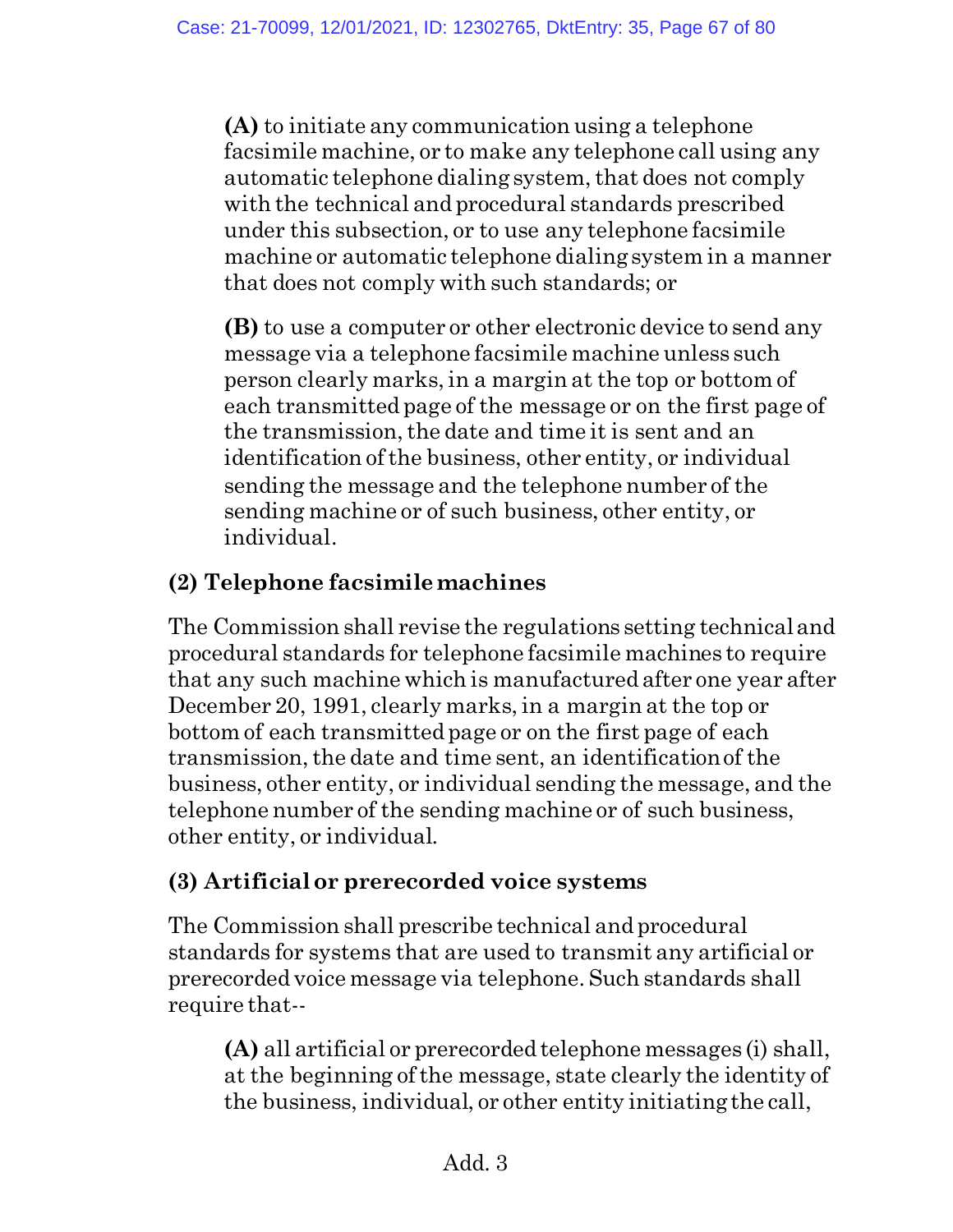and (ii) shall, during or after the message, state clearly the telephone number or address of such business, other entity, or individual; and

**(B)** any such system will automatically release the called party's line within 5 seconds of the time notification is transmitted to the system that the called party has hung up, to allow the called party's line to be used to make or receive other calls.

### **(e) Prohibition on provision of misleading or inaccurate caller identification information**

## **(1) In general**

It shall be unlawful for any person within the United States, or any person outside the United States if the recipient is within the United States, in connection with any voice service or text messaging service, to cause any caller identification service to knowingly transmit misleading or inaccurate caller identification information with the intent to defraud, cause harm, or wrongfully obtain anything of value, unless such transmission is exempted pursuant to paragraph (3)(B).

### **(2) Protection for blocking caller identification information**

Nothing in this subsection may be construed to prevent or restrict any person from blocking the capability of any caller identification service to transmit caller identification information.

## **(3) Regulations**

## **(A) In general**

The Commission shall prescribe regulations to implement this subsection.

## **(B) Content of regulations**

**(i) In general**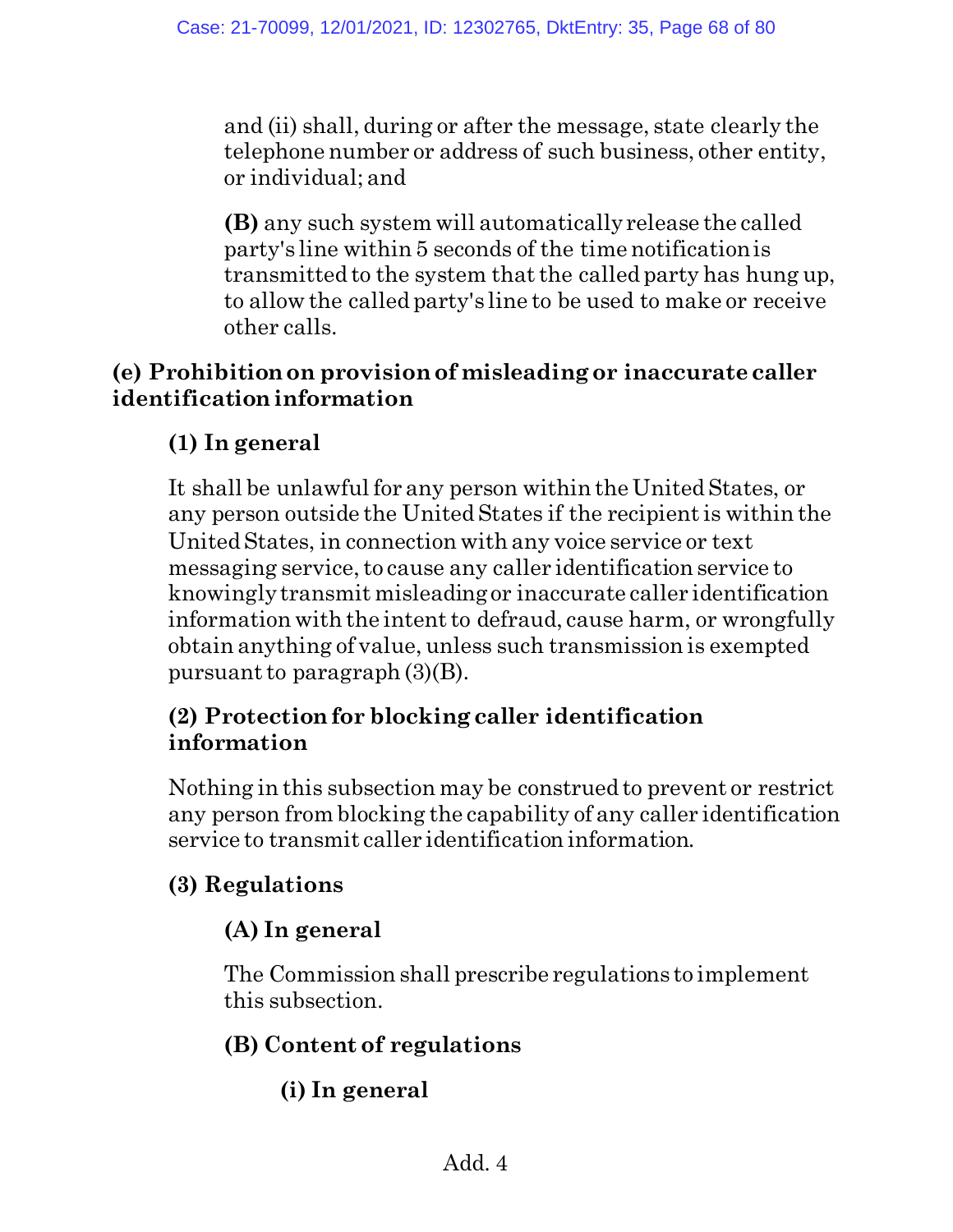The regulations required under subparagraph (A) shall include such exemptions from the prohibition under paragraph (1) as the Commission determines is appropriate.

### **(ii) Specific exemption for law enforcement agencies or court orders**

The regulations required under subparagraph (A) shall exempt from the prohibition under paragraph (1) transmissions in connection with--

**(I)** any authorized activity of a law enforcement agency; or

**(II)** a court order that specifically authorizes the use of caller identification manipulation.

**(4) Repealed.**Pub.L. 115-141, Div. P, Title IV, § 402(i)(3), Mar. 23, 2018, 132 Stat. 1089

## **(5) Penalties**

## **(A) Civil forfeiture**

## **(i) In general**

Any person that is determined by the Commission, in accordance with paragraphs (3) and (4) of section 503(b) of this title, to have violated this subsection shall be liable to the United States for a forfeiture penalty. A forfeiture penalty under this paragraph shall be in addition to any other penalty provided for by this chapter. The amount of the forfeiture penalty determined under this paragraph shall not exceed \$10,000 for each violation, or 3 times that amount for each day of a continuing violation, except that the amount assessed for any continuing violation shall not exceed a total of \$1,000,000 for any single act or failure to act.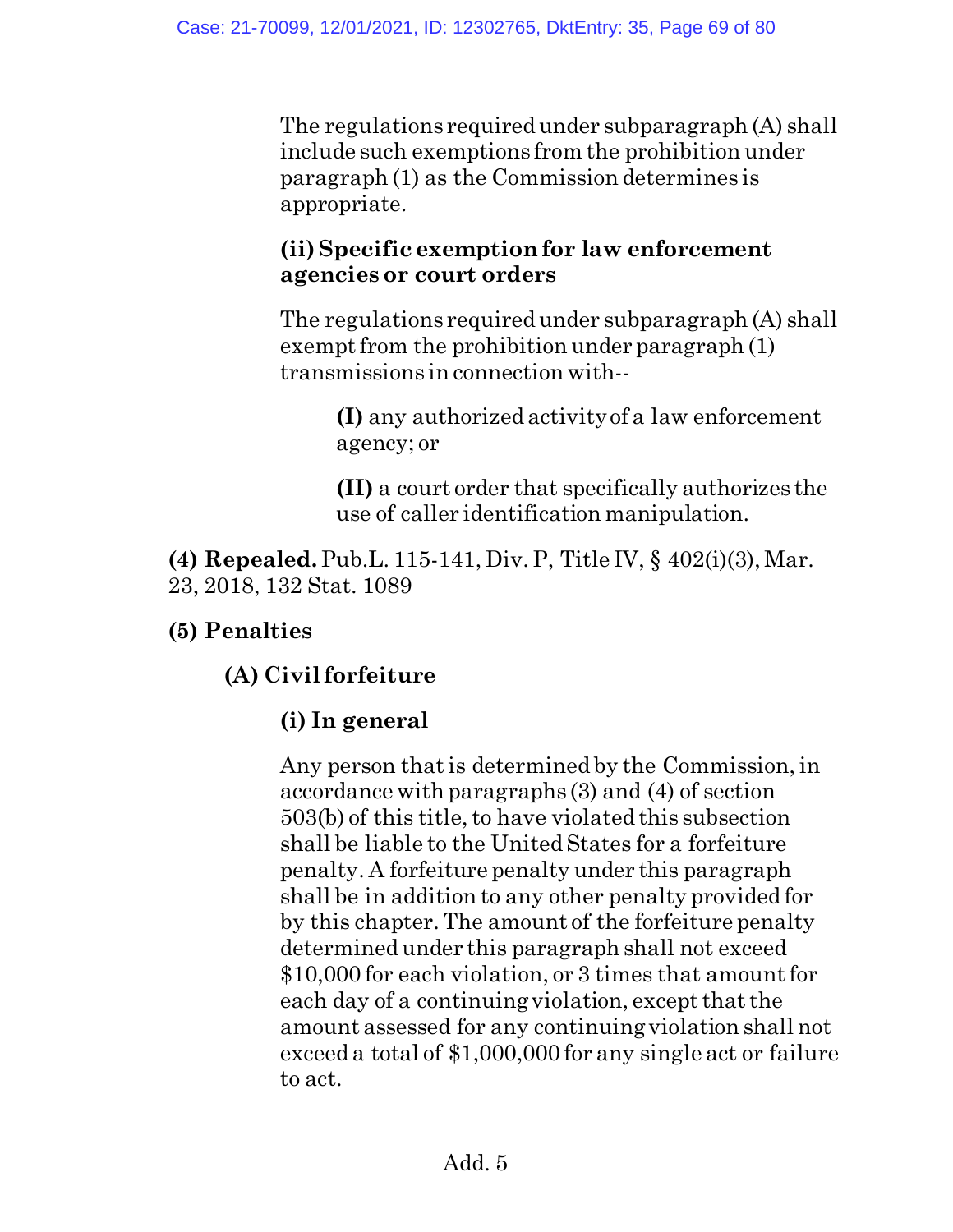## **(ii) Recovery**

Any forfeiture penalty determined under clause (i) shall be recoverable pursuant to section 504(a) of this title.Paragraph (5) of section 503(b) of this title shall not apply in the case of a violation of this subsection.

### **(iii) Procedure**

No forfeiture liability shall be determined under clause (i) against any person unless such person receives the notice required by section 503(b)(3) of this title or section 503(b)(4) of this title.

### **(iv) 4-year statute of limitations**

No forfeiture penalty shall be determined or imposed against any person under clause (i) if the violation charged occurred more than 4 years prior to the date of issuance of the required notice or notice or apparent liability.

### **(B) Criminal fine**

Any person who willfully and knowingly violates this subsection shall upon conviction thereof be fined not more than \$10,000 for each violation, or 3 times that amount for each day of a continuing violation, in lieu of the fine provided by section 501 of this title for such a violation. This subparagraph does not supersede the provisions of section 501 of this title relating to imprisonment or the imposition of a penalty of both fine and imprisonment.

**\* \* \***

### **(8) Definitions**

For purposes of this subsection:

## **(A) Caller identification information**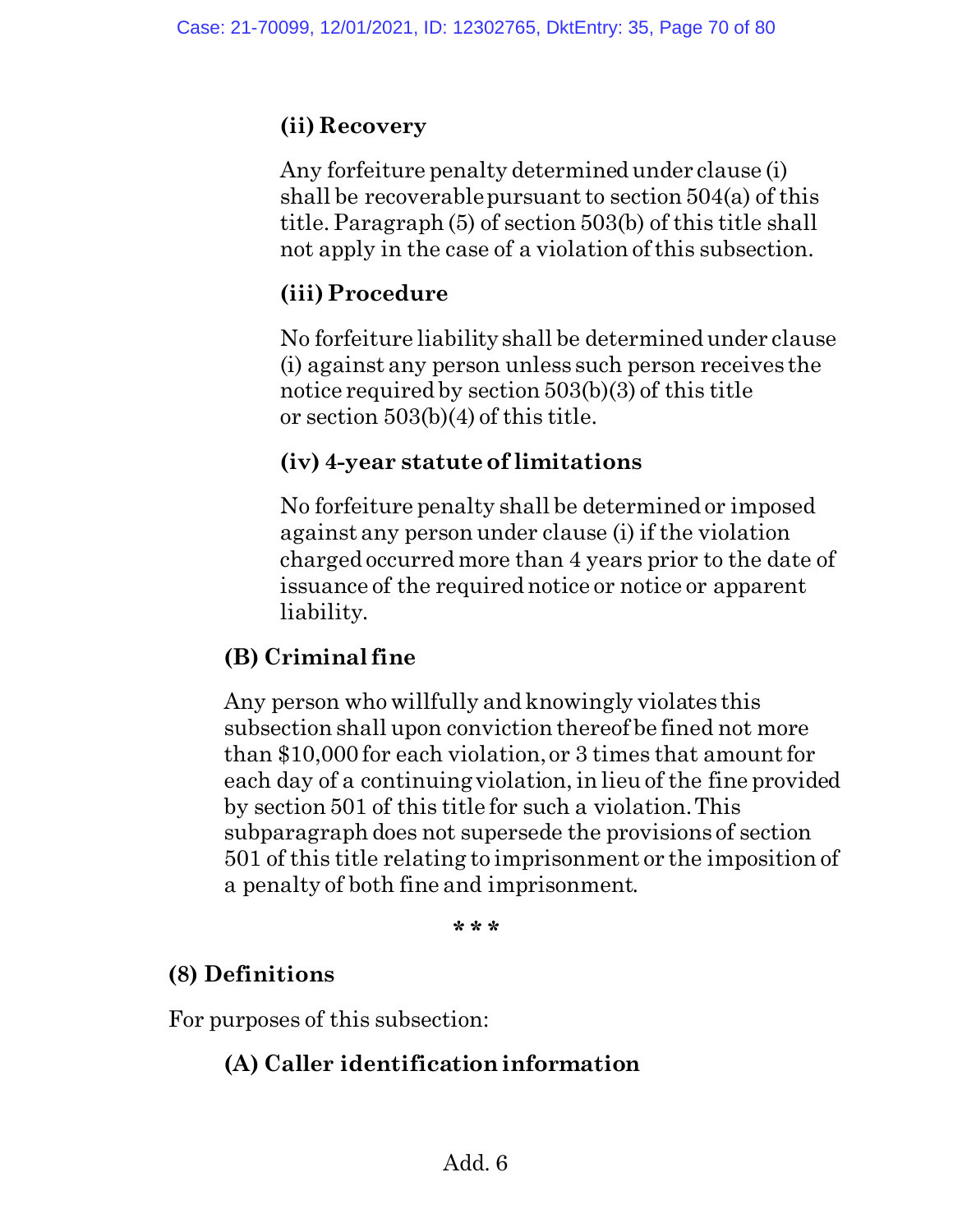The term "caller identification information" means information provided by a caller identification service regarding the telephone number of, or other information regarding the origination of, a call made using a voice service or a text message sent using a text messaging service.

## **(B) Caller identification service**

The term "caller identification service" means any service or device designed to provide the user of the service or device with the telephone number of, or other information regarding the origination of, a call made using a voice service or a text message sent using a text messaging service. Such term includes automatic number identification services.

### 47 U.S.C. § 405 provides:

### **§ 405. Petition for reconsideration; procedure; disposition; time of filing; additional evidence; time for disposition of petition for reconsideration of order concluding hearing or investigation; appeal of order**

**(a)** After an order, decision, report, or action has been made or taken in any proceeding by the Commission, or by any designated authority within the Commission pursuant to a delegation under section  $155(c)(1)$  of this title, any party thereto, or any other person aggrieved or whose interests are adversely affected thereby, may petition for reconsideration only to the authority making or taking the order, decision, report, or action; and it shall be lawful for such authority, whether it be the Commission or other authority designated under section 155(c)(1) of this title, in its discretion, to grant such a reconsideration if sufficient reason therefor be made to appear. A petition for reconsideration must be filed within thirty days from the date upon which public notice is given of the order, decision, report, or action complained of. No such application shall excuse any person from complying with or obeying any order, decision, report, or action of the Commission,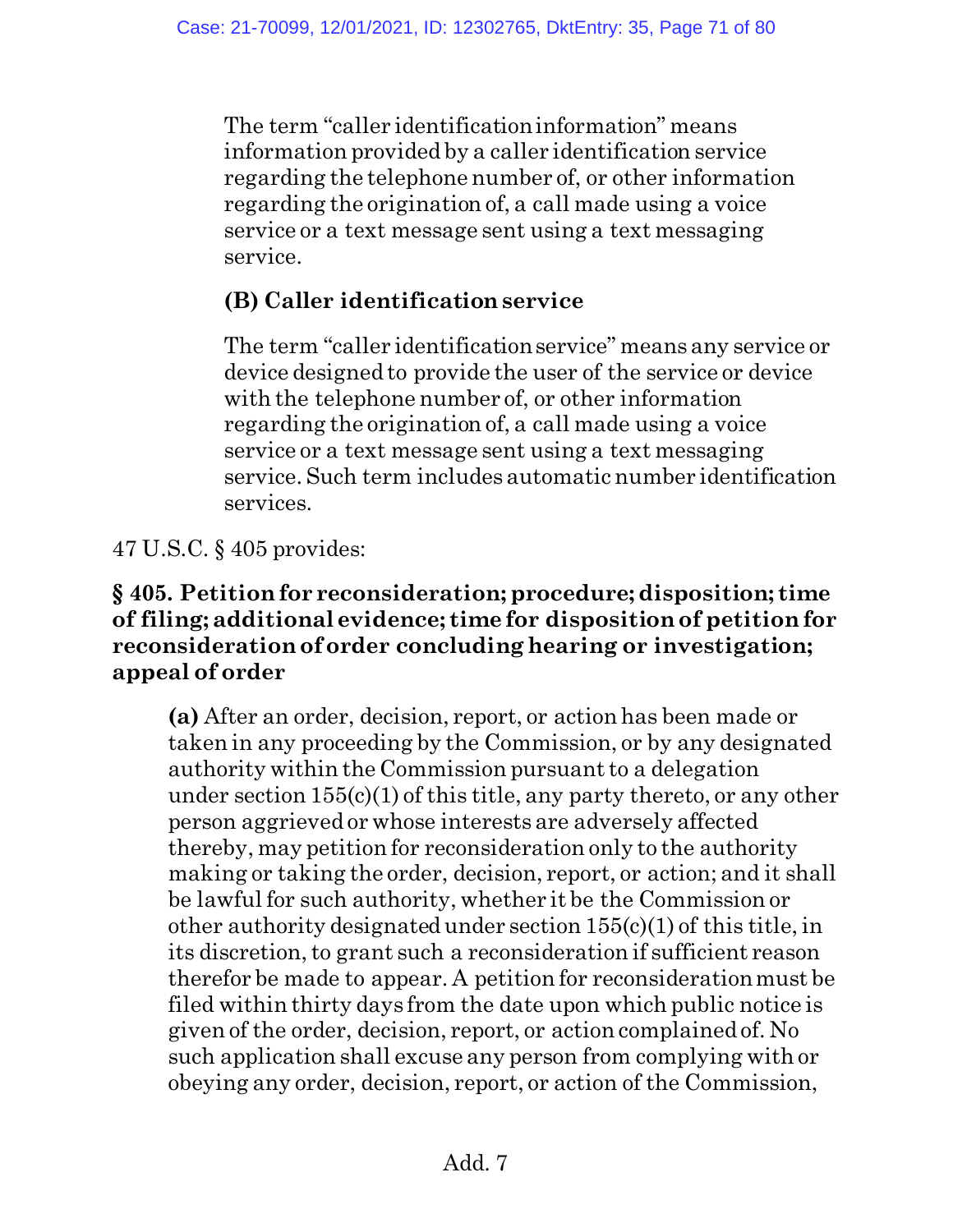or operate in any manner to stay or postpone the enforcement thereof, without the special order of the Commission. The filing of a petition for reconsideration shall not be a condition precedent to judicial review of any such order, decision, report, or action, except where the party seeking such review (1) was not a party to the proceedings resulting in such order, decision, report, or action, or (2) relies on questions of fact or law upon which the Commission, or designated authority within the Commission, has been afforded no opportunity to pass. The Commission, or designated authority within the Commission, shall enter an order, with a concise statement of the reasons therefor, denying a petition for reconsideration or granting such petition, in whole or in part, and ordering such further proceedings as may be appropriate: *Provided,* That in any case where such petition relates to an instrument of authorization granted without a hearing, the Commission, or designated authority within the Commission, shall take such action within ninety days of the filing of such petition. Reconsiderations shall be governed by such general rules as the Commission may establish, except that no evidence other than newly discovered evidence, evidence which has become available only since the original taking of evidence, or evidence which the Commission or designated authority within the Commission believes should have been taken in the original proceeding shall be taken on any reconsideration. The time within which a petition for review must be filed in a proceeding to which section  $402(a)$  of this title applies, or within which an appeal must be taken under section 402(b) of this title in any case, shall be computed from the date upon which the Commission gives public notice of the order, decision, report, or action complained of.

**(b)(1)** Within 90 days after receiving a petition for reconsideration of an order concluding a hearing under section 204(a) of this title or concluding an investigation under section 208(b) of this title, the Commission shall issue an order granting or denying such petition.

**(2)** Any order issued under paragraph (1) shall be a final order and may be appealed under section 402(a) of this title.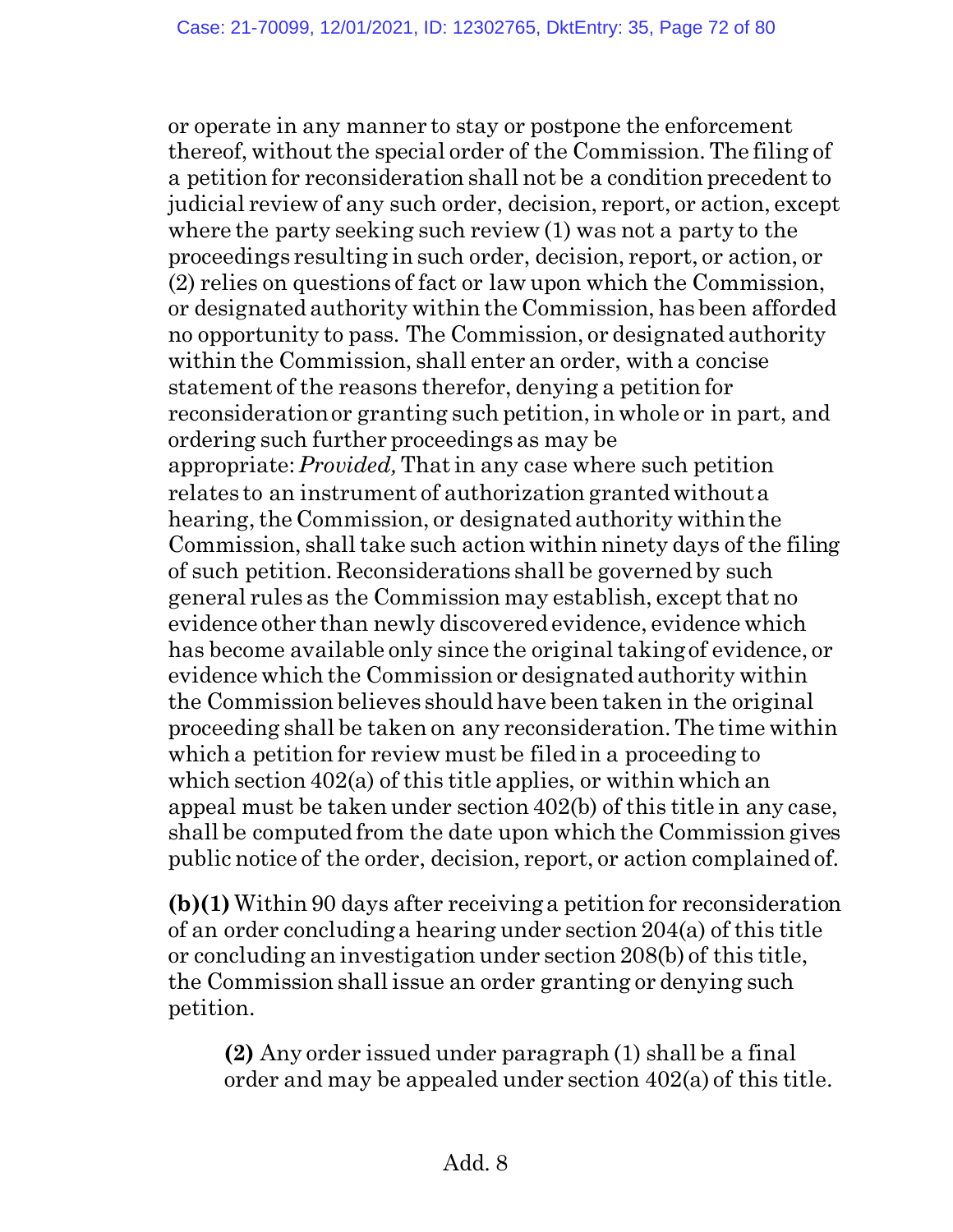### 47 U.S.C. § 503(b) provides in pertinent part:

#### **§ 503. Forfeitures**

\* \* \*

## **(b) Activities constituting violations authorizing imposition of forfeiture penalty; amount of penalty; procedures applicable; persons subject to penalty; liability exemption period**

**(1)** Any person who is determined by the Commission, in accordance with paragraph (3) or (4) of this subsection, to have--

**(A)** willfully or repeatedly failed to comply substantially with the terms and conditions of any license, permit, certificate, or other instrument or authorization issued by the Commission;

**(B)** willfully or repeatedly failed to comply with any of the provisions of this chapter or of any rule, regulation, or order issued by the Commission under this chapter or under any treaty, convention, or other agreement to which the United States is a party and which is binding upon the United States;

**(C)** violated any provision of section 317(c) or 509(a) of this title; or

**(D)** violated any provision of section 1304, 1343, 1464, or 2252 of Title 18;

shall be liable to the United States for a forfeiture penalty. A forfeiture penalty under this subsection shall be in addition to any other penalty provided for by this chapter; except that this subsection shall not apply to any conduct which is subject to forfeiture under subchapter II of this chapter, part II or III of subchapter III of this chapter, or section 507 of this title.

**\* \* \***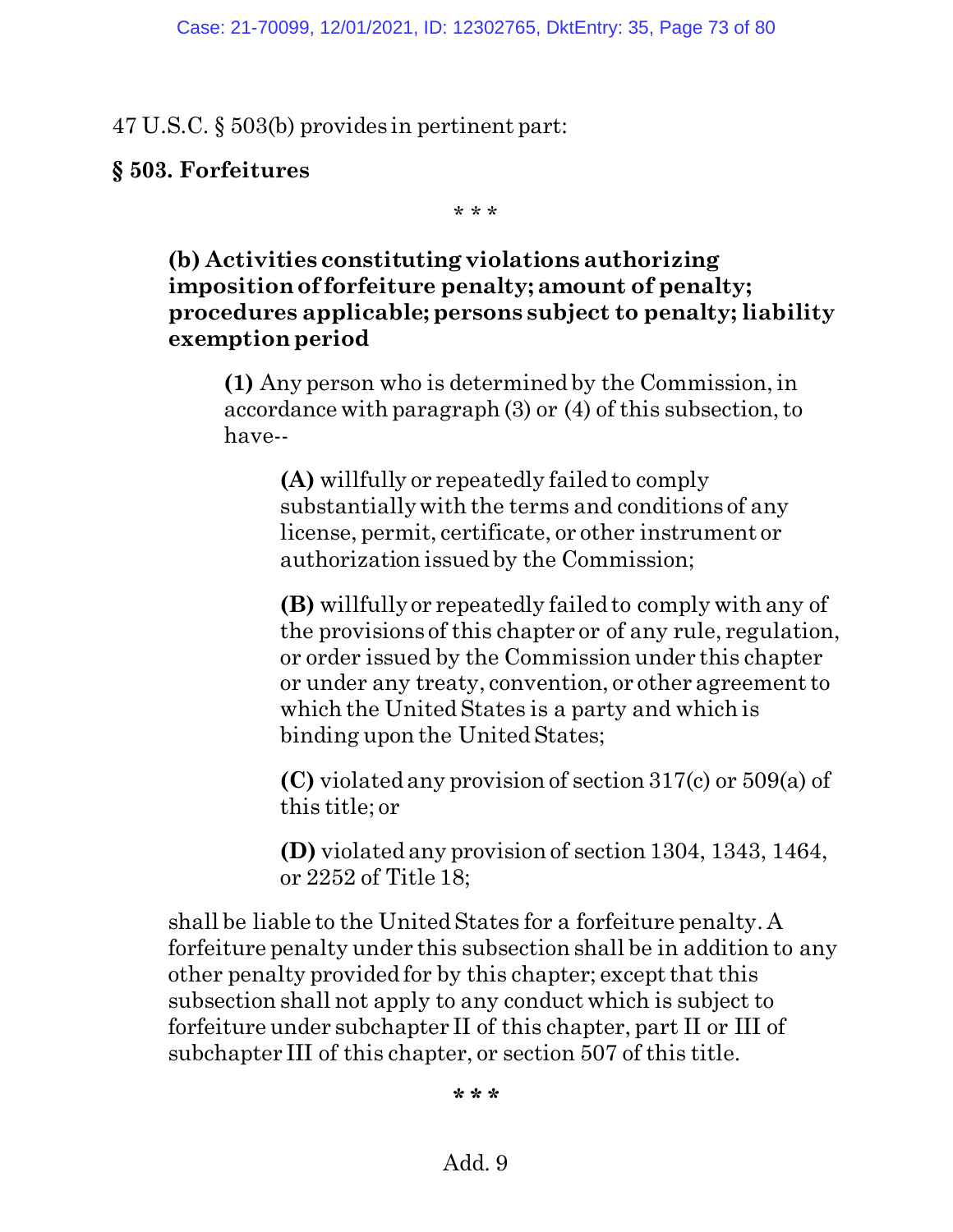**(3)(A)** At the discretion of the Commission, a forfeiture penalty may be determined against a person under this subsection after notice and an opportunity for a hearing before the Commission or an administrative law judge thereof in accordance with section 554 of Title 5. Any person against whom a forfeiture penalty is determined under this paragraph may obtain review thereof pursuant to section 402(a) of this title.

**(B)** If any person fails to pay an assessment of a forfeiture penalty determined under subparagraph (A) of this paragraph, after it has become a final and unappealable order or after the appropriate court has entered final judgment in favor of the Commission, the Commission shall refer the matter to the Attorney General of the United States, who shall recover the amount assessed in any appropriate district court of the United States. In such action, the validity and appropriateness of the final order imposing the forfeiture penalty shall not be subject to review.

**(4)** Except as provided in paragraph (3) of this subsection, no forfeiture penalty shall be imposed under this subsection against any person unless and until--

**(A)** the Commission issues a notice of apparent liability, in writing, with respect to such person;

**(B)** such notice has been received by such person, or until the Commission has sent such notice to the last known address of such person, by registered or certified mail; and

**(C)** such person is granted an opportunity to show, in writing, within such reasonable period of time as the Commission prescribes by rule or regulation, why no such forfeiture penalty should be imposed.

Such a notice shall (i) identify each specific provision, term, and condition of any Act, rule, regulation, order, treaty,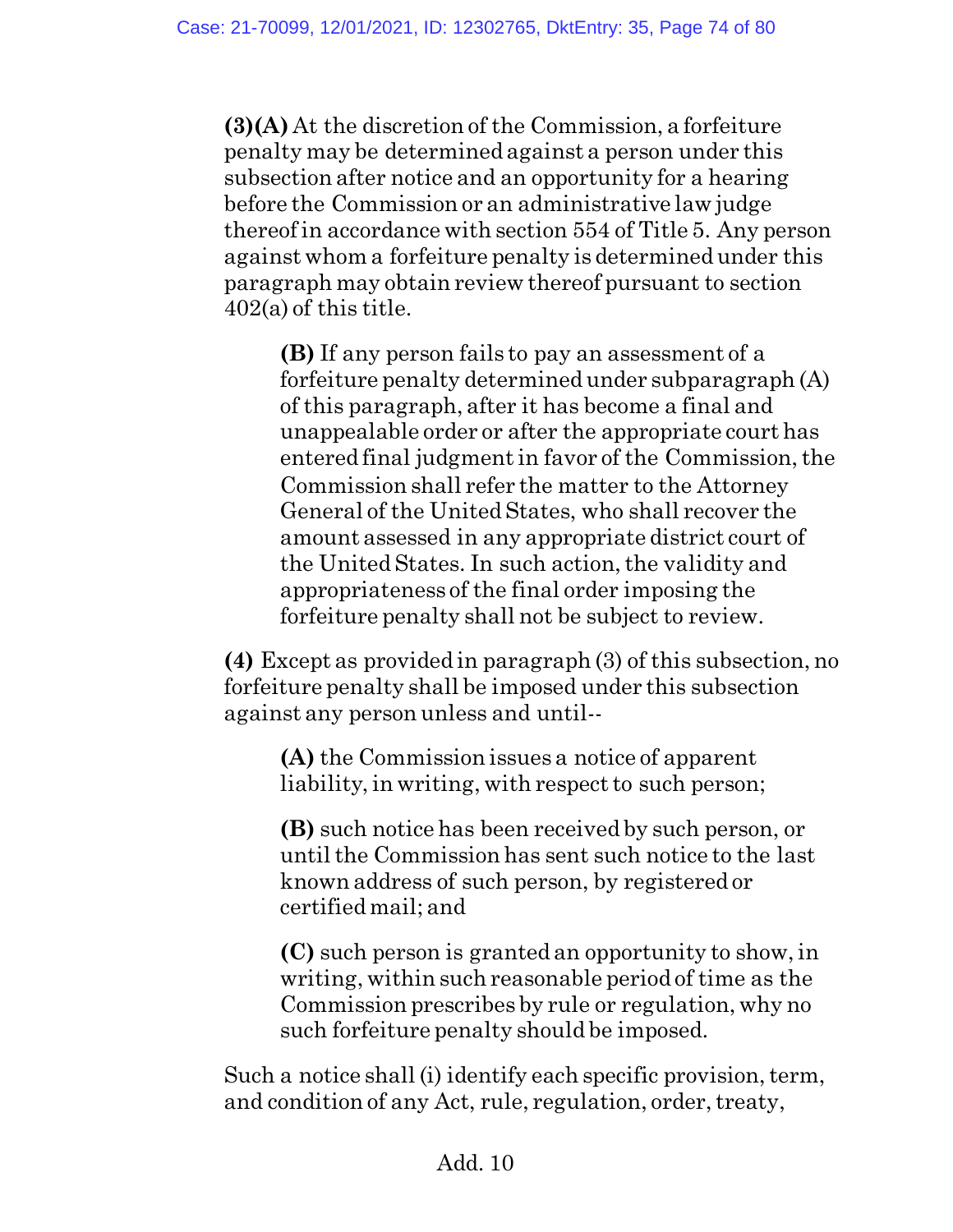convention, or other agreement, license, permit, certificate, instrument, or authorization which such person apparently violated or with which such person apparently failed to comply; (ii) set forth the nature of the act or omission charged against such person and the facts upon which such charge is based; and (iii) state the date on which such conduct occurred. Any forfeiture penalty determined under this paragraph shall be recoverable pursuant to section 504(a) of this title.

**(5)** No forfeiture liability shall be determined under this subsection against any person, if such person does not hold a license, permit, certificate, or other authorization issued by the Commission, and if such person is not an applicant for a license, permit, certificate, or other authorization issued by the Commission, unless, prior to the notice required by paragraph (3) of this subsection or the notice of apparent liability required by paragraph (4) of this subsection, such person (A) is sent a citation of the violation charged; (B) is given a reasonable opportunity for a personal interview with an official of the Commission, at the field office of the Commission which is nearest to such person's place of residence; and (C) subsequently engages in conduct of the type described in such citation. The provisions of this paragraph shall not apply, however, if the person involved is engaging in activities for which a license, permit, certificate, or other authorization is required, or is a cable television system operator, if the person involved is transmitting on frequencies assigned for use in a service in which individual station operation is authorized by rule pursuant to section 307(e) of this title, or in the case of violations of section 303(q) of this title, if the person involved is a nonlicensee tower owner who has previously received notice of the obligations imposed by section 303(q) of this title from the Commission or the permittee or licensee who uses that tower. Whenever the requirements of this paragraph are satisfied with respect to a particular person, such person shall not be entitled to receive any additional citation of the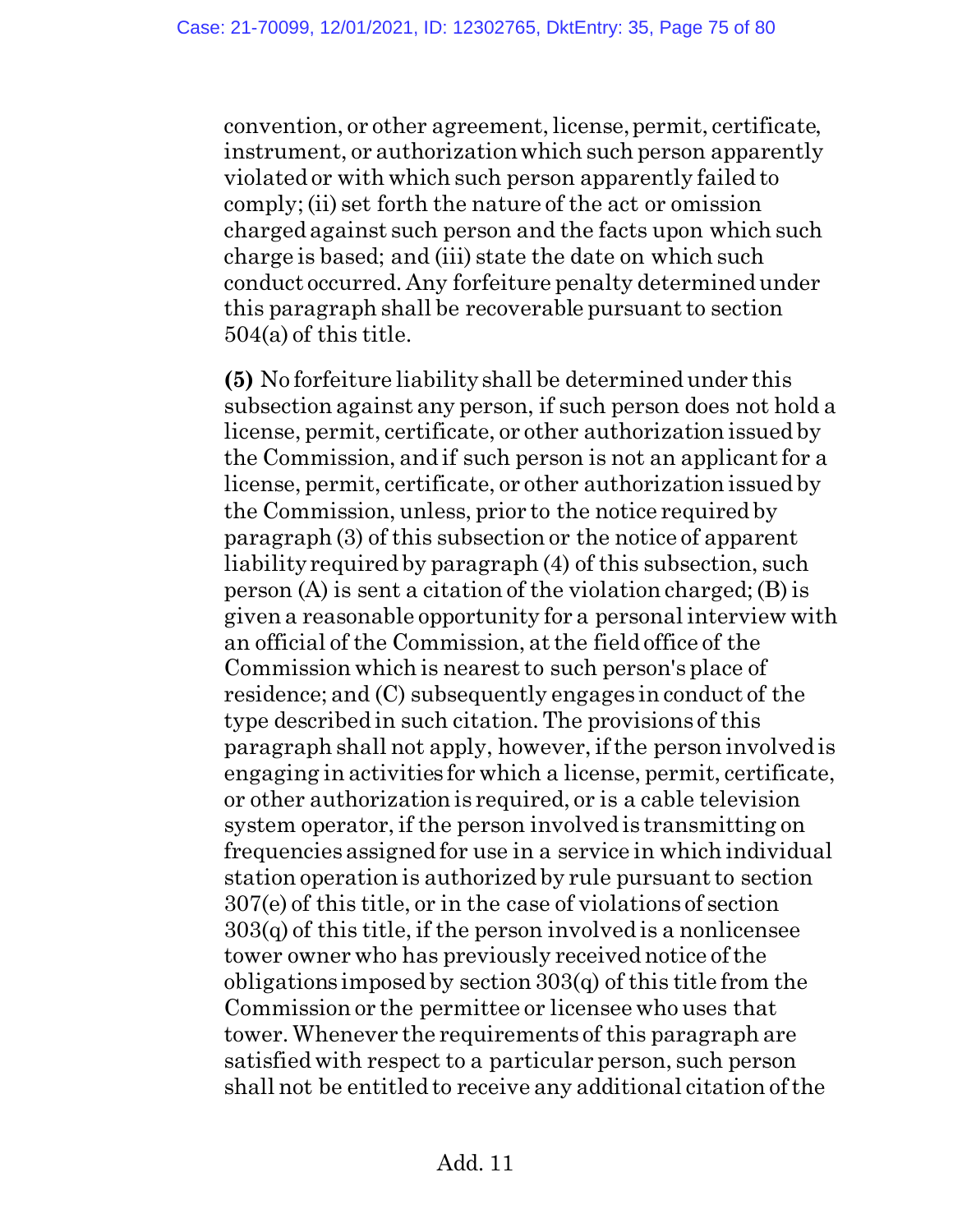violation charged, with respect to any conduct of the type described in the citation sent under this paragraph.

47 U.S.C. § 504(a) provides:

# **§ 504. Forfeitures**

# **(a) Recovery**

The forfeitures provided for in this chapter shall be payable into the Treasury of the United States, and shall be recoverable, except as otherwise provided with respect to a forfeiture penalty determined under section 503(b)(3) of this title, in a civil suit in the name of the United States brought in the district where the person or carrier has its principal operating office or in any district through which the line or system of the carrier runs: *Provided*, That any suit for the recovery of a forfeiture imposed pursuant to the provisions of this chapter shall be a trial de novo: *Provided further*, That in the case of forfeiture by a ship, said forfeiture may also be recoverable by way of libel in any district in which such ship shall arrive or depart. Such forfeitures shall be in addition to any other general or specific penalties provided in this chapter. It shall be the duty of the various United States attorneys, under the direction of the Attorney General of the United States, to prosecute for the recovery of forfeitures under this chapter. The costs and expenses of such prosecutions shall be paid from the appropriation for the expenses of the courts of the United States.

47 C.F.R. § 1.80 provides in pertinent part:

# **§ 1.80 Forfeiture proceedings**

**\* \* \***

(b) Limits on the amount of forfeiture assessed

**\* \* \***

(4) Forfeiture penalty for a 227(e) violation. Any person determined to have violated section 227(e) of the Communications Act or the rules issued by the Commission under section 227(e) of the Communications Act shall be liable to the United States for a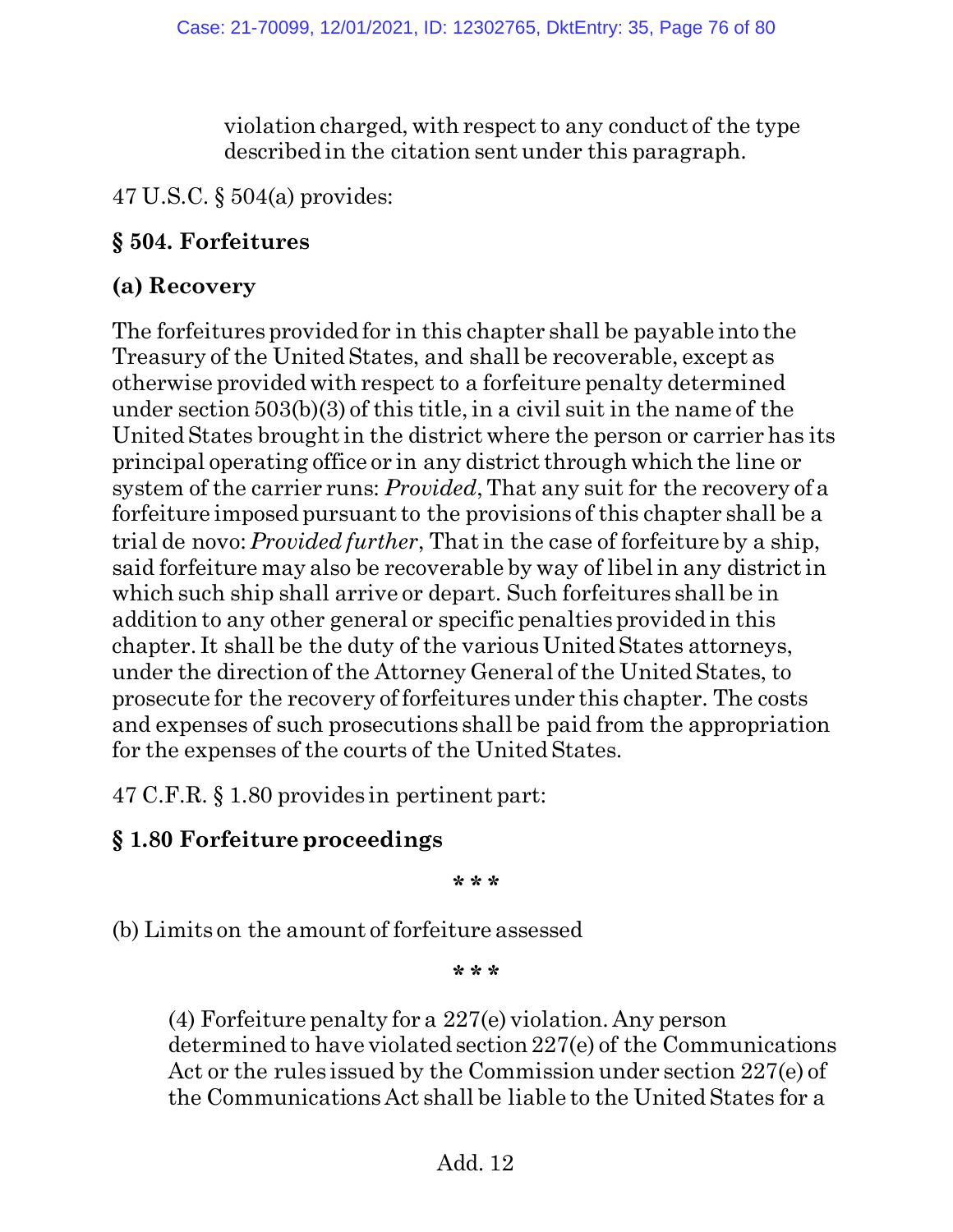forfeiture penalty of not more than \$11,905 for each violation or three times that amount for each day of a continuing violation, except that the amount assessed for any continuing violation shall not exceed a total of \$1,190,546 for any single act or failure to act. Such penalty shall be in addition to any other forfeiture penalty provided for by the Communications Act.

**\* \* \***

(10) Factors considered in determining the amount of the forfeiture penalty. In determining the amount of the forfeiture penalty, the Commission or its designee will take into account the nature, circumstances, extent and gravity of the violations and, with respect to the violator, the degree of culpability, any history of prior offenses, ability to pay, and such other matters as justice may require.

### **Table 3 to Paragraph (b)(10)—Adjustment Criteria for Section 503 Forfeitures**

Upward Adjustment Criteria:

- (1) Egregious misconduct.
- (2) Ability to pay/relative disincentive.
- (3) Intentional violation.
- (4) Substantial harm.
- (5) Prior violations of any FCC requirements.
- (6) Substantial economic gain.
- (7) Repeated or continuous violation.
- Downward Adjustment Criteria:
- (1) Minor violation.
- (2) Good faith or voluntary disclosure.
- (3) History of overall compliance.
- (4) Inability to pay.

## 47 C.F.R. § 64.1200 provides in pertinent part:

## **§ 64.1200 Delivery restrictions**

(b) All artificial or prerecorded voice telephone messages shall: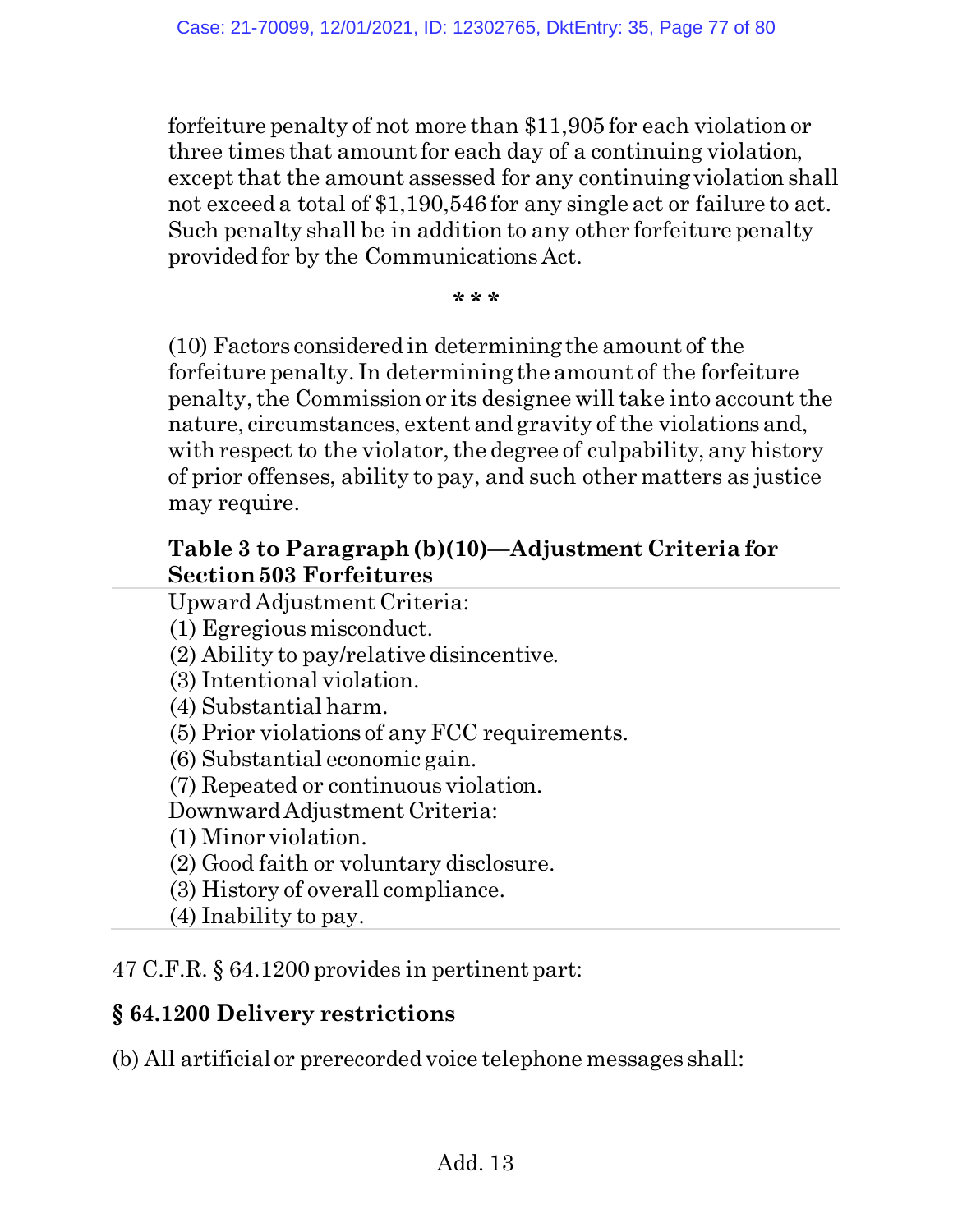(1) At the beginning of the message, state clearly the identity of the business, individual, or other entity that is responsible for initiating the call. If a business is responsible for initiating the call, the name under which the entity is registered to conduct business with the State Corporation Commission (or comparable regulatory authority) must be stated;

 $\langle$ Text of subsection (b)(2) effective until (date pending).

(2) During or after the message, state clearly the telephone number (other than that of the autodialer or prerecorded message player that placed the call) of such business, other entity, or individual. The telephone number provided may not be a 900 number or any other number for which charges exceed local or long distance transmission charges. For telemarketing messages to residential telephone subscribers, such telephone number must permit any individual to make a do-not-call request during regular business hours for the duration of the telemarketing campaign; and

<Text of subsection (b)(2) delayed until announcement of effective date in the Federal Register. See 86 FR 11443.>

(2) During or after the message, state clearly the telephone number (other than that of the autodialer or prerecorded message player that placed the call) of such business, other entity, or individual. The telephone number provided may not be a 900 number or any other number for which charges exceed local or long distance transmission charges. For telemarketing messages and messages made pursuant to an exemption under paragraphs  $(a)(3)(ii)$  through  $(v)$  of this section to residential telephone subscribers, such telephone number must permit any individual to make a do-not-call request during regular business hours; and

<Text of subsection (b)(3) effective until (date pending).>

(3) In every case where the artificial or prerecorded voice telephone message includes or introduces an advertisement or constitutes telemarketing and is delivered to a residential telephone line or any of the lines or telephone numbers described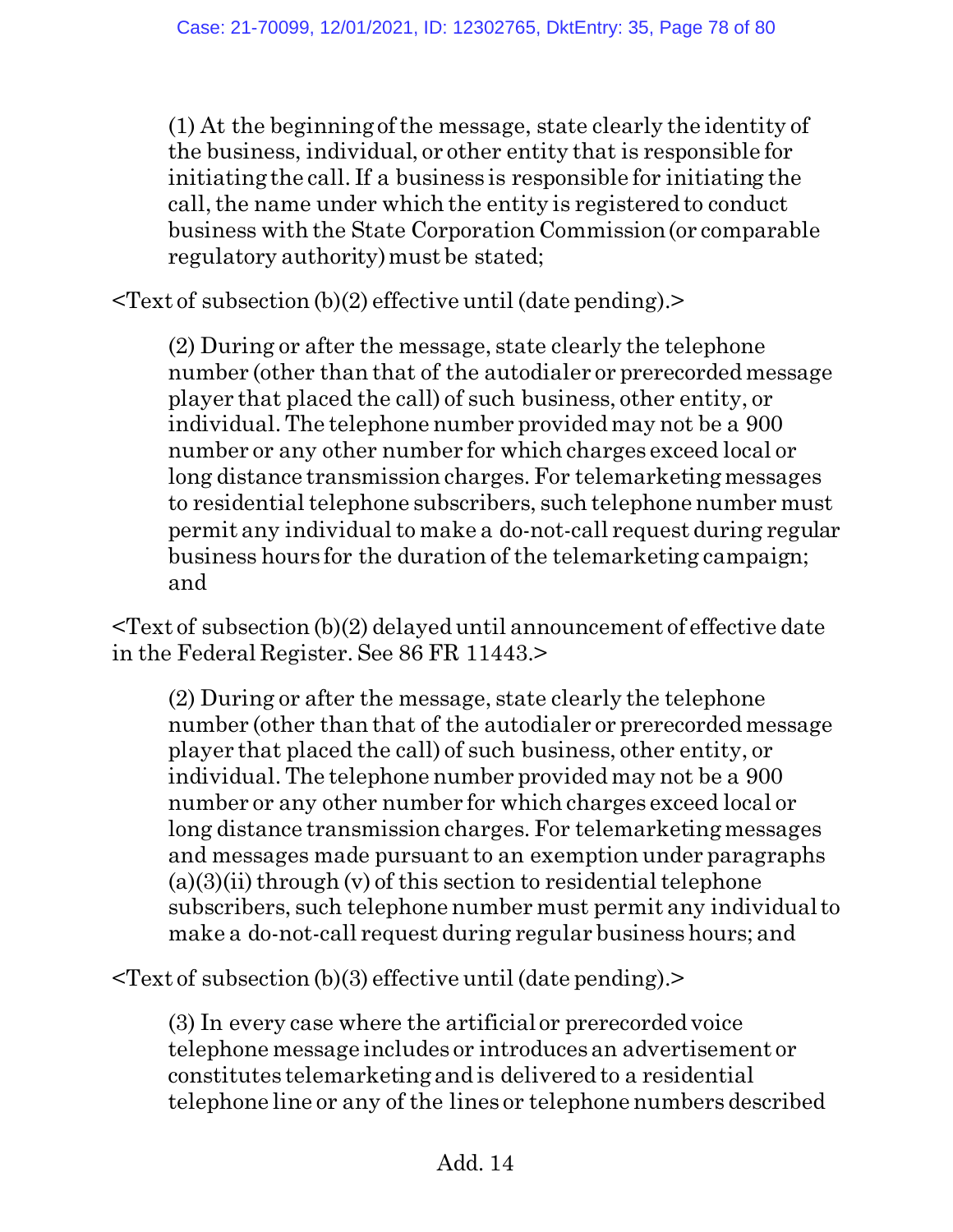in paragraphs (a)(1)(i) through (iii), provide an automated, interactive voice-and/or key press-activated opt-out mechanism for the called person to make a do-not-call request, including brief explanatory instructions on how to use such mechanism, within two (2) seconds of providing the identification information required in paragraph (b)(1) of this section. When the called person elects to opt out using such mechanism, the mechanism, must automatically record the called person's number to the seller's do-not-call list and immediately terminate the call. When the artificial or prerecorded voice telephone message is left on an answering machine or a voice mail service, such message must also provide a toll free number that enables the called person to call back at a later time and connect directly to the automated, interactive voice-and/or key press-activated opt-out mechanism and automatically record the called person's number to the seller's do-not-call list.

<Text of subsection (b)(3) delayed until announcement of effective date in the Federal Register. See 86 FR 11443.>

(3) In every case where the artificial or prerecorded-voice telephone message is made pursuant to an exemption under paragraphs  $(a)(3)(ii)$  through  $(v)$  of this section or includes or introduces an advertisement or constitutes telemarketing and is delivered to a residential telephone line or any of the lines or telephone numbers described in paragraphs (a)(1)(i) through (iii) of this section, provide an automated, interactive voice- and/or key press-activated opt-out mechanism for the called person to make a do-not-call request, including brief explanatory instructions on how to use such mechanism, within two (2) seconds of providing the identification information required in paragraph (b)(1) of this section. When the called person elects to opt out using such mechanism, the mechanism must automatically record the called person's number to the caller's do-not-call list and immediately terminate the call. When the artificial or prerecorded-voice telephone message is left on an answering machine or a voice mail service, such message must also provide a toll free number that enables the called person to call back at a later time and connect directly to the automated, interactive voice- and/or key press